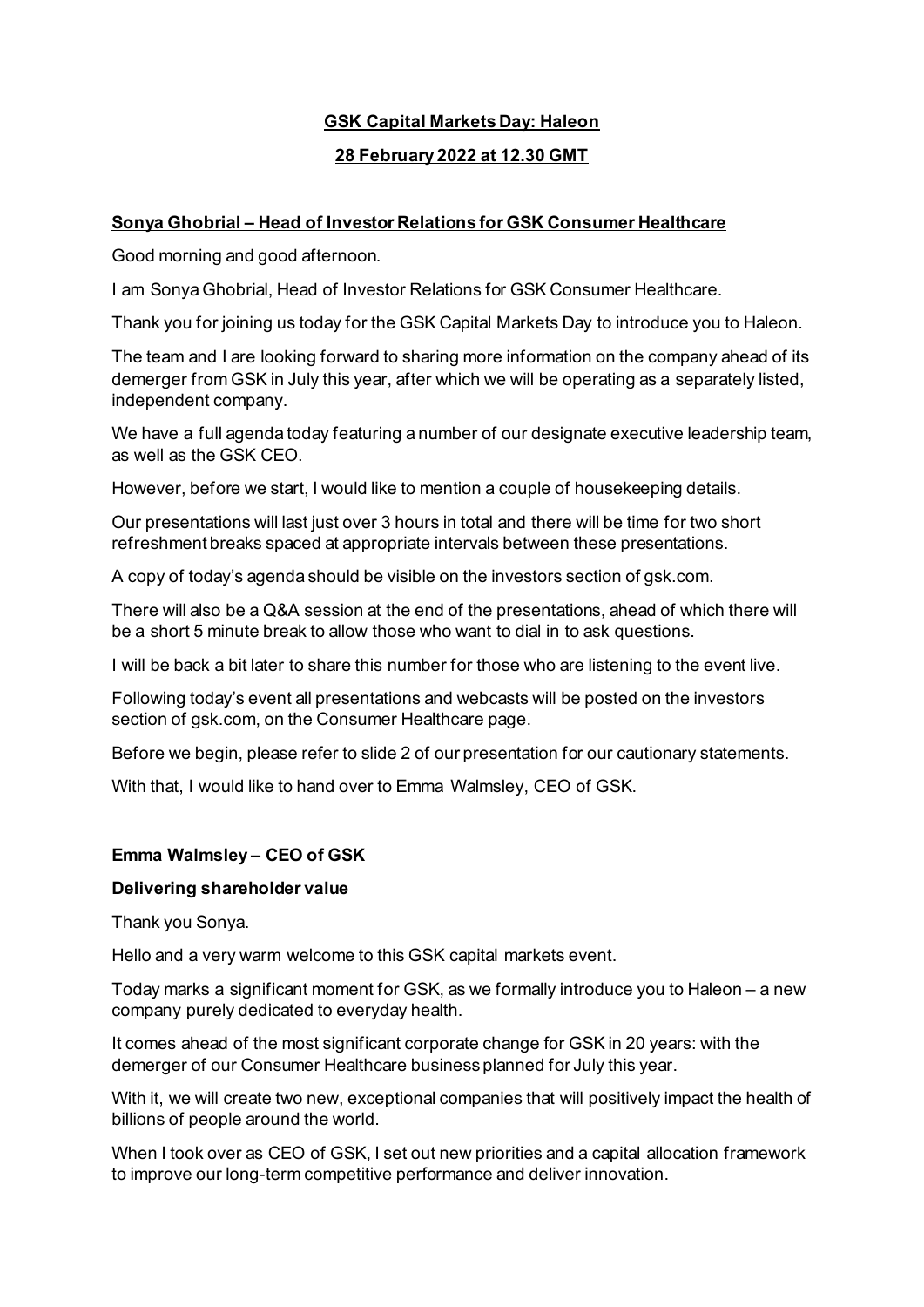We have made substantial progress, significantly improving both our operating performance and our R&D productivity.

## **Haleon built through progressive strategic M&A and divestment moves**

The steps taken with our Consumer Healthcare business which I joined GSK to shape and build over a decade ago were all designed to accelerate this work.

Strong consumer cashflow has supported investment in the GSK pipeline and delivery of shareholder returns – and, through progressive strategic M&A and divestments moves – we have created significant shareholder value, building a true world-leader in consumer health.

This is the work of tens of thousands of GSK people and their results speak for themselves.

We have significantly increased sales to £9.5 billion, more than doubled EBITDA and created a new, focused business – 100% dedicated to consumer health – with very exciting prospects - and which is now ready for independence.

The launch of Haleon now crystallises all of this work and value for GSK shareholders.

Through a demerger we will unlock the potential of both GSK and Haleon.

A "New" GSK will focus purely on biopharmaceuticals.

With a new purpose: to unite science, talent, and technology to get Ahead of disease, Together.

And, with new ambitions for growth – representing a step-change in delivery for GSK – and starting this year.

Importantly, as a result of the demerger, we will strengthen GSK's balance sheet with a significant recapitalisation – creating new flexibility to invest in growth and innovation.

With Haleon, we launch a brand new global company – to be listed in London and New York - with very compelling prospects.

Completely dedicated to consumer health, and with an outstanding brand portfolio, it offers a very compelling proposition - to bring deep human understanding, together with trusted science, to deliver better everyday health with humanity.

It is a company full of fantastic, talented people and a highly experienced leadership team led by an outstanding CEO Brian McNamara. It will have a Board with best-in-class international consumer sector experience, as already seen with the appointment of Sir Dave Lewis as Chair designate.

For investors, as a new standalone company, Haleon will have a highly attractive financial profile of above-market sales growth, sustainable margin expansion and high, stable cash generation.

And, as you will also see today, Haleon will be a company strongly committed to ESG performance.

#### **Delivering value for shareholders**

So, for GSK shareholders, we are unlocking value and strengthening prospects – bringing new optionality for investment with two new distinctive equity choices.

Both of these companies have the opportunity for large-scale positive, human-health impact, and both of them offer compelling outlooks for growth and attractive returns.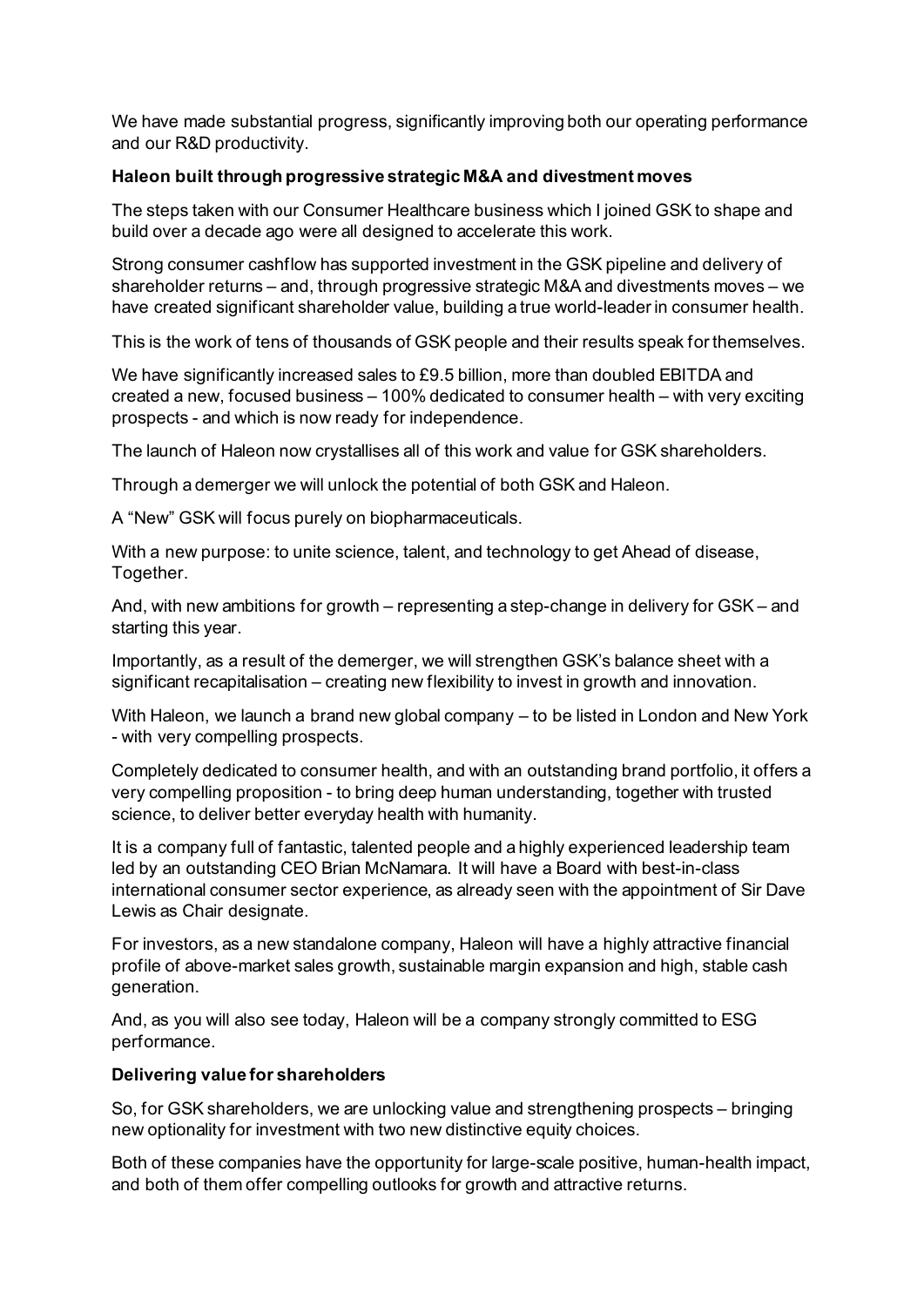With today's event, we aim to show you the value of Haleon - and to make the case for investing in what we believe will be a strong, highly successful growth-oriented company, capable of delivering sustainable performance, value and returns to shareholders.

It's now my great privilege to hand you over to Brian and his team to share with you the exciting plans and prospects for Haleon.

# **Brian McNamara – CEO Designate of Haleon**

## **Haleon: Global leader 100% focused on consumer healthcare with clear purpose**

Welcome and thank you for joining us today.

I'm delighted to be here to take you through our plans for Haleon and the incredible opportunity we have in front of us, as we launch this new, exciting global-leading company, that's 100% focused on consumer health.

Haleon is led by our purpose - to deliver better everyday health with humanity - and is wellpositioned to play a vital role for people all around the world. And we're in a sector that is really growing and that's more relevant than ever.

Today, we'll show you how Haleon's world-class portfolio of brands, attractive global footprint, and industry-leading route to market will combine with our competitive capabilities in brand building, innovation and digital, to underpin our confidence in delivering sustainable above-market growth and attractive shareholder returns.

Over the medium term, we expect to deliver organic annual sales growth of between 4 and 6%.

We expect to deliver sustainable moderate margin expansion in constant currency, while we continue to invest in the business.

We expect to continue our strong cash generation and cash conversion.

And, we believe that Haleon offers investors a highly attractive growth profile that is sustainable over the long-term. That will allow us to make further investments to fund Haleon's growth and deliver real shareholder value.

## **Highly experienced management team**

At the core of our business are two very important elements.

First, our people. We have 22,000 colleagues at Haleon and they are led by an outstanding management team.

That team has a track record of delivery. And, they have done an amazing job delivering revenue and margin growth at the same time as we've been completing significant integration, and building a world class portfolio. And they are highly experienced. They combine expertise in consumer health and FMCG, from working at companies like P&G, Nestlé, Coca-Cola, Unilever, Diageo, Novartis and Pfizer.

Today, you'll hear from our Chief Financial Officer, Tobias Hestler, our Chief Marketing Officer, Tamara Rogers, our Head of Research and Development, Franck Riot, our Head of Sustainability, Teri Lyng. And you'll also hear from our Region leaders: Lisa Paley who leads our US and North America business, Filippo Lanzi who leads our EMEA and Latin America business, and Keith Choy who leads our Asia Pacific business.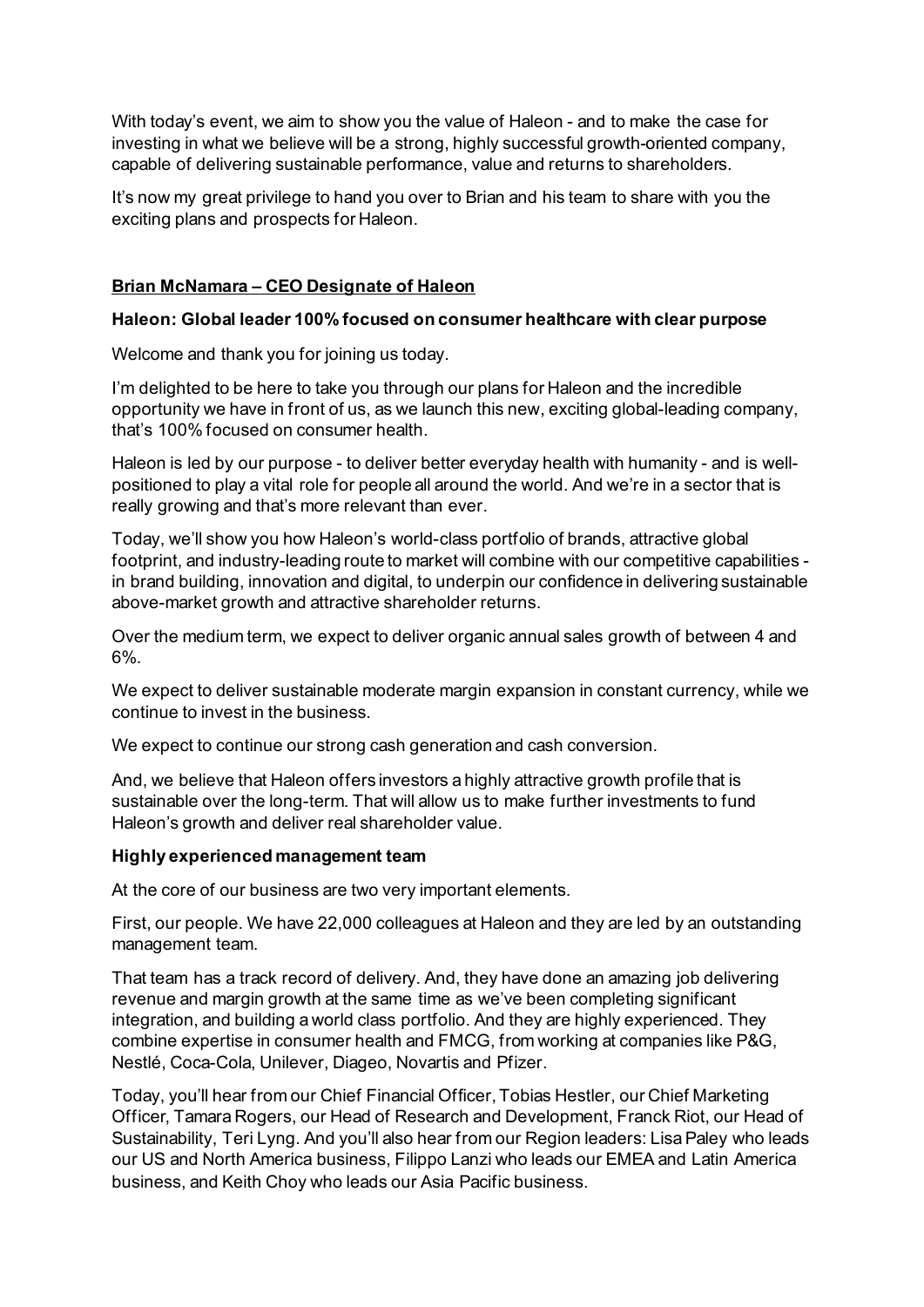Members of the team will be joining me for our Q&A panel discussion later today.

# **Exceptional brands**

The second critical element to Haleon is our portfolio of brands.

The quality of Haleon's brand portfolio is exceptional.

We are category-leaders in five global categories. I'm talking about Power Brands such as Sensodyne, Centrum, Panadol, Advil, Voltaren, and Otrivin.

And, we've got iconic, local strategic brands such as TUMS, ENO, Flonase, and Emergen-C.

These brands are trusted and loved by people all over the world. And, they are right at the heart of Haleon and our purpose:

# **Deliver better everyday health with humanity**

To deliver better everyday health with humanity.

Our purpose drives us to meet the everyday health needs of people in new and better ways, to develop innovations that are meaningful and impactful, and to make everyday health more achievable, inclusive, and sustainable.

It fuels our growth ambitions, drives our performance, and unites our colleagues with a distinct culture. We are guided by our three key behaviours: Go Beyond, Do What Matters Most, and Keep It Human.

# **Track record of strong performance**

We will start life as a new standalone company with a strong track record of performance.

Over the past two years, we have delivered compound organic sales growth of 4.4%.

We have generated adjusted operating profit margins of 22.8% in 2021. And, at the same time we've invested in our brands, in R&D and in A&P. Our financial performance reflects our delivery of integration synergies and rigorous cost control.

And, as I said a minute ago, we have also generated strong cashflow and maintained excellent cash conversion.

I'm proud of our track record. And, I believe it sets us up well for life as an independent company.

## **Clear approach to deliver growth ambitions**

That track record underpins our confidence in the financial outlook we are talking about today.

And, we have a clear approach to delivering those outlooks by capitalising on our portfolio, our competitive capabilities, and by delivering a strategy to outperform.

# **Clear approach to deliver growth ambitions // World class portfolio**

The portfolio we have today is the result of a targeted strategy to focus on high quality consumer healthcare brands. We've prioritised investment in brands with leadership positions, scale, and the potential for further growth opportunities, and actively consider divesting brands that have lower growth potential.

## **World class portfolio of category leading brands**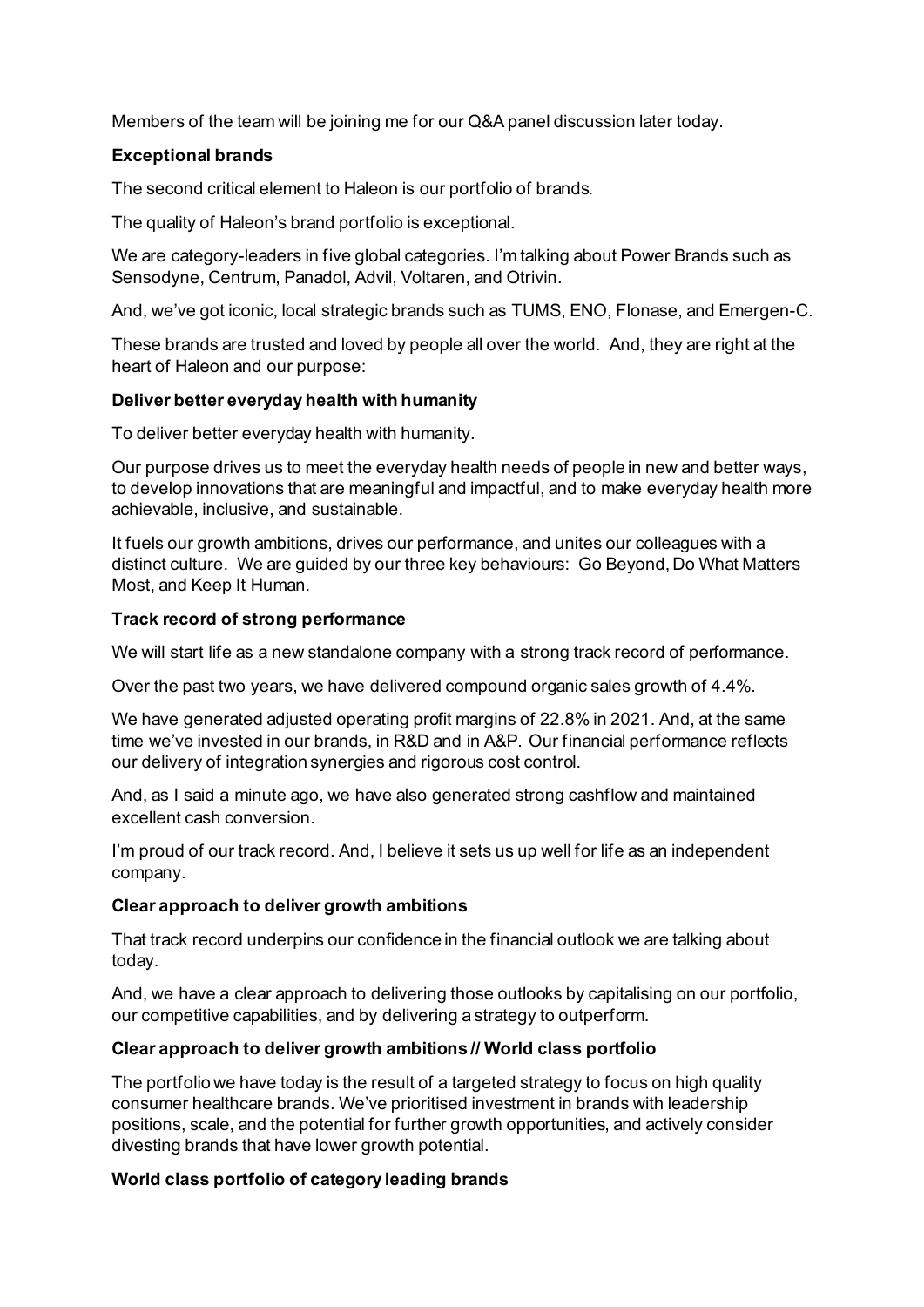As a result, we have created a world-class brand portfolio with annual sales of nearly £10 billion and number one positions in 5 attractive global categories:

- Therapeutic Oral Health,
- Vitamins Mineral and Supplements,
- Pain Relief.
- Respiratory Health, which includes Cold & Flu, Allergy and Nasal,
- and Digestive Health.

We have nine "power" brands – which currently drive 60% of our sales and account for 80% of our growth.

We've got the world's number one toothpaste for sensitivity, the world's number one topical analgesic for pain relief, and we've got the world's number one multi-vitamin.

Complementing these 'global winners' are a strong set of the 'local strategic' brands I mentioned earlier, which are iconic in their own markets.

We're talking about brands like Fenbid, the number one OTC systemic pain relief brand in China, Dr Best, the number one manual toothbrush in Germany, and GrandPa the number one pain relief brand in South Africa.

## **Attractive geographic footprint, well placed for growth**

The strength of our brands is clearly reflected in our geographic footprint.

We have strong leadership positions in all our critical markets - not least being the number one consumer healthcare business in the US, the biggest consumer healthcare market in the world. Today, we are also the number one multi-national consumer healthcare business in China.

With one third of our current sales being generated from emerging markets, our footprint also reflects leading positions and a major presence in key markets such as India, Latin America, the Middle East, and Africa.

## **A £150bn+ sector with expected 3-4% annual medium term growth**

So, we have a strong brand portfolio, that's very well positioned in a sector with a total sales value of over £150 billion.

The fundamentals for this sector, and each category within it, are all strong.

We believe the global focus on health and wellness is only set to increase with significant demand coming from an ageing population, an emerging middle class, and from sizeable unmet consumer needs.

These trends are expected to drive medium term market growth across these categories of 3-4% per year. So, with the strength of our portfolio and the opportunities we see for growth, that we reiterated in our outlook, we expect organic annual sales growth of 4 to 6%.

## **Clear approach to deliver growth ambitions // Competitive capabilities**

Over the last few years, we've had the opportunity to significantly re-scale, re-shape and reinvest in the business.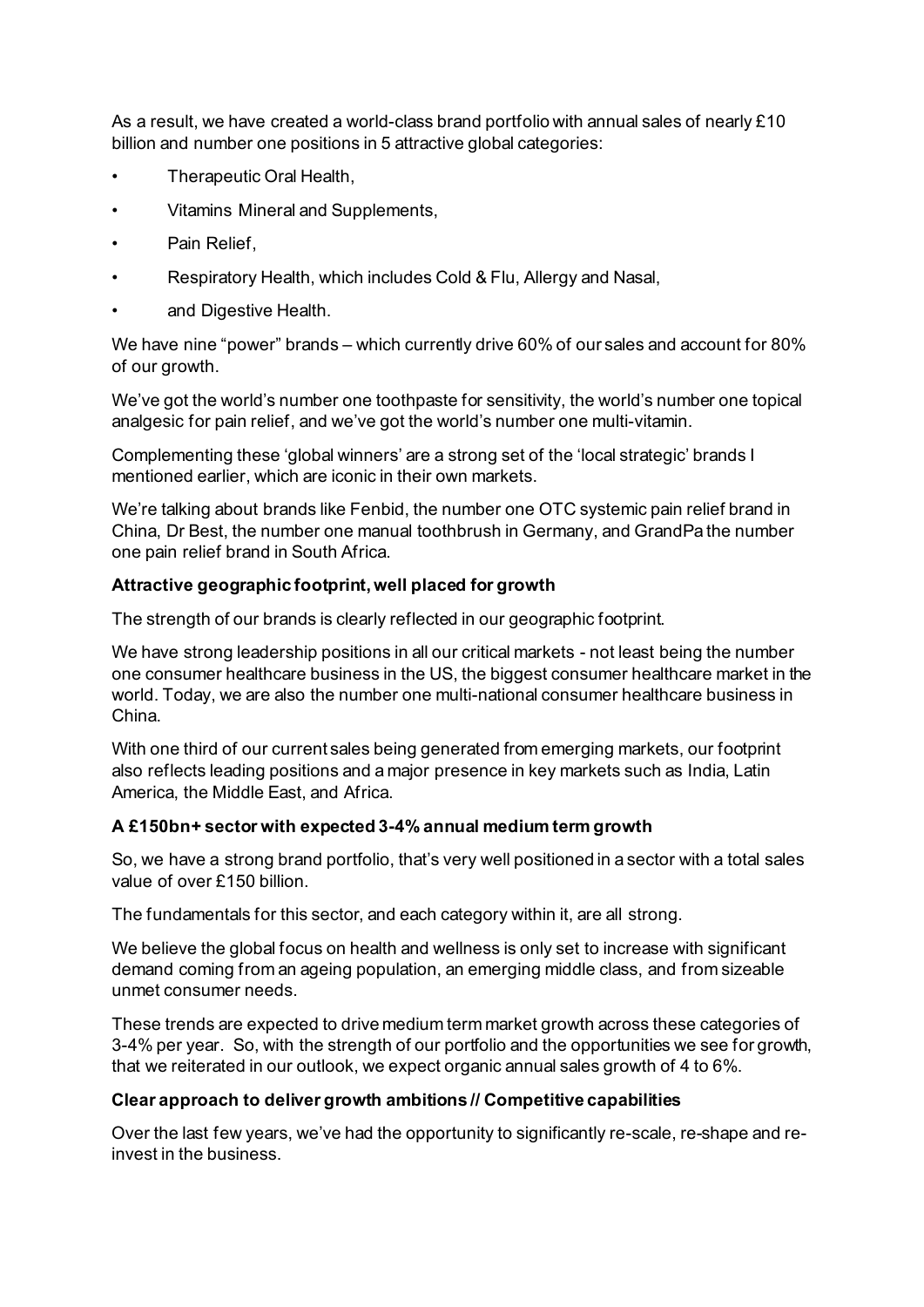We've recruited world-class talent; implemented new processes, adopted new technologies, and we've invested in new capabilities to improve our competitiveness.

# **Competitive advantage**

A key focus has been to strengthen what we see as Haleon's competitive advantage: combining deep human understanding with trusted science.

We've invested in a suite of proprietary assets to generate deep human understanding to support brand innovation, enhance our engagement with experts, like doctors, dentists and pharmacists, and to provide education to consumers.

I'm talking about cutting-edge centres for shopper research, consumer-knowledge and social-listening, all designed to generate and test new insights and identify consumer needs. That way, we can leverage the deep technical and scientific expertise that comes from our 1,400 talented scientists.

That combination is providing us with strong ability to develop and launch new brand innovation. And I'm delighted with the progress we have made. In the last 3 years, we have successfully delivered more than 19,000 regulatory approvals. And, in the last 12 months we have been successful in the market with innovations such as Sensodyne Sensitivity and Gum, Centrum Essentials in Brazil, and Pronamel Intensive Repair.

We see this unique combination of human understanding and trusted science as something that really differentiates Haleon.

## **Proven competitive capabilities**

Our competitiveness is also reinforced by our proven capabilities of brand building, innovation and our compelling route-to-market. You'll be hearing a lot more about that from Tamara and Franck.

At 20% of sales, our A&P spend is competitive and, over the last few years, we have increased the effectiveness of that spend.

We have a strong and established presence in all key channels relevant for consumer health.

Our relationship with pharmacy and healthcare professionals is a key differentiator. And, we have direct and trusted relationships with more than 3 million healthcare professionals, together with the largest network and coverage of pharmacies in the world.

All that is underpinned by the strong capabilities we have invested in and built in data and digital.

## **Clear approach to deliver growth ambitions // Strategy to outperform**

I'd now like to set out for you the strategy we will execute to continue to outperform the market and deliver our growth ambitions.

Our strategy is designed to leverage our portfolio and capabilities and has four key elements.

To generate growth we will focus on:

Increasing household penetration and capitalising on new and emerging growth opportunities in channels, geographies and through portfolio expansion.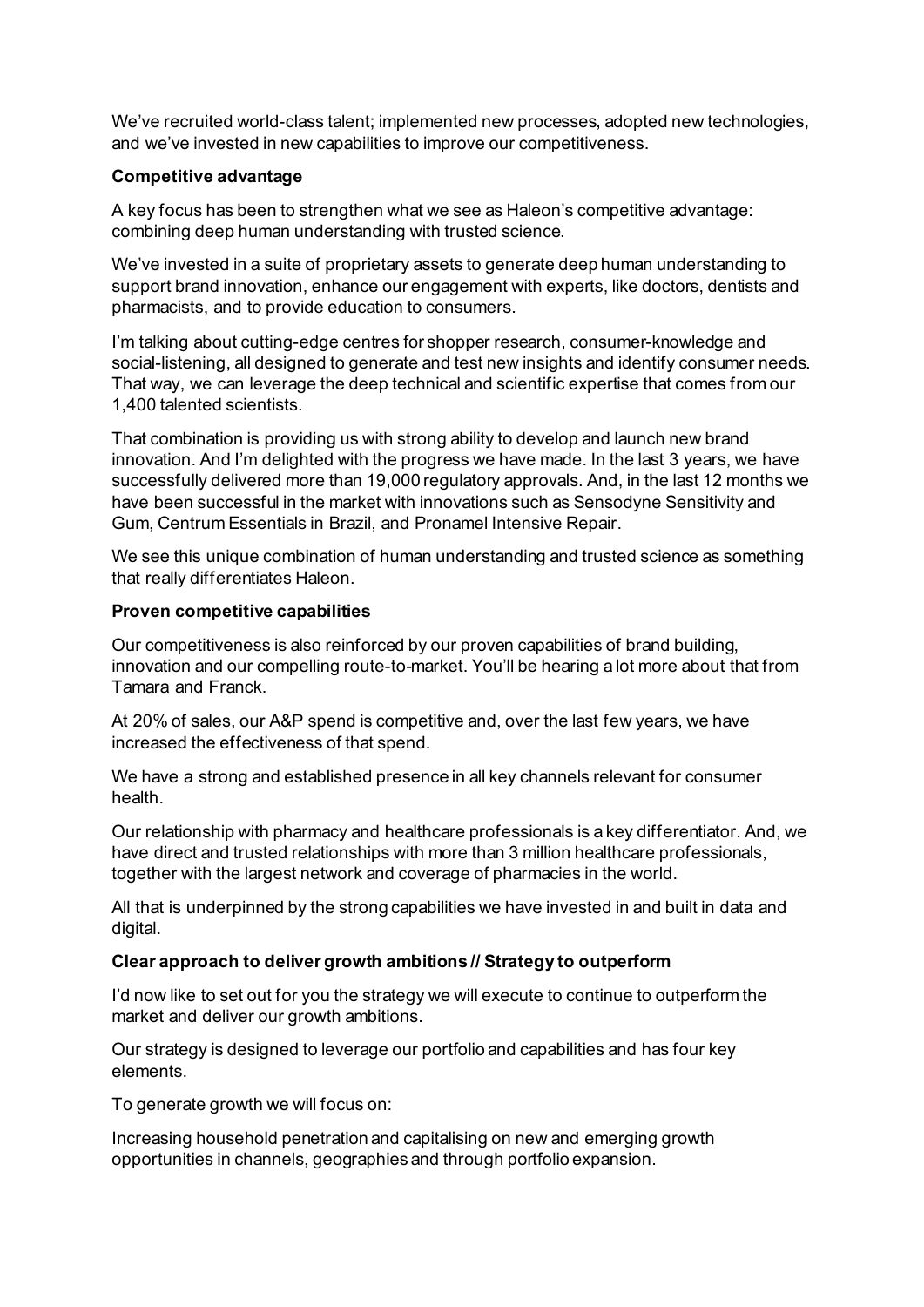Underpinning these sources of growth will be a strong focus on execution and financial discipline, to improve profitability and sustain our reinvestment in solid growth opportunities.

And finally, running a responsible business, which is integral to everything we do. Acting responsibly allows us to reduce risk and support performance. I'd now like to talk you through these elements of our growth strategy in more detail.

## **Significant penetration growth headroom across categories**

First, increasing penetration growth:

We have a strong track record of driving growth and market share through increased household penetration. And, we see this as our largest opportunity for the portfolio, despite the progress we've already made. We believe there is significant opportunity to drive further share gain and category growth in all five categories we operate in. We'll deliver on that through brand innovation and reaching new consumers with Haleon products.

For example, nearly 1 in every 3 adults have symptoms of tooth sensitivity. But only 1 in 3 of them use a sensitivity toothpaste like Sensodyne.

9 out of 10 people use pain relief products, but only 1 in 3 of them use topical pain relief, like Voltaren.

In China, where Calcium intake is less than 50% of the daily recommended level, only 17% of people take a calcium supplement like Caltrate.

# **Proven approach to drive penetration-led growth (Sensodyne)**

So, we have a compelling strategy and a proven track record in delivering penetration-led growth.

Sensodyne is a great example of what I mean. With Sensodyne, we have demonstrated our clear strategy to focus on therapeutic oral health, targeting the very premium end of the oral health market.

Sensodyne surpassed £1 billion of sales in 2016. And, it has continued to grow, reaching an 11.6 per cent share of the global toothpaste market in 2021. US penetration reached 26.7%, that's up 5 share points in the last 7 years.

That growth is built on a comprehensive approach.

We're using a data-driven approach to deliver meaningful and relevant communications to address major penetration barriers, such as sensitivity awareness or the need for rapid relief.

And, we're delivering industry-leading innovations to address consumer needs by providing real sensitivity relief.

Expert advocacy – as the number one dentist recommended brand for sensitive teeth. And of course excellent commercial execution.

## **New and emerging growth: Channel expansion**

Moving to the second pillar of our strategy: capturing new and emerging opportunities.

I'll start with channel expansion. In the Consumer Healthcare sector, there is significant opportunity for e-commerce penetration, and that's true across all categories of our business.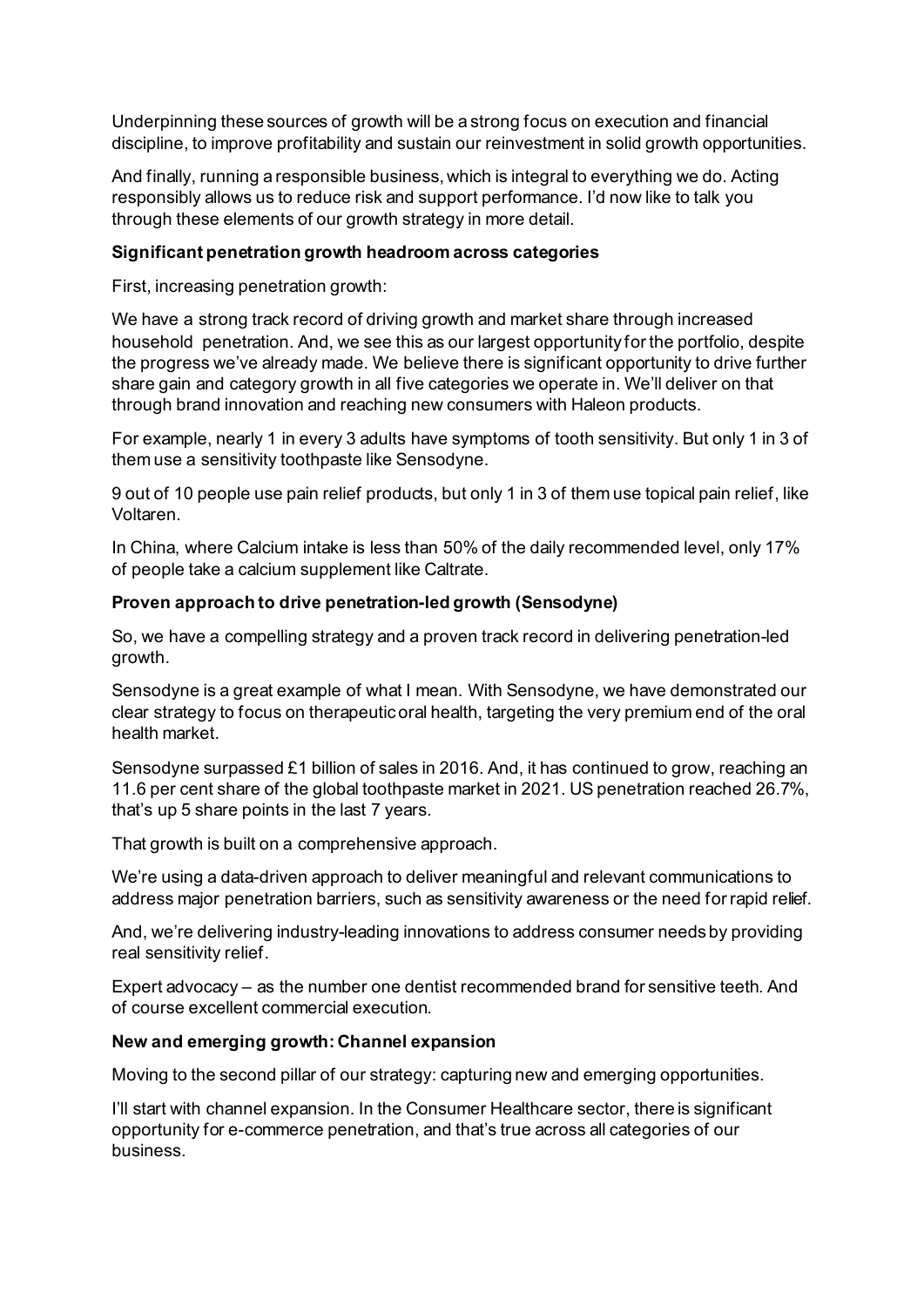In the last two years, with the investments we have made, we have seen a two-fold increase in e-commerce sales. We currently have leading positions across our key markets, with 12% of our sales in the US coming from e-commerce, and, in China our e-commerce is 20%.

We're growing ahead of the industry and a clear priority for us is to continue to invest in, and increase, our portfolio's exposure to e-commerce.

By 2025, we expect e-comm to grow to the mid-teens as a percentage of sales.

# **New and emerging growth: Geographic expansion**

We also have further opportunities for geographic expansion, whether that be through accelerating innovation in key markets like the US and China, or rolling out and scaling up brands like Parodontax and Centrum in new or under-developed markets.

There are also growth markets, where we have a scale position, with a small portfolio of brands, and a significant opportunity to broaden out the portfolio.

We're striking the right balance between markets where we see higher growth and markets with lower but more stable growth. Today, one third of our sales come from emerging markets.

India is a great example, where we are building a strong position in a key growth market for the future. We have an industry-leading route-to-market, with over 4 million distribution points. So, we have a fantastic platform to grow a broader portfolio. By leveraging the strong position and success we've generated with Sensodyne, we launched Paradontax 9 months ago and it's off to a great start.

# **New and emerging growth: Portfolio expansion**

Portfolio expansion is the other major area for new and emerging growth opportunities.

Two areas we are very focused on right now are Rx-to-OTC switches and 'Naturals'.

We have executed 4 switches over the last 8 years. That's more than any of our competitors, with the most recent being Voltaren in the US. This is a real area of expertise for us. We already have two confirmed projects in the pipeline with expected launches in 2025 and 2026. Importantly, our medium term organic sales growth guidance doesn't include any benefit from Rx to OTC switches.

Use of Naturals is a clear consumer trend that is accelerating. For example, 'Naturals' cold and flu medicines grew more than 1.5 times medicated products in the last 6 months. And Naturals represent an attractive opportunity. We've already launched 10 innovations in the Naturals segment, and have more than 30 projects currently in the pipeline.

# **Performance underpinned by strong execution and financial discipline**

We are really proud of the progress we've made on execution and financial discipline in recent years.

Tobias will show you how we have focused on driving efficiency, effectiveness and agility to make every investment count.

We have slimmed-down our manufacturing footprint going from 41 to 24 sites. A key output from that focus on efficiency and agility, alongside innovation, has been our ability to increase A&P investment to 20% of sales to drive growth. We've been focusing our investment on power brands and increased media spend. We are weighting our investment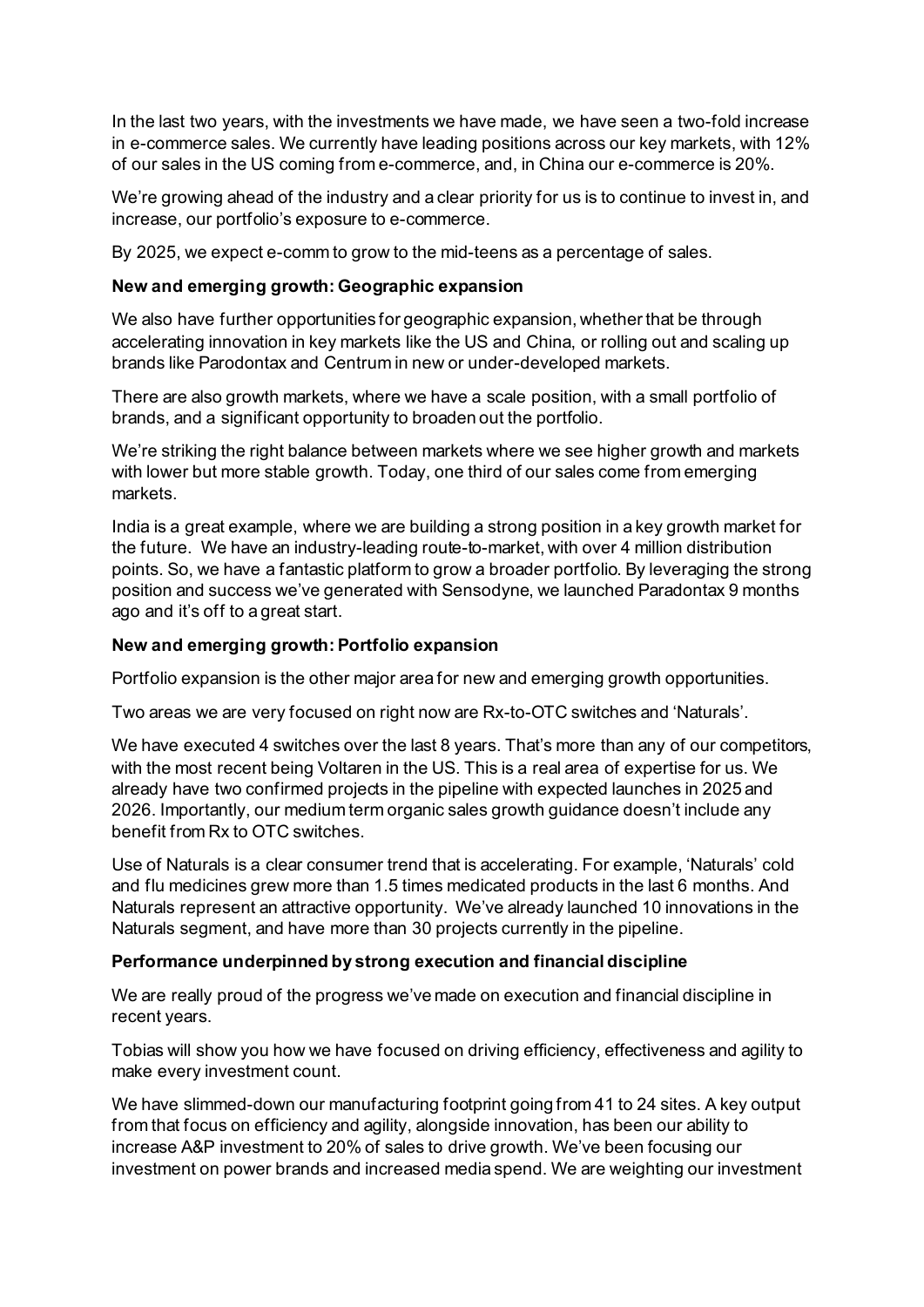towards advertising versus promotion. And, we've shifted a higher proportion of our media mix to digital.

Going forward, we intend to maintain a sharp focus on all four areas we've highlighted here, looking to further prioritise investment in A&P and R&D to support our continued market outperformance.

# **Running a responsible business, integral to all we do**

Running a responsible business is an integral part of our strategy.

We're deeply committed to tackling environmental and social barriers to everyday health. Teri will talk to you about our commitment to lowering our environmental impact.

# **Structurally advantaged environmental footprint**

But to give you context, we have a structurally smaller environmental footprint, which gives us a real competitive advantage, especially with consumers whose purchase choices are increasingly being influenced by the environmental impact of the products they buy. And, it gives us an advantage in terms of overall company risk exposure and capex requirements.

We also believe that we have a compelling opportunity to make a meaningful difference to helping improve health inclusivity. By 2025, we intend to help 50 million people per year gain access to opportunities for better everyday health.

Running a responsible business starts with us. And we are committed to setting ambitious Inclusion, Equity and Diversity targets and building strong corporate governance. That includes appropriate incentivisation and rewards for business performance. We'll tell you more about that in due course.

## **Clear approach to deliver growth ambitions**

So, we have a clear approach to delivering our growth ambitions.

## **Focused plan to deliver 4-6% organic annual sales growth**

And, we are confident that we can deliver 4 to 6% organic sales growth every year over the medium term.

We can deliver that growth from a platform created through re-focus, re-scale, and optimisation of the business, that has delivered 4.4% compound annual organic sales growth in the last two years. And, that sales growth is generated from a balance of volume and price.

We now look ahead at Haleon - as a new standalone company.

I am really excited about our leading sector position and about the focused business we have built at Haleon. I've been associated with this business for 17 years and I've never felt better or more excited about the growth opportunity we have in front of us. We are well positioned in growth categories and geographies. I see clear sources of growth to sustainably outperform, to deliver consistently above market organic annual sales growth, through increased penetration of brands and markets. I can also see us capitalising on new and emerging opportunities in channels, geographies and in our portfolio, all supported by re-investment in A&P and R&D and our continuing strong execution.

Taken together, we expect this to translate into accelerated growth, driven by higher growth channels, categories and geographies.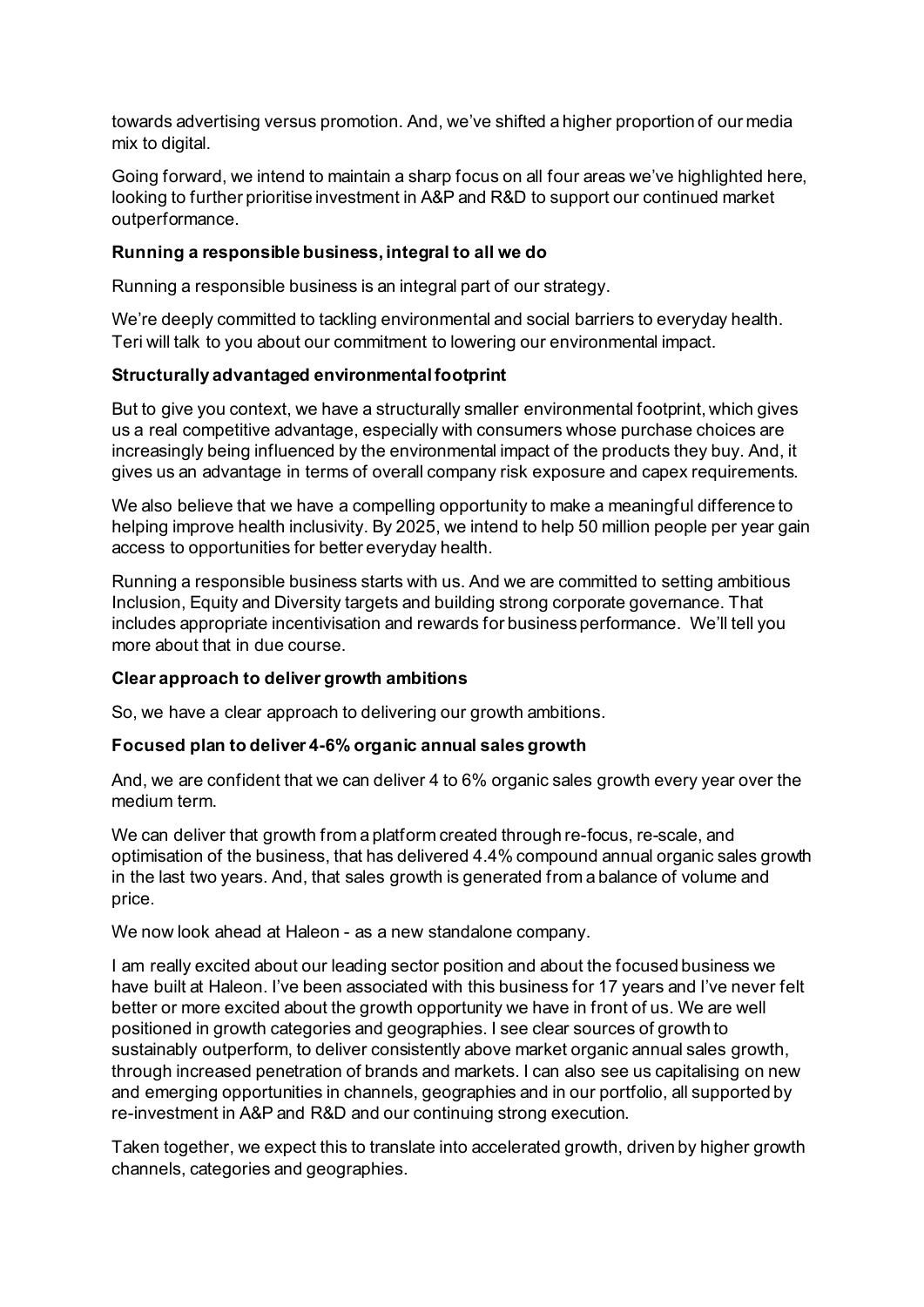As I said earlier, we expect e-commerce will grow from 8% of the business today to a midteens percentage of the business by 2025.

We also expect the Oral Health and VMS categories to grow mid to high-single digits and go from 44% of the business today to approaching 50% by 2025.

And, we expect Emerging markets to grow high single-digits and go from 32% of the business today to a high-30% of the business in 2025.

## **Margin expansion while investing for growth**

We expect our organic sales growth to deliver positive operating leverage, and to support sustainable moderate margin expansion over the medium term, again, in constant currency.

This will also support planned re-investment in R&D and A&P.

Operating leverage, will be further supported by continued programmes to deliver cost efficiencies in COGS and SG&A. We are planning no major restructuring.

In 2022, we expect to deliver sales growth that's in line with our medium-term outlook. Tobias will take you through the building blocks of the adjusted operating margin later today.

### **Sustainable model driving investment for growth and attractive returns**

Our strong brand portfolio, coupled with high gross margins and strong market positions, allows us to invest sustainably behind our brands. And, that gives us confidence that we will deliver 4 to 6% organic annual sales growth over the medium term. Alongside this investment in growth we intend to deliver moderate margin expansion on a constant currency basis, as well as generating strong free cash flow.

This underpins our disciplined capital allocation.

## **Growth focused disciplined capital allocation**

Let me take you through how we think about that.

Our clear number one priority is growth. We are prioritising re-investing in the business to drive that growth.

With regards to the dividend policy, the initial dividend is expected to be at the lower end of the 30-50 per cent pay-out range. And we will only look at M&A opportunities where a target is really compelling and is a good fit with our company strategy.

We plan to target a net debt to EBITDA ratio of less than 3x by the end of 2024, and to maintain a strong investment grade balance sheet.

# **Haleon: Global leader 100% focused on consumer healthcare with clear purpose**

So, as you can see, the opportunity for Haleon is compelling.

I strongly believe that as a new standalone company, 100% dedicated to consumer heath, we can make a meaningful difference to the everyday health of hundreds of millions of people; and deliver sustainable above-category performance, with attractive returns to shareholders.

We have a clear strategy to do just that: leveraging our terrific portfolio and the platform we have built these last few years to capture new growth opportunities and to deliver improved profitability.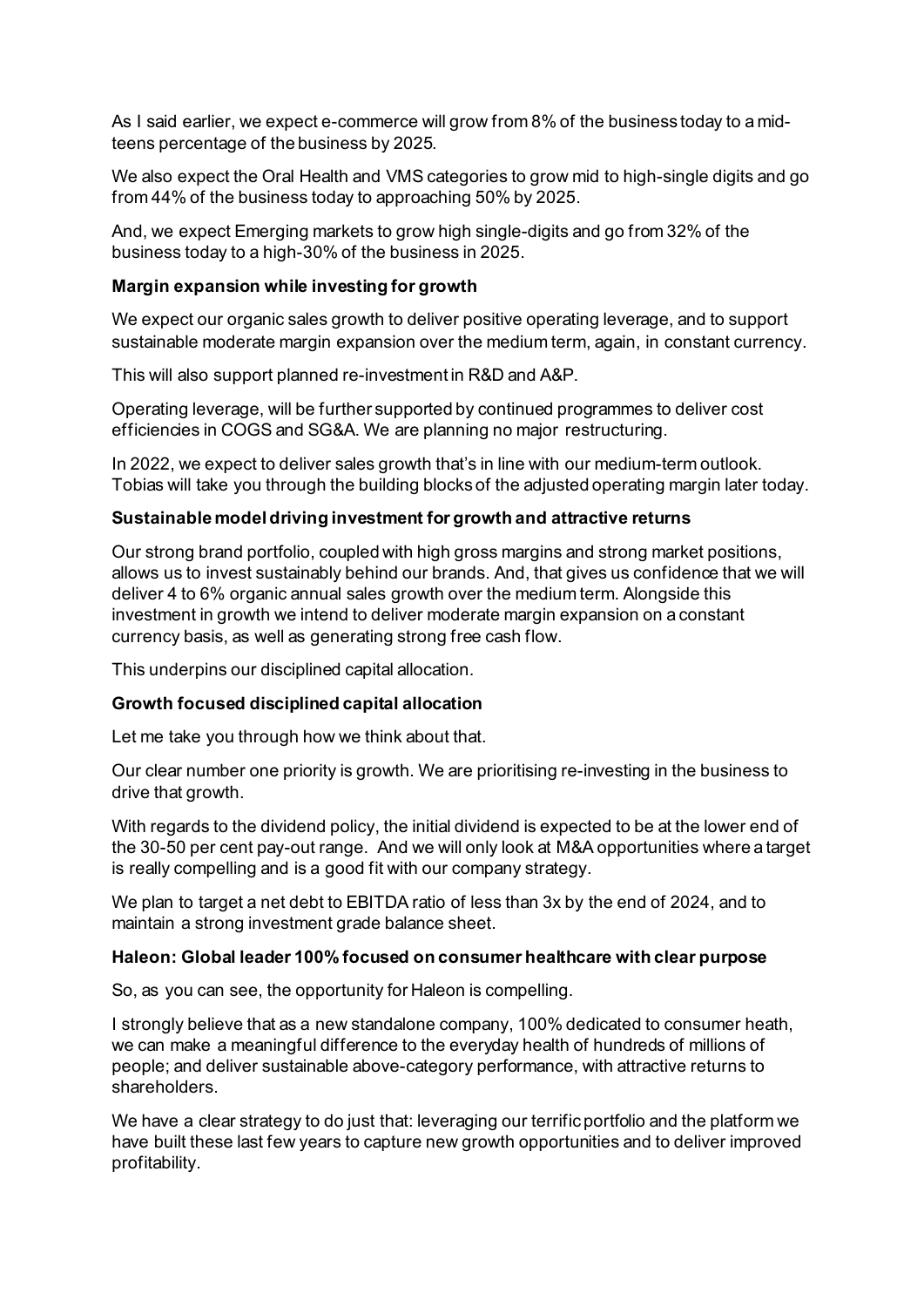As I've said a couple of times, we expect to deliver 4 to 6% organic sales growth every year, with sustainable moderate margin expansion at constant currency, over the medium term.

Together with strong cash generation and cash conversion, that gives Haleon the capacity to invest in our future and reward shareholders for their investment.

My team and I are strongly committed to achieving what I've described for you today. I hope that you will join us on what I'm convinced will be a rewarding ride.

With that, I'll hand over to Tamara and Franck and look forward to your questions later. Thank you.

## **Tamara Rogers – Chief Marketing Officer, and**

### **Franck Riot – Head of Research & Development**

## **Haleon: Competitive capabilities to outperform in the market**

**Video**

## **Haleon: World class portfolio of category leading brands addressing real consumer health needs**

Hello everyone. I'm Tamara Rogers, the Chief Marketing Officer of Haleon and I'm Franck Riot, our Head of Research and Development. Today Franck and I will be talking to you about our world class portfolio of great brands and the competitive advantage we have from combining our deep human understanding and trusted science.

You will hear about the leading R&D capabilities which are fuelling our innovation and we will provide insights into future growth spaces we see for our company.

We will showcase some of our highly effective brand building programmes enabled by excellent digital capabilities. And lastly, we will show you the powerful differentiator that is our relationship with the global Healthcare Professional community.

## **World class portfolio of category leading brands**

Everything starts with our brands. This portfolio of exceptional brands, as you heard from Brian earlier, allows us to enjoy leadership positions in our 5 priority categories.

#### **Our brands address real consumer health needs, underpinning future growth**

Our brands are inherently purposeful. Many have been in existence for over 50 years, and demonstrate, above all, that we are not only in the treatment business – we're in the quality of life business.

Voltaren's proposition is not just inflammation and pain relief, it's about rediscovering the joy of movement – the fulfilment that comes from being able to participate in activities with friends and loved ones again. Not isolated in an armchair, locked in pain.

And Sensodyne is not just about sensitivity relief, although it most certainly does that. It's really about enabling consumers to reclaim life's basic pleasures like the first sip of a cold drink quenching your thirst on a hot day, without a short sharp shock to the teeth ruining the moment.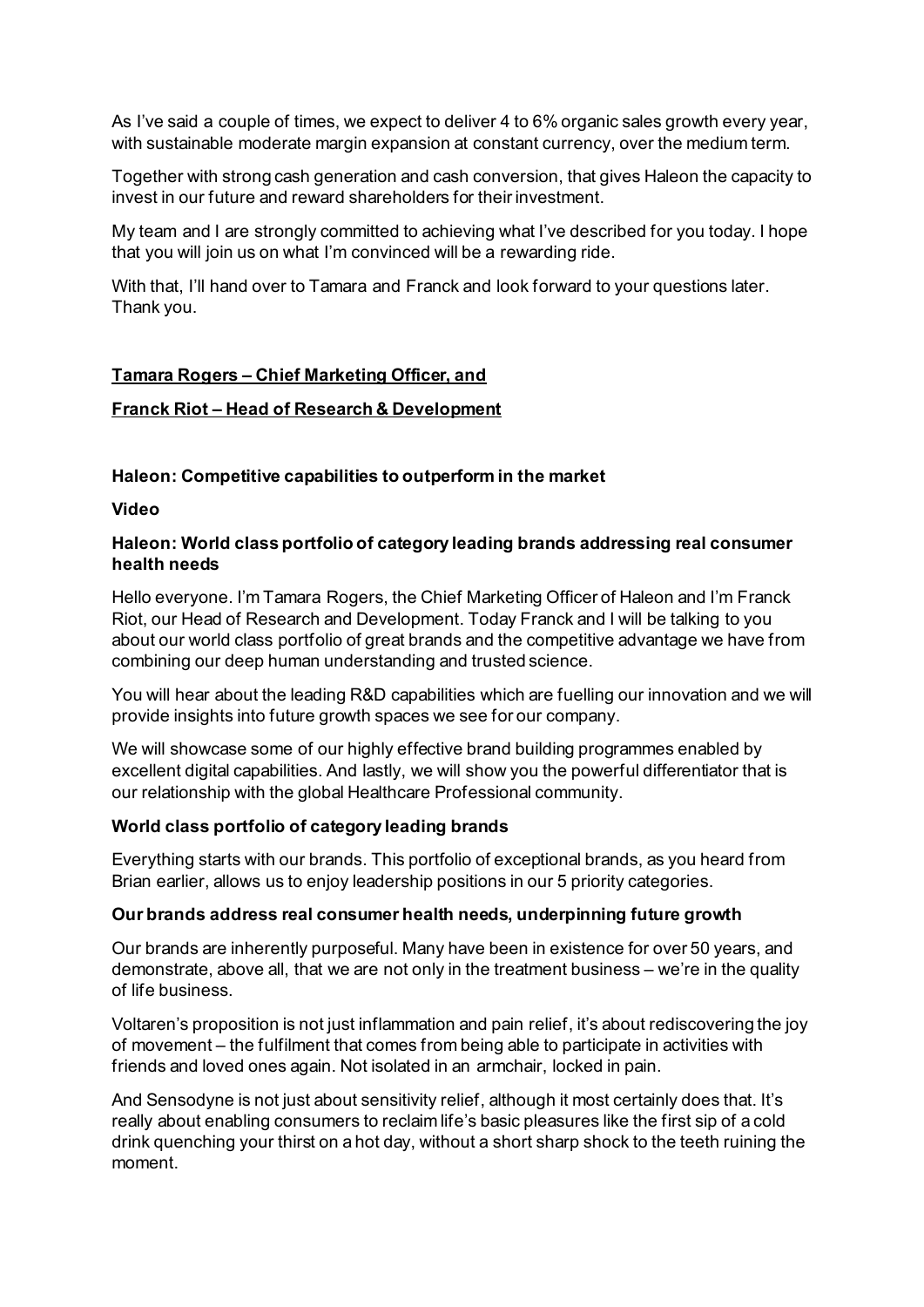# **Significant penetration growth headroom across categories**

Brian showed the headroom for growth for 3 of our brands earlier – this is true across our portfolio – just another three examples here. Many of our brands are leaders in their fields but the data on how many people just don't treat their health issue is surprising. It's this gap which gives us significant opportunity to recruit and grow penetration.

It's our job in marketing and R&D to truly identify the barriers that prevents people taking action and then act on 'the why'. Why people haven't taken what would seem to be the obvious step to make themselves better.

## **Deep human understanding provides insight to address consumer health needs**

We start with deep human understanding.

We are 100% focused on consumer health - how it affects us, why we act, or why we try and ignore an issue, and what gets in the way of taking action.

Which means that, at our heart, we are behaviour change specialists. Our deep human understanding is focused on enabling us to mobilise people to change something as fundamental as their health behaviours.

Which is why we have a very special suite of resources, mostly proprietary – whether its inhouse shopper research facilities, a vast consumer knowledge capability, future trend spotting tools, or the ability to test concepts and claims overnight. Our social listening capability draws real insight from over 70 million posts, and our proprietary 'Observatory' library holds over 53,000 documents, each a precious finding on concepts or conditions or culture, all as it relates to health. We use this deep insight to guide us on where and how we can make the biggest impact.

## **Competitive advantage**

Our deep human understanding combined with our trusted science means we focus on what matters and how we can use innovation to try and solve the unmet everyday health needs for people. This brings us a real competitive advantage.

Franck – over to you.

## **Trusted Science underpinned by leading R&D capabilities**

Thanks, Tamara.

It is that deep Human Understanding that provides the amazing rich springboard for our R&D community, as well as our marketing teams.

R&D is a powerful growth and innovation engine for the company, a fantastic driving force of trusted science.

This is really an End-to-End R&D organisation, from Consumer Science to Medical and Regulatory strategies, including an experienced formulation team designing superior products & solutions.

We run a global network with 3 centres of excellence combined with local hubs, giving us the best of both worlds – the scale and expertise to deliver breakthrough innovations, and the agility to quickly serve the needs of local markets.

All the network will be standalone to GSK, like the majority is today, and dedicated to Haleon.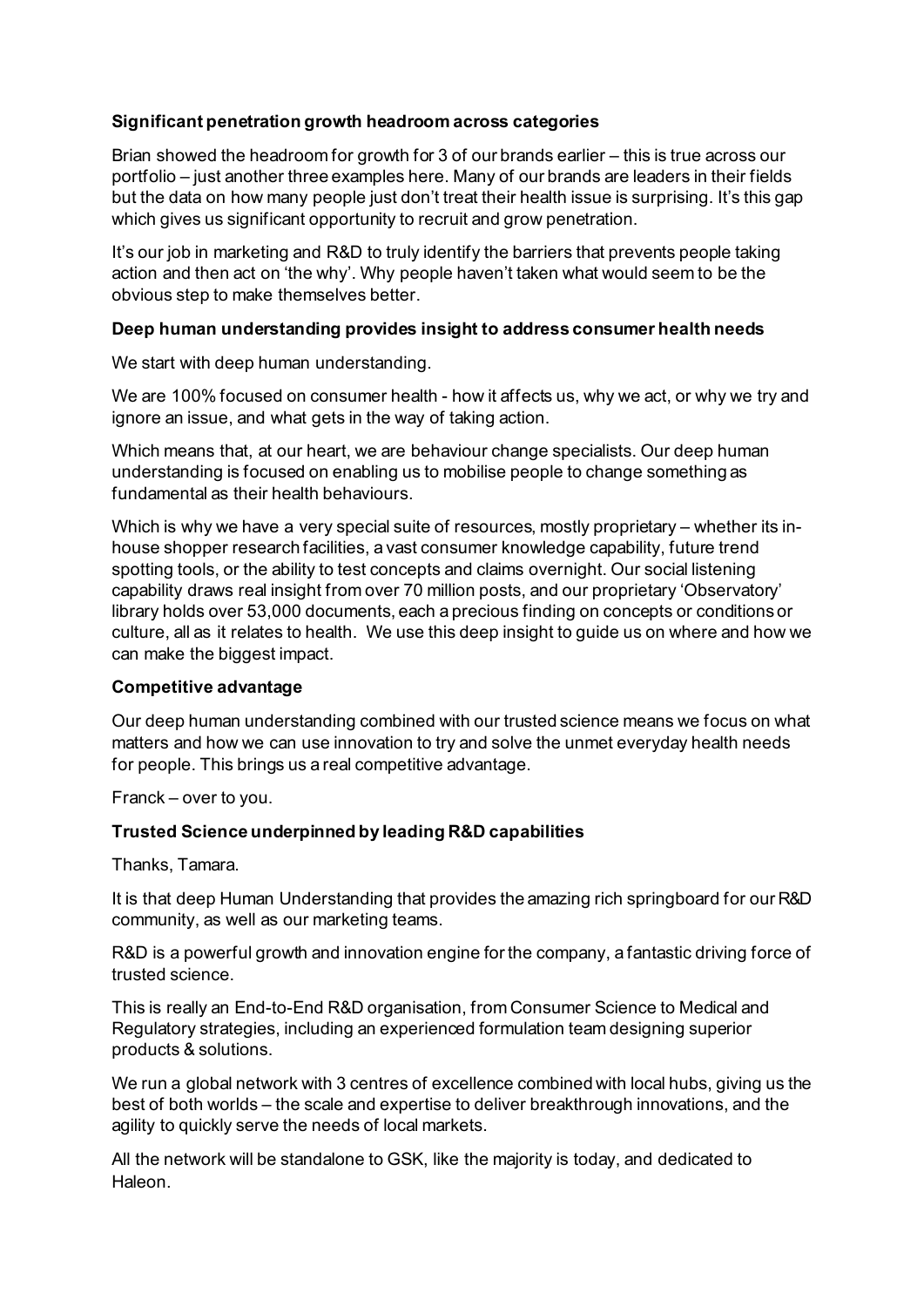# **Deep scientific expertise, with 1,400 highly skilled scientists**

Of course, it is the people who make the difference.

And we are fortunate to be supported by 1,400 highly skilled scientists with a great mix of both FMCG and Pharma experience.

Indeed, our R&D organisation covers a broad set of expertise and includes dentists, pharmacists, medics, as well as engineers, chemists, developers and flavourists.

Our state-of-the-art facilities and capabilities give us the ability to explore and develop any type of formulation, formats and delivery mechanisms, via our sensory & development labs.

We always fast prototype and stress test new formulations before we move to the factory.

Science can sometimes be difficult to explain to consumers and customers, even to Healthcare Professionals.

But our imaging expertise makes the invisible, visible.

## **Strong scientific track record with competitive investment**

Our world class regulatory and medical teams, embedded across multiple markets, have successfully secured over 19,000 regulatory approvals in the last 3 years.

Our dedicated Rx-to-OTC Switch team has delivered 4 Rx to OTC switches in the last 8 years, more than any other company, as Brian mentioned.

We've run 66 large scale clinical studies involving 6,000 consumers in the last 5 years, and had 296 publications in high quality peer-reviewed journals.

Our science is comprehensive, highly innovative and externally recognised for being so.

And all of this, underpinned by consistent and competitive investment.

## **Innovation strategy to drive sustainable growth**

How do we actually go about creating innovation to drive sustainable growth?

Well, we have an established innovation strategy designed to capitalise on both current and future everyday health consumer needs.

We have a robust pipeline, which includes fast to market, responsive to near-term trends, as well as innovations which require investment in clinical studies.

Our pipeline provides resources for growth in the short, medium and long term.

The majority of these resources are focused on growing our core portfolio.

It is mainly about strengthening the quality of the experience of our products, or creating even more personalised propositions at scale, or unlocking local & tailored opportunities.

We also have a strong focus on expanding our offering, reflecting new trends like 'Naturals'. And, extending our brands beyond their 'treatment' heartlands, into prevention and maintenance.

RX-to-OTC Switch is, and will, remain a critical focus.

And, we are also making good headway in the development of digital services.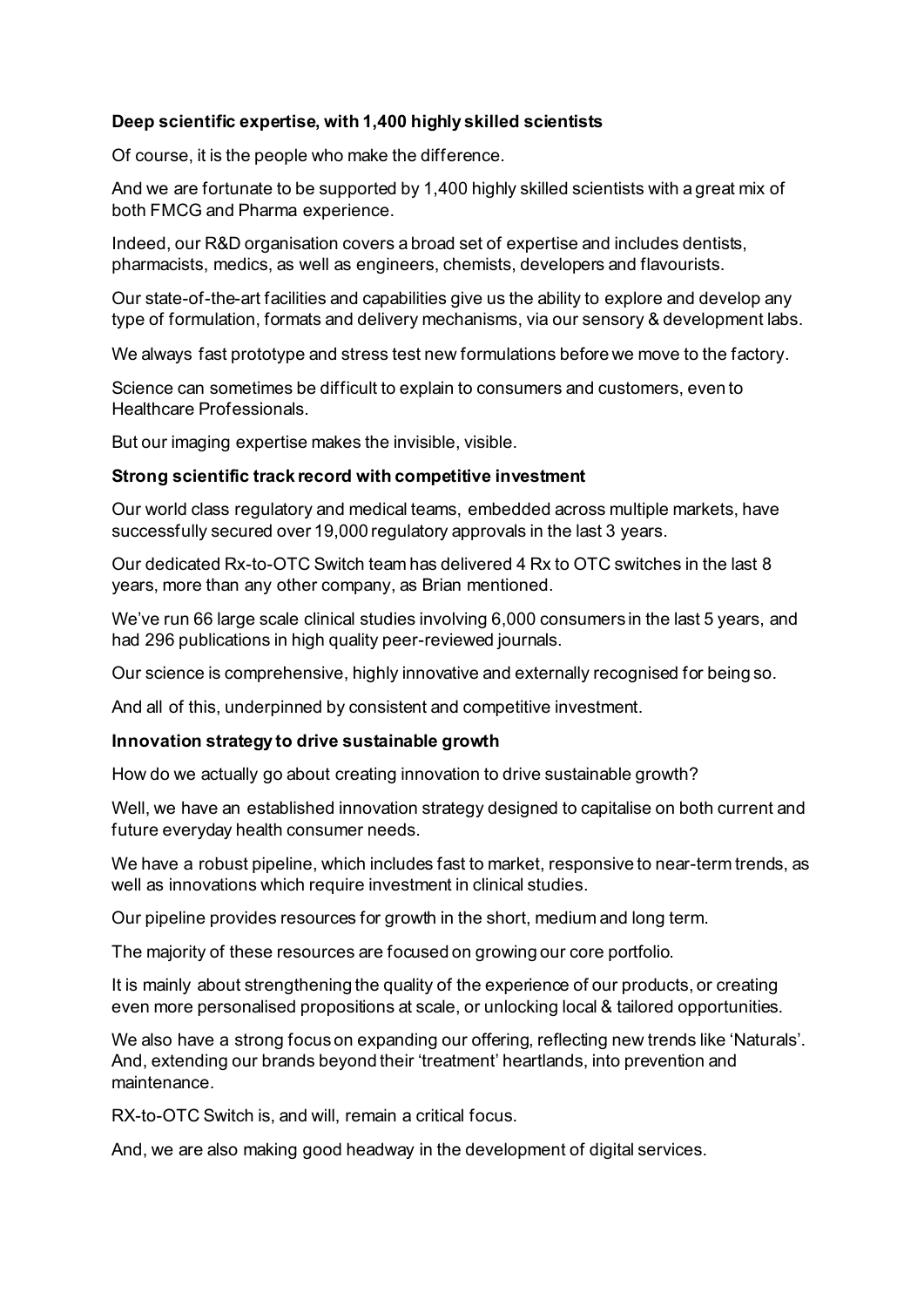And finally, we have a firm eye on the disruptive new – exploring holistic health and integrated technology solutions to better manage overall wellbeing.

Here is a quick flavour of some concepts we brought to market.

### **Video**

### **Growth through superior science**

Let me share a few examples, to illustrate our strategy.

Growing the portfolio via superior science is one of our top priorities, and we do this across our portfolio.

A great example is our Sensodyne Repair & Protect franchise. It was first launched in 2010 and the latest upgrade, Sensodyne Repair & Protect with Deep Repair, was introduced in early 2021, delivering 8% growth vs 2020.

From a clear Consumer insight "enjoying the food without tooth pain", our scientists understood the root cause of dentine hypersensitivity and what activates the nerves in the dentinal tubules causing that pain.

Our scientists have most recently developed a novel formulation that we have shown, through superior science, delivers deep dentin tubule occlusion.

Let's see how the science behind Deep Repair works.

## **Video**

### **Innovation tailored to local market**

Let's move next to a very different example: Centrum.

The insight and under-met need here is: "I want what's right for me and my body, not everybody".

This has helped us evolve the brand from a single 'multivitamin pill' to the personalisation that you see today.

Which is why we have successfully developed new SKUs for gut health immunity and probiotic propositions in China, gummies and minis in the US, and in Australia a new benefits range, which provides solutions for being calm and collected, movement and mobility, and mind and memory.

Very importantly, all these innovations have scientifically proven benefits, generated through our medical and regulatory expertise, supporting consumer uptake and growth.

## **Portfolio expansion with Rx-to-OTC switch**

Now some examples of how we expand our portfolio, starting with Rx-to-OTC switch.

What I want to highlight here is the specificity of the skills and organisation required to win in this complex area.

We have the depth and breadth of expertise it takes from a dedicated cross-functional team, with experienced Regulatory and Medical scientists, partnering with a broad ecosystem from Board of Health to Retailers - and understanding the full consumer experience.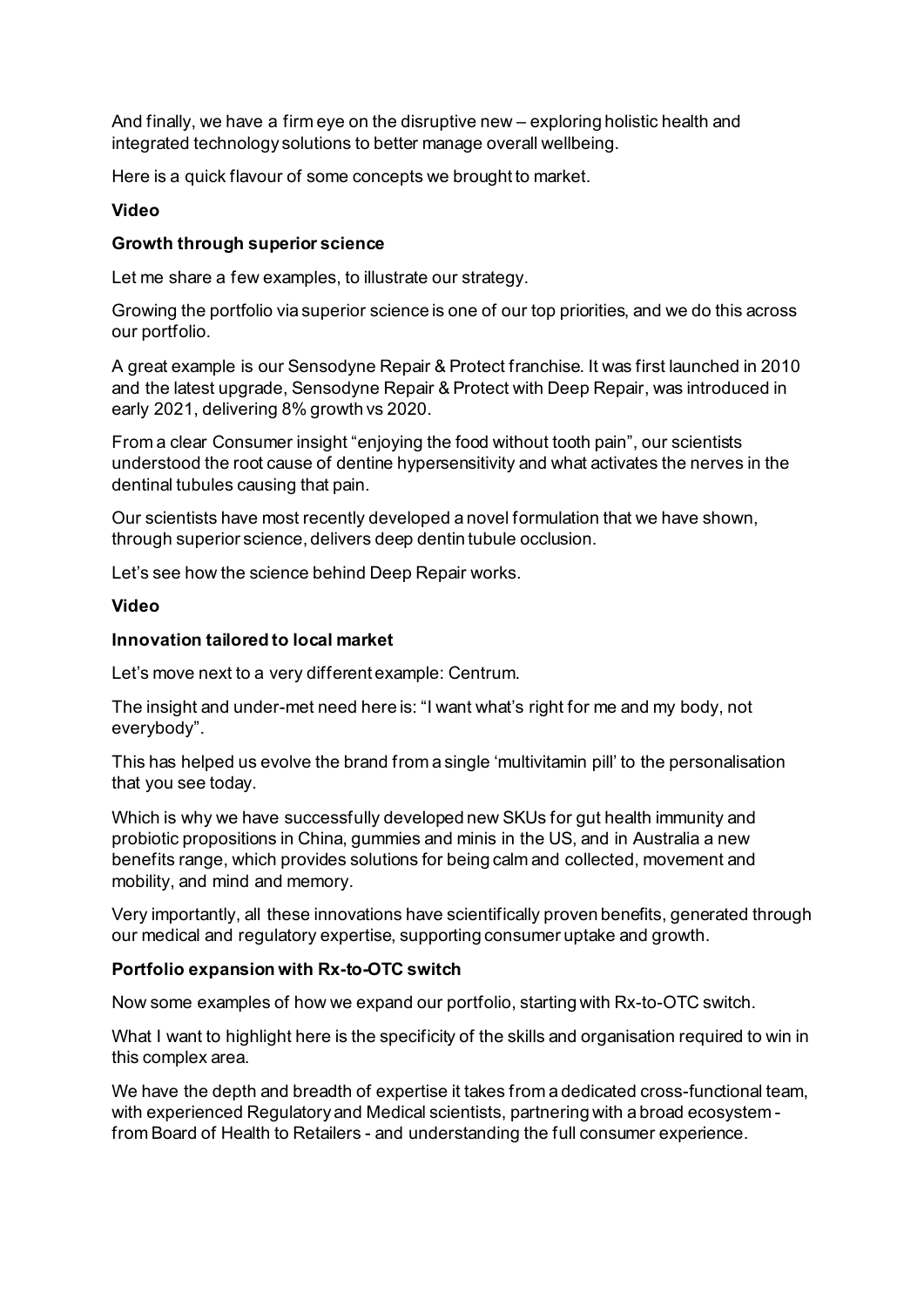Our capabilities and track record here make Haleon a potential partner of choice and we have a robust pipeline.

I have covered our capabilities here, and Lisa will bring this to life later, with the example of our most recent successful switch, Voltaren in the United States.

### **Portfolio expansion into 'naturals'**

Let's now look at an example of how we 'expand the offering'.

Increasing numbers of consumers want natural solutions, but not at the expense of efficacy.

For us, "Green Science" means leveraging the power of nature to create products that delight consumers looking for a more natural experience, but which are also safe and effective.

We have also invested in new technical capabilities and external partnerships, to enable more sustainable solutions and our Green Science agenda.

So, the organically certified VoltaNatura - just launched - soothes and cools tense, contracted muscles with the power of 6 plants.

Our new Emergen-C range is infused with the natural goodness of plant-based botanicals.

And, our new range from Sensodyne, Sensodyne Nourish – with proven sensitivity protection, natural mint and essential oils - is packed in fully recyclable packaging.

Clearly, these propositions are highly appealing to current non-users of the brand.

Our Green Science is a powerful lever of our penetration strategy, and as Brian mentioned, we have landed 10 launches in the last 12 months, with over 30 more projects in the pipeline.

## **Expand the offering beyond treatment**

Thanks Franck. This is an example of how we are unlocking new growth - moving beyond 'treatment'. Otrivin is moving from a brand focused on seasonal decongestion, to one that has a relevant role every day, all year round.

Nasal congestion impacts sleep, focus, emotions and energy levels. Every day of the year, not just for a couple of sniffly weeks.

Your nose is amazing. It filters 20,000 litres of air daily, and it needs regular care and cleaning to do its job better. That's why Otrivin now has a complete suite of nasal care products, both medicated and non-medicated, for adults and children, covering treatment when suffering but going beyond to support daily maintenance – a healthy nose helps us breathe better.

Otrivin BreatheClean, featured here, helps protect you from environmental aggressors, like pollen, dust and pollution - clearing, moisturising and soothing irritated nasal passages. To help you breathe well. We are just getting underway, but where we have launched, we are achieving up to 30% share of segment in some markets.

Back to you Franck to cover Disruptive New.

## **Disruptive New to capture future consumer trends**

We have started exploring new ways of delivering better everyday health, focussing on holistic health and integrated technology.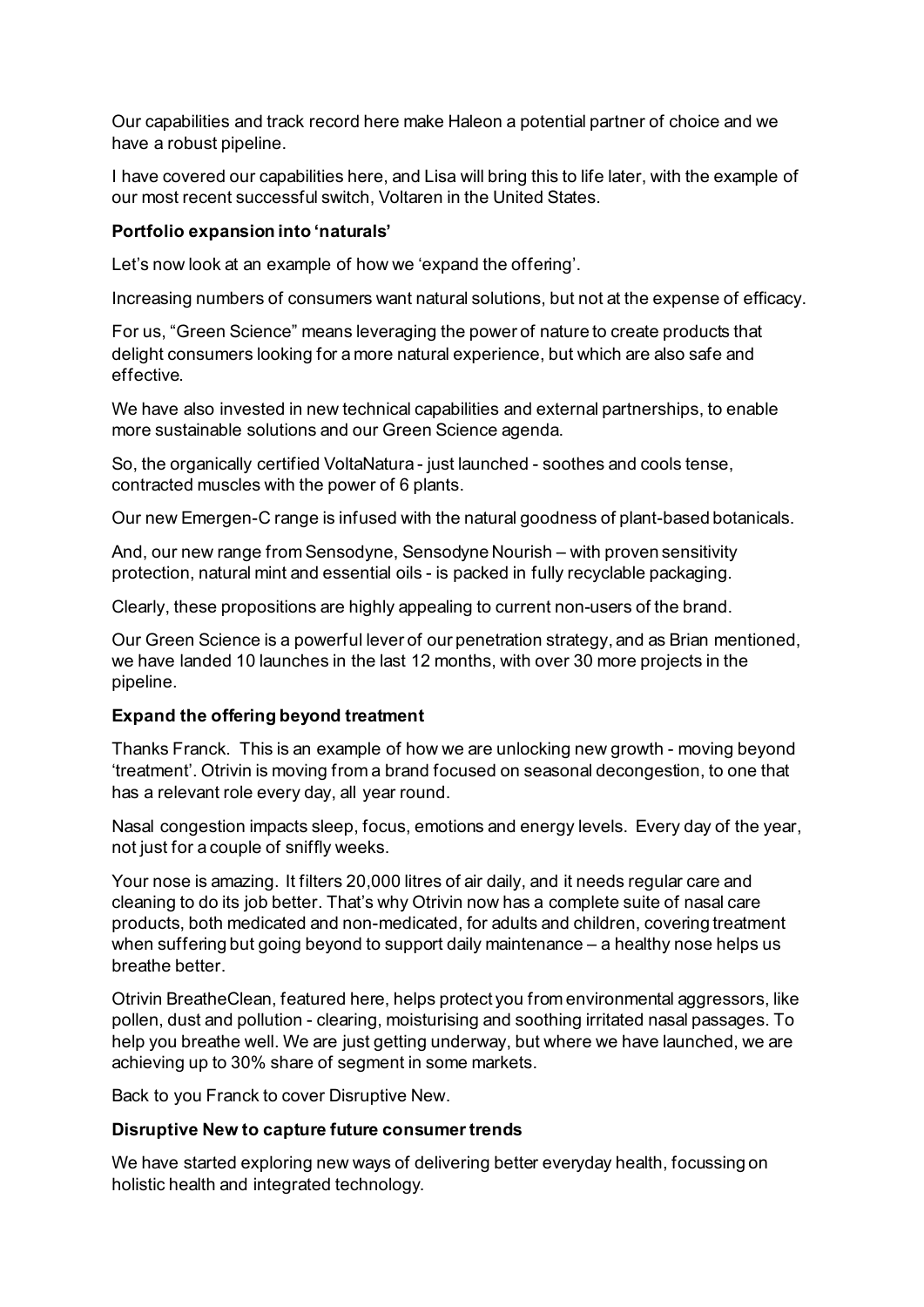Let me start with the example on the left-hand side: a new Haleon funded venture, Alligator Dental. This is a simple, digital-first platform, providing convenient, flexible, affordable ondemand access to dentists and treatment plans in the US.

The second example I'd like to share is a new vehicle to open up disruptive new partnerships, new innovations, and new growth opportunities.

This is what we call NEXT Re/Wire Health studio – which we launched in October 2021 and will be expanded through 2022.

We are working with the next wave of digital health innovators in a truly collaborative way, providing expertise and support. We had over 80 applications in our first cohort and we have been working with several exciting start-ups on initiatives across Oral Health, Women's everyday wellness, and mental resilience. Subjects covered have included microbiome, diagnostics, care plans, personalised products and AI-based virtual consultation.

That covers innovation, which is one driver of growth for our brands, but Tamara there is more to it, right?

# **Significant consumer need; beyond physiological**

Yes there is Franck. We understand that our brands are making a difference beyond just treating the issue – in all the categories we are in. There is a lot on this chart showing how consumer needs go beyond the physiological. Let's take Pain Relief - it's not just pain that we're talking about. Pain is not just a physiological problem, it also takes a huge emotional, financial and social toll.

Our brands really matter.

## **Proven Brand Building**

And that's why we build brands with humanity. Brands trusted by Healthcare Professionals and consumers, that will help us deliver above-market growth in the coming years.

The Forrester Brand Humanity Index demonstrated how people were 1.6 times more likely to buy brands perceived to be acting like people. Engaging and persuasive in human ways, not patronising as many brands do. That's critical in a world where the consumer is in control, curating what they experience.

And remember, we set out to change behaviour. The logic of a product claim such as "10 times faster relief" only gets you so far. To drive real behaviour change you have to go deep, and understand the person beyond the condition, not just their painful knee, deep into how they live their lives.

We know to effect lasting behaviour change you need to make somebody feel something, to make them to want and desire to do something different. Very simply, the more people feel, the more people are inclined to take action, and buy.

Here's an example of some work we've done on Voltaren, which illustrates how we inspire people to a better quality of life, to change behaviour. This has no functional product demo but it's one of our most persuasive ads and has delivered a significant increase in ROI versus our previous approach.

# **Video**

## **Transformed brand building capabilities**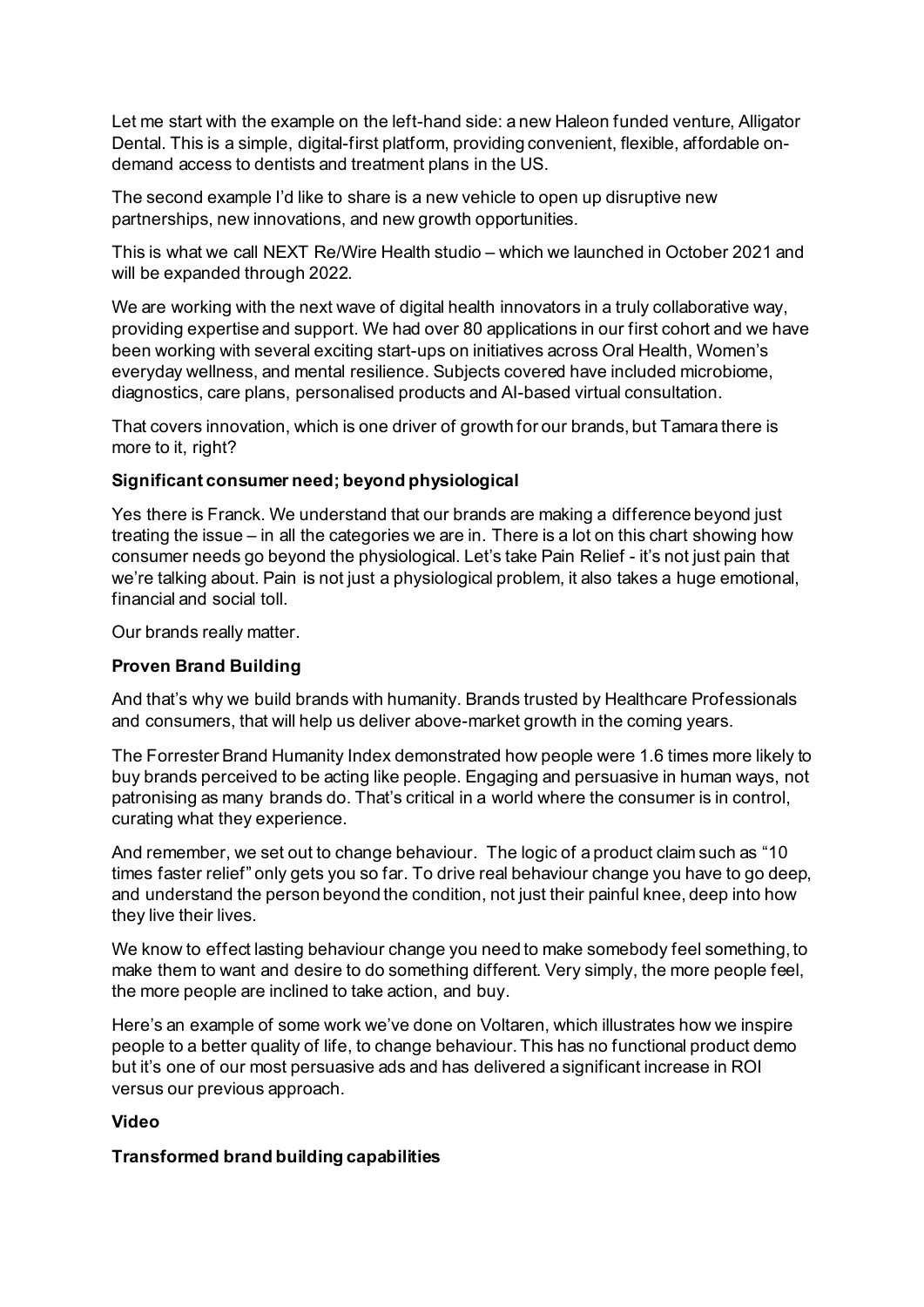Our brand building capability has significantly strengthened over the last 3 years, and our mindset is focused on continuously learning, adapting and modernising.

Firstly, it's a high calibre organisation – with a leadership team having significant FMCG experience, such as P&G and Unilever, as well as other consumer health companies and digital agencies. It is ethnically diverse and 67% female. We have co-located R&D and marketing in global hubs, an Expert Marketing centre of excellence team and the very best agency holding companies as partners.

We have in-housed expertise where we see advantage – with our CaST studio network around the world creating and adapting content against brand briefs, based on audience and search data, and unlocking production cost savings.

In addition, we have a talented Experience Design team integrated with our brand teams, and a shopper science lab which enables us to experiment with retail experiences and provide category management analysis in partnership with retailers.

We operate in a digitally enabled world. E-commerce accounted for 8% of Haleon sales in 2021, as Brian mentioned, and we are fast building our capabilities – both people and tools. We have a range of tools available including digital asset and product information management. All of our employees are offered advanced training, including our exclusive mini MBA in digital commerce, if eligible, which is accredited by, and done in collaboration with, University College London.

We were the first consumer healthcare company to bring in-house a Google Tech Stack, creating direct ownership of audience data. In conjunction with a leading cloud-based audience platform with our media agency, called Peoplecloud, this allows us to better identify and connect with our growth audiences and have full transparency on performance.

This wealth of data, including patterns we see in search, enables us to create relevant and targeted content and then optimise it dynamically. Globally, PeopleCloud, which we ran in 16 markets, provided a more than 40% higher ROI than our digital channels and over 125% better ROI compared to our traditional channels. Another important partnership is with Google and Picasso labs. This partnership has resulted in an industry first – an AI tool that scans assets to measure creative effectiveness enabling us to optimise pre-going live. We have achieved up to 34% lifts in ad recall and up to 22% gains in purchase intent.

Lastly, our proprietary tool, Trigr, pulls in data signals to help efficiency, for example with seasonal categories – tracking weather and search data to signal when we buy media – so we don't waste valuable media spend – only going live when cold and flu or allergies are rising.

All of this means we connect with the right person, at the right moment with the right message and creative.

## **Highly effective, award-winning marketing**

We invest well behind our brands, and disproportionately behind our Power Brands, because we see strong return on investment.

We spend more than 45% of our media on digital - a reflection of our audience media consumption habits and our excellent digital capabilities, to engage with them where they are.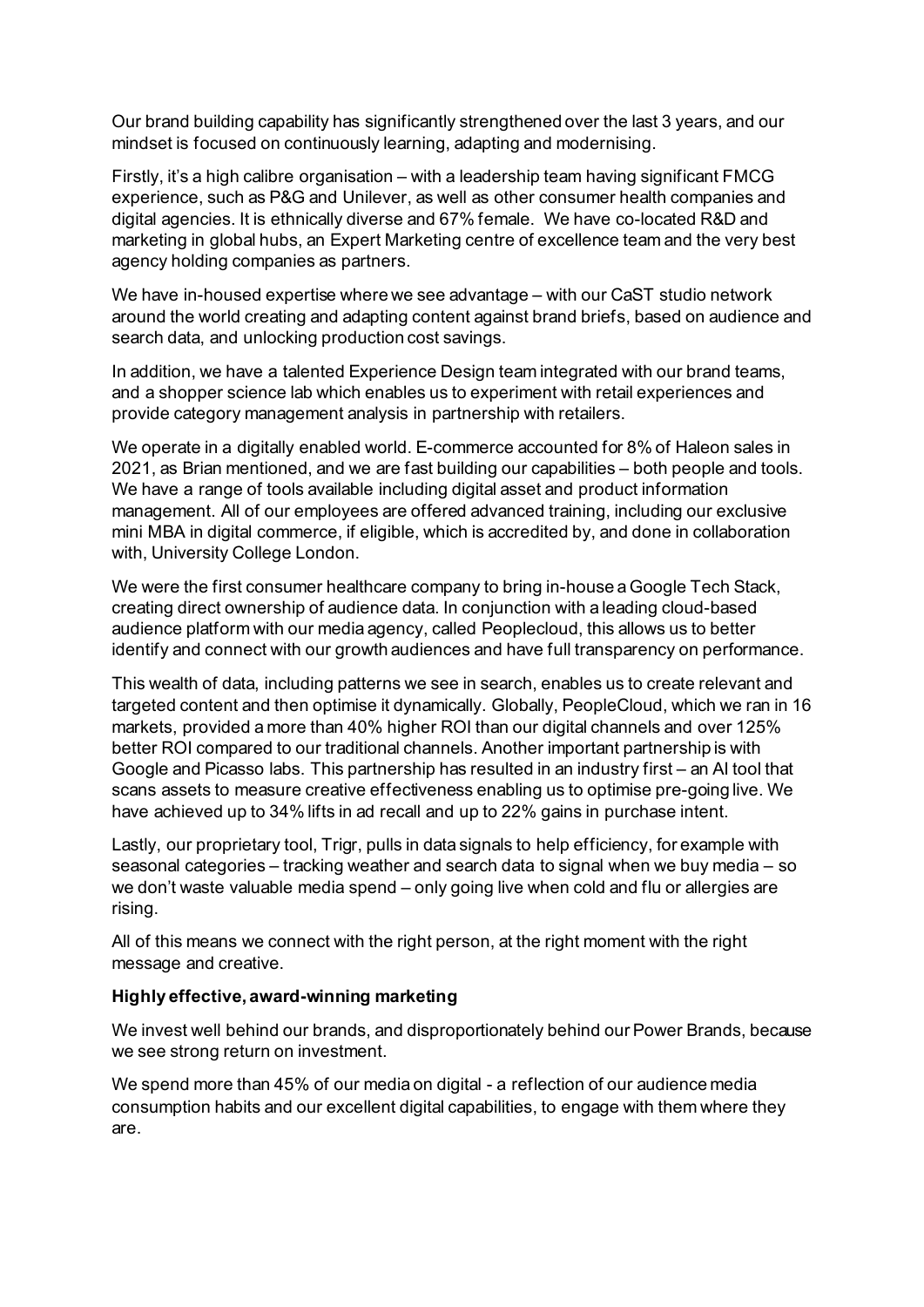Our bar is set high in terms of the type of marketing we want to do - we compete and frequently win at globally recognised industry awards such as Cannes, the Effies and IPA, which is the gold standard in effectiveness.

We have exceptional, category leading brands because we believe in the power of brands – and the power they have as vehicles for us to help change people's lives for the better. There is perhaps no better example than the work we did on Panadol, at the height of COVID, to help guide consumers on what they can do.

# **Video**

# **Healthcare Professionals are significant and highly valuable partners**

This ad also brings me on nicely to our relationship with Healthcare professionals. During COVID, Healthcare Professionals were inundated with questions around how best to handle symptoms, what is safe. We saw that by providing this kind of information we could contribute to supporting both consumers and the demands on Healthcare professionals' time.

This is a great illustration of the type of marketing we do, and includes a really special element - advocacy by Healthcare professionals.

Dentists, hygienists, pharmacists, GPs - in all likelihood, you may know yours by name. Healthcare professionals are the world's local, trusted, community influencers.

There are approximately 10 million healthcare professionals globally addressing the conditions we serve, and collectively they have the capacity to make an astonishing 52 billion recommendations every year. They are not paid to do this. They recommend products if they believe that it can complement their first line treatment.

And, consumers listen. Up to 75% of patients with our conditions consult a Healthcare professional, and the Healthcare professional response has considerable influence on both first time and repeat usage. For example, up to 85% of pharmacist recommendations lead to a purchase.

Underpinning all of this, is trust – the trust patients have in their Healthcare professionals, the trust Healthcare professionals have in us and our brands. We know that through effective relationships and trust in our products, Healthcare professionals that we engage with will recommend up to 5 times more per week, every week.

# **Expert marketing to HCPs a key differentiator and competitive advantage**

Healthcare Professionals' advocacy is a key priority for us, nurturing and growing the trust in our brands. This is a key differentiator for our company, and a capability most consumer companies don't have.

We have direct relationships with over a third of these 10 million Healthcare professionals, thanks to the combination of our proprietary field force and strong digital relationships.

We also work with key external partners, such as the World Dental Federation, the International Association for the Study of Pain and the International Pharmaceutical Federation.

Many of our brands are number one recommended, in multiple markets, by their respective experts. Recommendation is the gold standard of trust.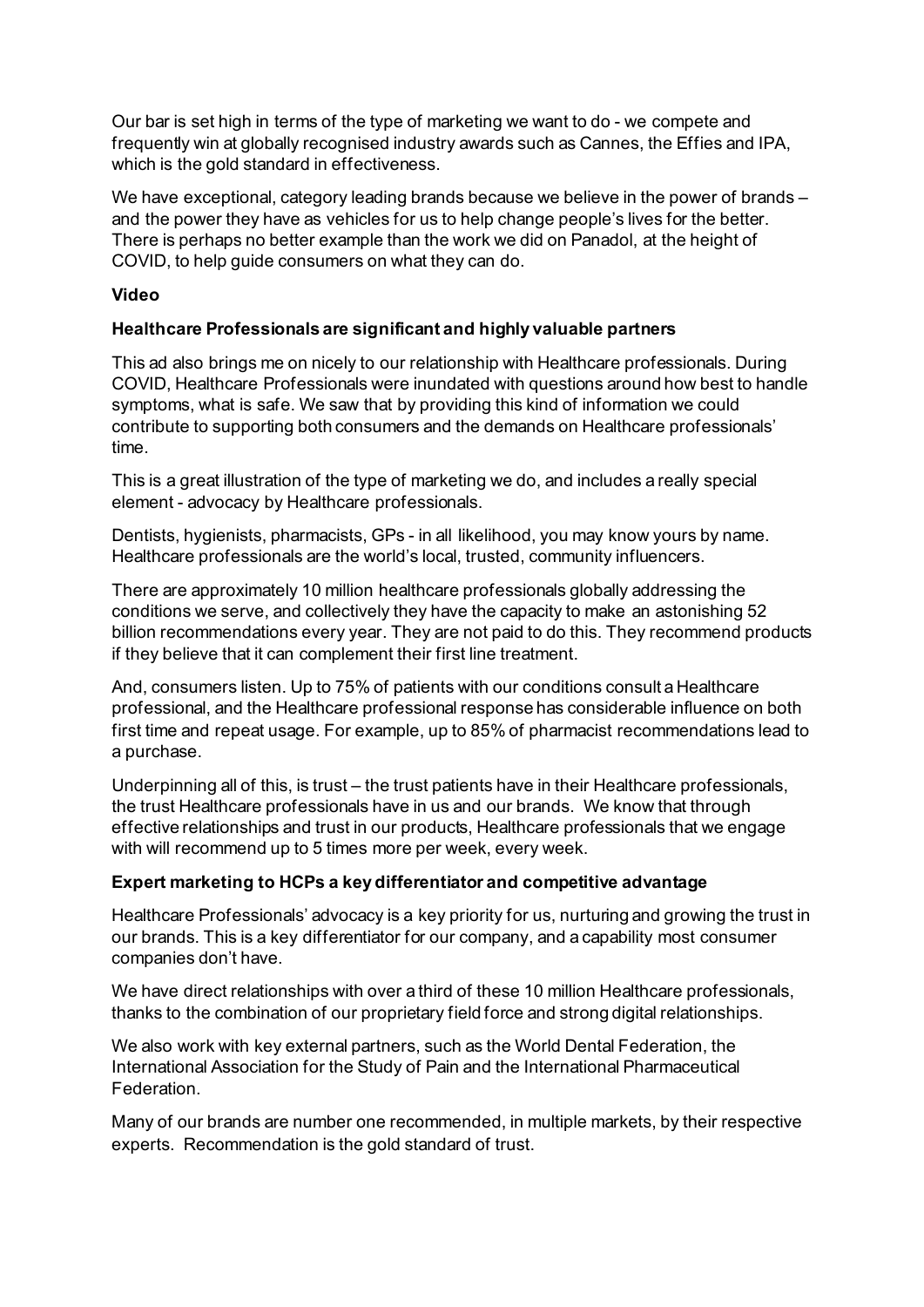So, you've heard about our brand building and expert marketing prowess, our capabilities, our digital orientation, but how does this all come together, to create integrated brand programmes?

I have chosen Sensodyne because you have seen a number of the individual elements already today, and this film illustrates how the sum of these parts combine, from the consumer's perspective.

### **Video**

# **Haleon: World class portfolio of category leading brands addressing real consumer health needs**

And finally, we end where we started.

We are fortunate stewards of an exceptional portfolio of brands.

We have competitive advantage in the combination of deep human understanding and trusted science.

Our R&D capabilities are world class, driving consistent innovation across our categories and a robust and well-balanced pipeline.

Healthcare professional advocacy is a powerful element of our marketing mix, complementing our advanced digital capabilities and supported by a highly experienced team.

And, with our understanding of new and emerging health needs, we are well positioned for future growth.

With that, we will now pause for a break before Lisa. We will see you again in 15 minutes. Thank you.

## **Lisa Paley – Head of US and North America**

# **Haleon: Delivering attractive growth in North America, and building winning partnerships with mass retail**

# **Haleon: Significant growth region with attractive underlying fundamentals and favourable consumer trends**

Welcome back everyone I'm Lisa Paley and I am the head of the North America region. I joined GSK in 2019 during the Pfizer Joint Venture and prior to this worked at J&J and also the former Pfizer Consumer Healthcare business from Warner Lambert.

I'm super excited to share how North America is positioned to drive sustainable growth and win in the market.

We've created an extraordinary business across the US and Canada, one that has a world class portfolio of exceptional brands – brands that are not only staples in medicine cabinets across both markets, but are trusted by consumers again and again for themselves and for their families.

Today, I'll share how the region is positioned to: drive growth; drive penetration; and outperform through strong execution, and in particular highlighting how we use our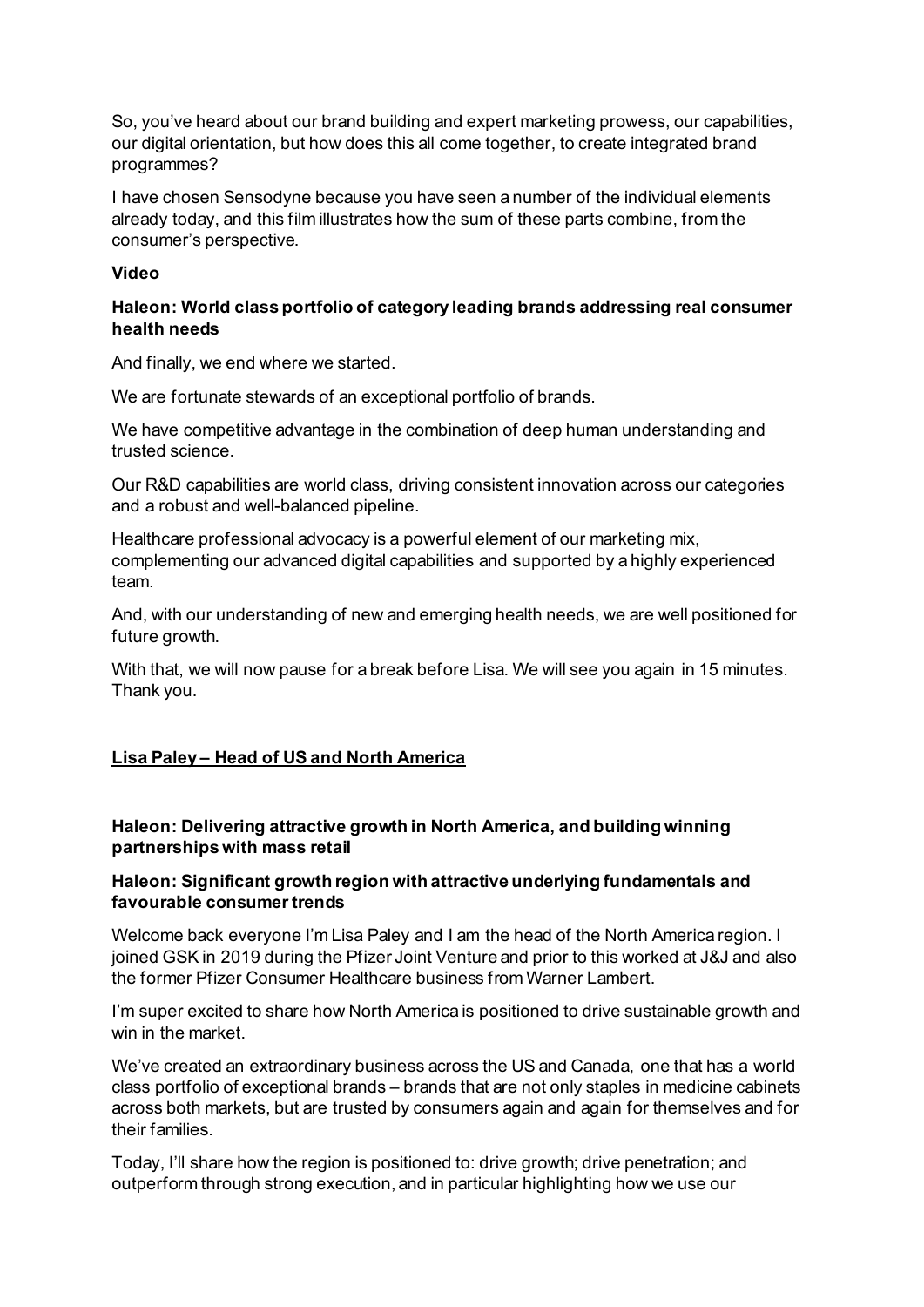capabilities to create meaningful partnerships with mass retailers, including the large pharmacy chains in the market.

# **North America: attractive fundamentals with c.90% revenue from the US**

North America is a region with attractive fundamentals. The key to success in the region is predictable and consistent growth that creates value over time.

As the largest player in the largest market, we have the critical mass to grow penetration and increase access to Healthcare.

And as the first 100% consumer health company, we can be more deliberate than our competitors in where we focus our resources – both from a talent and R&D perspective.

This sole focus on consumer healthcare allows us to make clear choices in developing superior innovation, leveraging the world class trusted science that we bring from GSK, and linking that with deep human and consumer understanding, providing a competitive advantage.

# **North America business review**

We are one of the largest consumer healthcare players in the region with sales of £3.5 billion. This represents 37% of the business' revenue.

The business is supported by a strong regional manufacturing network and our dedicated R&D centre in Richmond, Virginia, which enables us to develop superior innovation, grounded in our trusted science DNA.

We have transformed our contract manufacturing network over recent years to meet the demands of the US and Canadian markets. Our supply chain is predominantly locally sourced.

Franck took you through some of the incredible capabilities we have in-house.

With 90% of total North American sales in the US, the largest market for the company, the examples I present will be focused on the US market.

# **A leader in a c.£37bn market: US**

The US represents a £37 billion growth market, and we are the number one or number two player across most of our brands. This provides us with a compelling opportunity to shape and develop these categories, and paves the way to increase access to millions of consumers in the US.

# **North America 3% 2-year CAGR with net COVID headwind**

We delivered a 3% sales CAGR from 2019 to 2021 at constant exchange rates, despite a net COVID drag of around 1 percentage point.

Our Power Brands grew ahead of this with a 6% CAGR, consistently gaining share, and with further strong performance of local strategic brands, such as Emergen-C and Tums.

Our performance was adversely impacted by some supply constraints, mainly in the first half of 2021, which we have worked hard to address and we expect to return to more normal levels in the current year.

These supply challenges did create some margin pressure, which was partly offset by synergy delivery and disciplined resource allocation.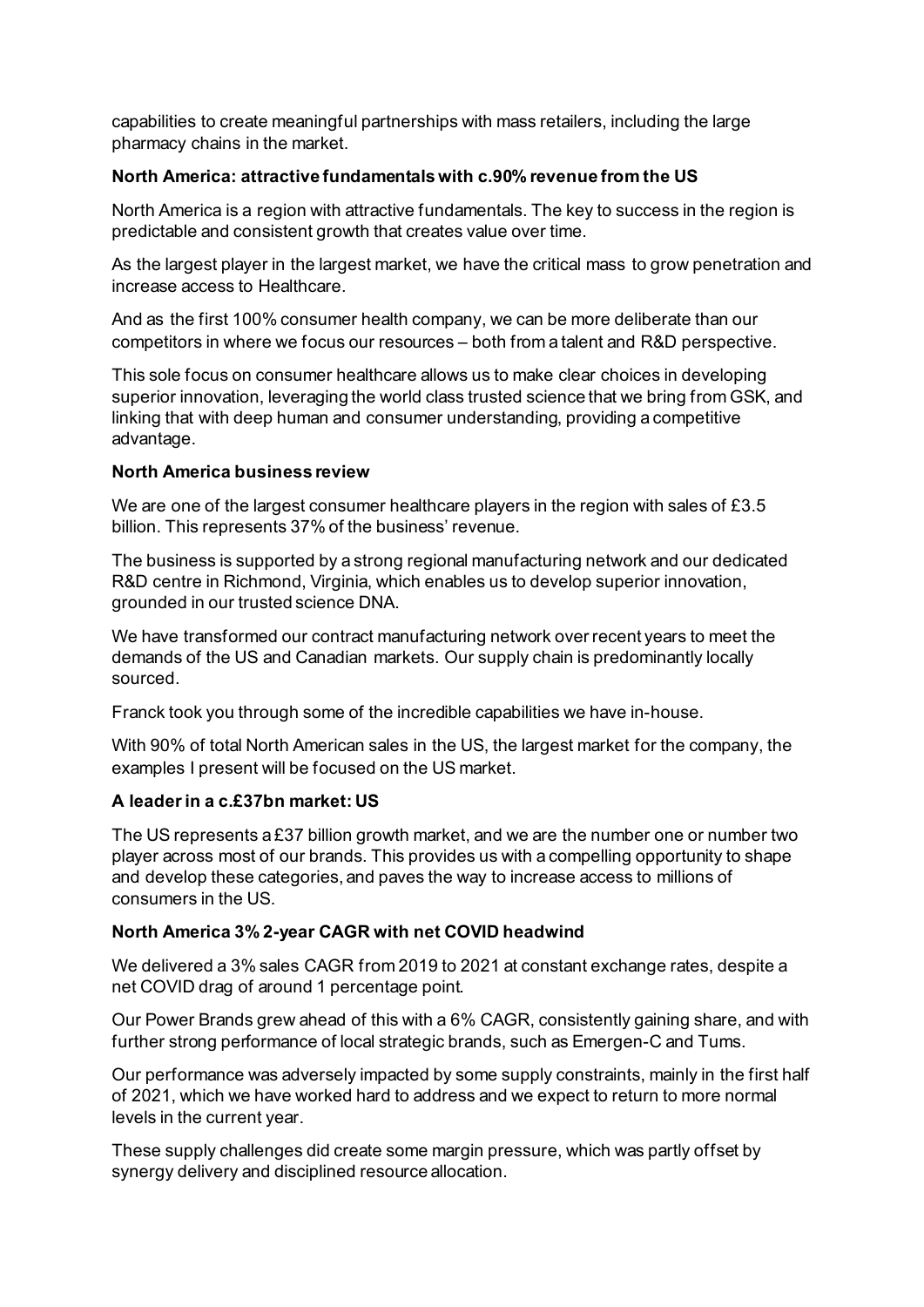The base of 23.5% gives us a good platform from which to grow and we are confident that we have the right structure in place to continue to deliver margin progression.

# **Strategy to outperform in North America**

As Brian has already outlined, the pillars of Haleon's strategy is to drive sustainable growth. I'd like to take you through what this means in the region.

We'll continue to drive household penetration of our brands, doubling down on segment leading brands and leveraging our human understanding and consumer insights to drive innovation.

We are capitalizing on new and emerging growth opportunities through our superior capabilities in Rx-to-OTC switch driving category growth, and using data and digital to win with consumers.

Finally, through our strong execution, particularly through partnerships with mass retailers, we are winning in the market at driving growth.

# **Accelerating growth in Oral Health: Sensodyne US**

We still have a lot of room to drive penetration, broadening the number of consumers using our brands. Sensodyne is a great example of how we can double down investment in a Power Brand to build meaningful and emotional connections with consumers that ultimately drive growth.

Although Sensodyne has been providing sensitivity relief for over 50 years, there are still unmet consumer needs and our brand strategy is two-pronged:

First, to continue to seek expert dentist and hygienist endorsements; and second, to ensure a robust, science-based innovation pipeline based on our deep human understanding to meet these consumer needs.

Over the past 5 years, we have successfully delivered on consumer's needs by bringing new innovation to the market each year. Each launch has grown household penetration, attracting new consumers, resulting in a 5-year CAGR of around 9%.

Our focused work in Omni-channel has also helped us achieve the leading e-commerce position of toothpaste brands in the market.

Sensodyne continues to be the number one dentist-recommended sensitivity toothpaste brand in the US, consistently outgrowing the wider toothpaste market and recruiting 3 million new consumers from mainstream toothpaste brands to the premium segment.

## **Accelerating growth in VMS: Emergen-C**

Emergen-C is another great example where we leveraged consumer insights on the need for immunity protection and leveraged the immune health platform to offer new formats and win new customers, resulting in a 2-year sales CAGR of 16%.

## **Driving innovation with local strategic brands: TUMS US**

Tums is a great example of how we have used our capabilities around leveraging our deep human understanding to drive penetration and growth with this iconic US local strategic brand via innovation.

Tums is the leading antacid brand in the US for relieving heartburn. It has been on the market for over 90 years and still continues to grow.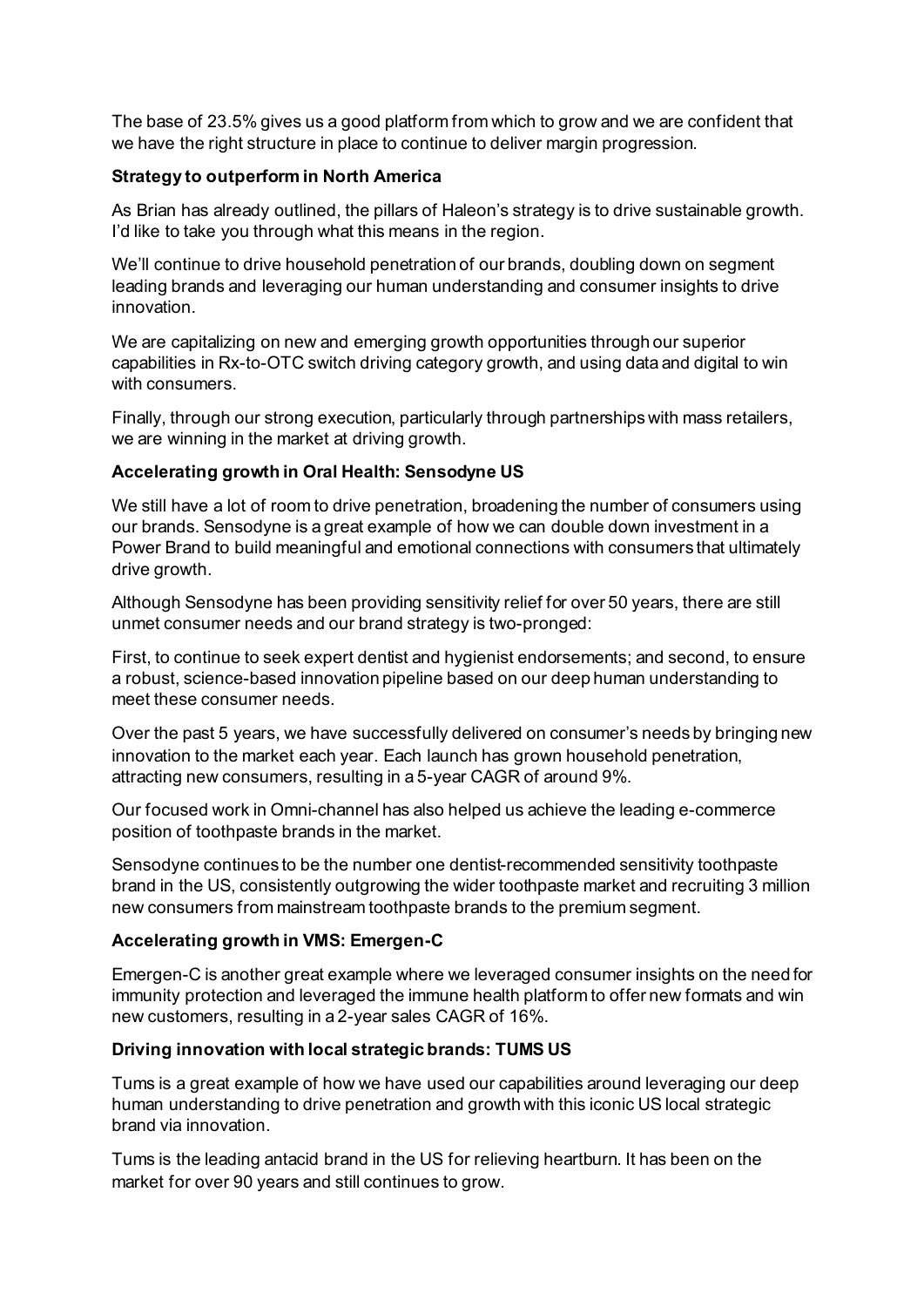Consumer insights uncovered key behaviours and product usage patterns among millennials in the US. Their hectic lifestyles resulted in higher incidence of heartburn and while they were entering the category, they were also looking for more convenient and enjoyable formats.

In 2017 we launched our new chewy platform that quickly became a blockbuster. Consumers fell in love with this new form, recruiting 3.8 million new consumers to the category, and we achieved a three-year CAGR of 31%.

The impact of Chewy Bites was so significant that retailers were asking for custom flavours and packs to be exclusive for their shoppers. We were able to do this for retailers like Target and Walmart. And most TUMS exclusive SKUs have rapidly become among the top 3 selling SKUs in the category.

Our sales and marketing capabilities turned these successful partnerships with retailers into opportunities to improve our execution through that increased visibility.

## **Portfolio expansion with Rx-to-OTC switch**

Coming to the second pillar of our strategy, driving growth through new and emerging opportunities.

8 out of the top 10 OTC products in the US were switched from prescription brands. In the last 8 years, GSK has led the industry with 4 successful switches, as Brian noted earlier. He also mentioned that we have 2 of these switches in the pipeline, and we are very excited about these.

Switches require specialised capabilities to navigate complex regulatory processes, such as managing a new drug application process with the FDA.

As you have heard today, we have the in-house capability to deliver these, providing us with a competitive advantage and the ability to become a partner of choice for future switch opportunities.

## **Portfolio expansion with Rx-to-OTC switch: Voltaren**

Our most recent switch was Voltaren which positively impacted our business and also created an effect across the entire category which could last for years.

In the first calendar year post-switch, we sold approximately 45% more tubes than the prescription brand alone. This illustrates how much more access OTC brands in the US market can have versus an Rx.

And this is just the beginning.

From here we will continue our cycle of continuous innovations to further expand the brand to new households over Voltaren's life cycle. Examples of innovations can be channel packs, new forms, or product features. This does not happen in the Rx environment.

It is a genuine unlock of a significant growth opportunity when over 45% of your consumers are incremental to the category - as was the case with Voltaren.

We not only launched with excellent execution, but we also launched during a global pandemic. There was a tremendous effort to reach consumers by partnering with medical experts and physicians. These efforts resulted in Voltaren becoming the number two brand in the topical pain segment and the number one Healthcare professional recommended topical brand. All in the first year of launch.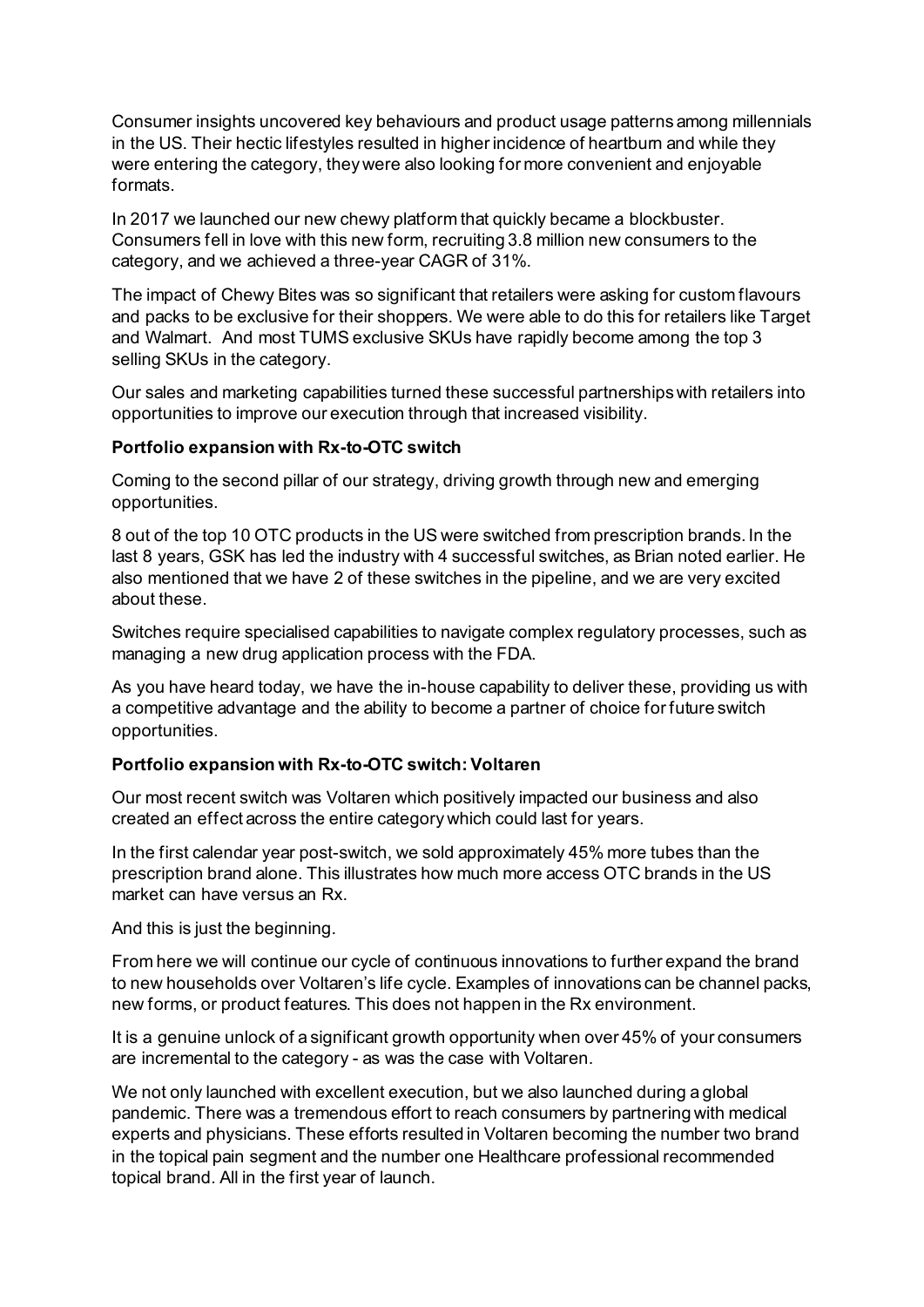## **Data to elevate consumer experience and win with the Omni-Channel Consumer**

We are also focused on using data to elevate the consumer experience and also to win in omni-channel.

We have collected and organised over 60 million consumer data points to establish a solid insight foundation that will unlock creative and execution opportunities to drive growth.

Our recent Advil "After my shot" campaign with US celebrity Anthony Anderson aimed to recruit the 'passive acceptors' audience so they would feel confident in their COVID-19 vaccine experience, using Advil as their trusted partner for post-vaccine side effect care.

By leveraging the right data, we were able to tailor content on the basis of where the consumer was on their COVID vaccination journey and personalise it. We saw brand engagement levels growth 3x a Facebook standard benchmark resulting in increased market share for Advil.

We also expanded our consumer presence with the launch of a Direct To Consumer platform for Chapstick, allowing the consumer to not only purchase the flavours they love directly but also be able to personalise them and we have partnered on Amazon direct fulfilment to better service on line orders.

As society evolves, we need to engage shoppers in new and exciting ways. Our ecommerce sales today represent 12% of our total sales in the US and we see opportunity for growth in this key channel.

Over the past two years, we have consolidated our position within the e-commerce segment, doubling our sales in this channel versus where we were pre-COVID.

We've obtained leading positions in multiple categories, specifically in Oral Health, the most competitive consumer health category, where we are the number one brand on Amazon.

If we look across our portfolio, our online market share on 70% of key brands is above our offline market share - proof that we are successfully improving the overall consumer experience and meeting consumers where they want to shop.

## **Strategic partnerships with mass retail to win in categories**

Building lasting partnerships and relationships with mass retailers is a key element of our market execution strategy. Through our best in class launch capabilities, we are a partner of choice for many mass retailers, and our state-of-the-art shopper science labs provide insights and breakthrough ideas to co-create and build meaningful campaigns with our partners.

Our category market leadership has enabled higher-level strategic partnerships that have delivered impressive results and led us to win both category captaincy and aisle leadership positions. We have achieved industry leading recognition from the largest customers – competing with companies like P&G, J&J, Bayer and others.

Our scale, market position and strong shopper insight-led capability contributes to aisle leadership. At Walmart, the Advil lead aisle / brand block initiative drove Walmart's total analgesics sales 1.7 times faster than the market. And moving antacids to the lead aisle at CVS has increased total digestive health aisle sales, with antacids growing 11% and Tums growing 15%.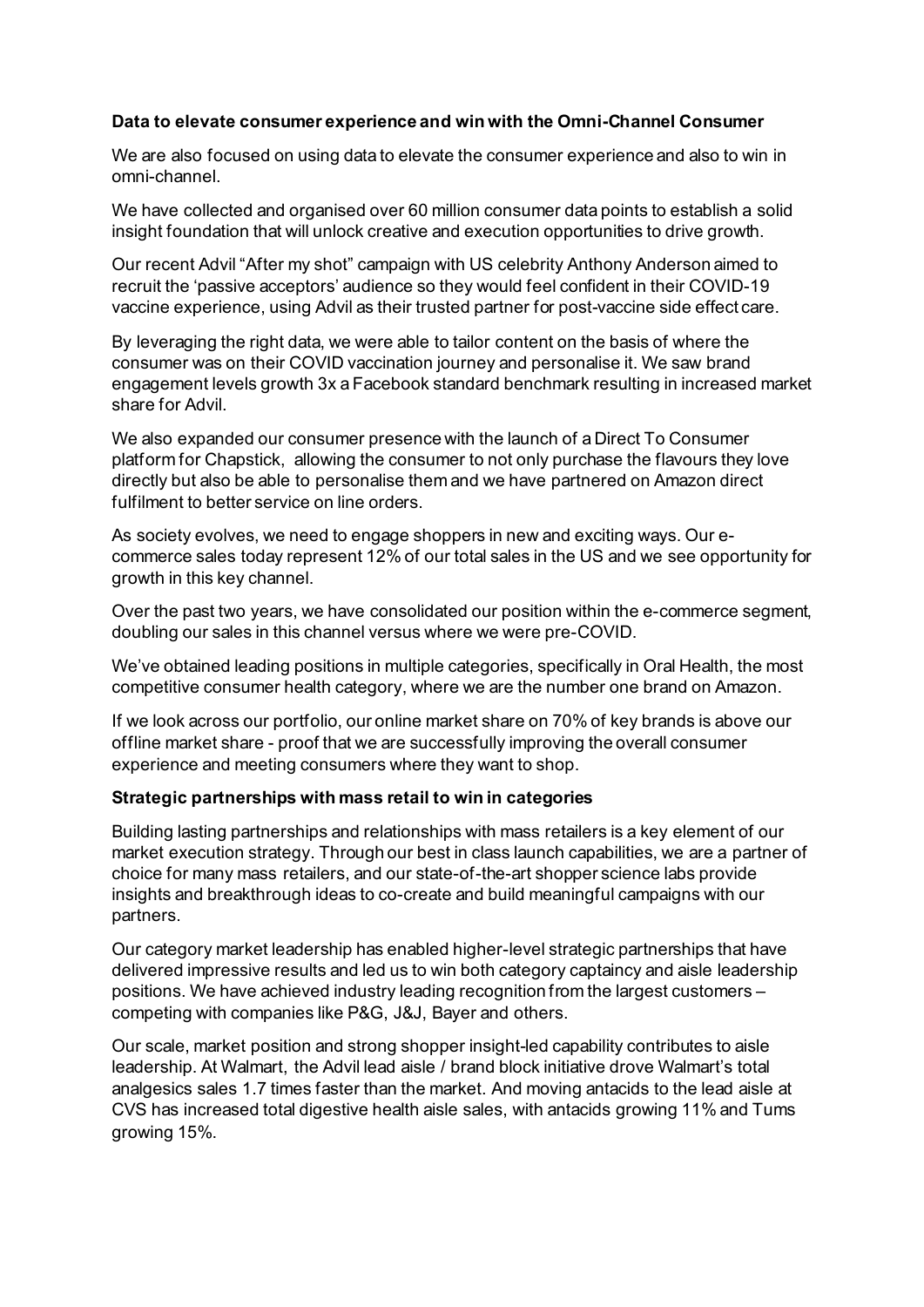By bringing the best of our sales teams together, we have created one first-in-class team that is making step changes in our execution capabilities.

# **Winning in mass retail driven by shopper insights: Walgreens**

Let me next share a video that shows how our strong partnership with Walgreens in the US has earned us the vendor and innovator of the year awards.

# **Video**

This work with Walgreens, and all of the key retailers that we work with, will set us up well for the future and support further growth plans.

# **Demonstrating excellent launch capabilities in market: Advil Dual Action**

Advil Dual Action is a great example of how we can deliver flawless execution with our innovation.

Advil Dual Action is a first-to-market new drug to relieve acute pain through the combination of two ingredients. This was the most innovative launch in 25 years for the OTC oral pain relief category, continuing to build on the legacy of Advil.

Our goal was to secure a blockbuster launch on day one – which we achieved.

To maximise the success of the campaign, on day one we shipped over 120,000 cases and 45,000 displays, double the average amount, to approximately 400 retail locations across the US.

For our Expert community, we developed a robust multichannel approach reaching 89% of relevant Healthcare professionals in primary care. Share of Expert recommendations for the total Advil brand reached an all-time high of 17.5% in the third quarter of 2021, up 1.1 points versus a year ago.

This speed to market and surround sound campaign make Advil Dual Action a best-in-class launch.

# **Running a responsible business, integral to all we do**

As Brian shared earlier and as Teri will give more colour on shortly, running a responsible business is integral to what we do and how we do it.

In addition to our environmental sustainability goals, we work closely with our partners to deliver ESG initiatives. For example, we launched a 100% recyclable toothpaste packaging initiative at Walmart in mid-2020; and we are planning a comprehensive Inclusion and Diversity platform programme with Target focusing on wellness for all and featuring many of our brands.

We'll also continue to focus on ensuring that more consumers have access to our exceptional brands, which all serve a real health need.

## **Haleon: Significant growth region with attractive underlying fundamentals and favourable consumer trends**

In conclusion, we have a strong business with amazing potential in North America.

We have strong core capabilities, category leading brands and a strategy to drive growth through: increased penetration, superior innovation, a laser focus on consumer needs and excellent commercial execution.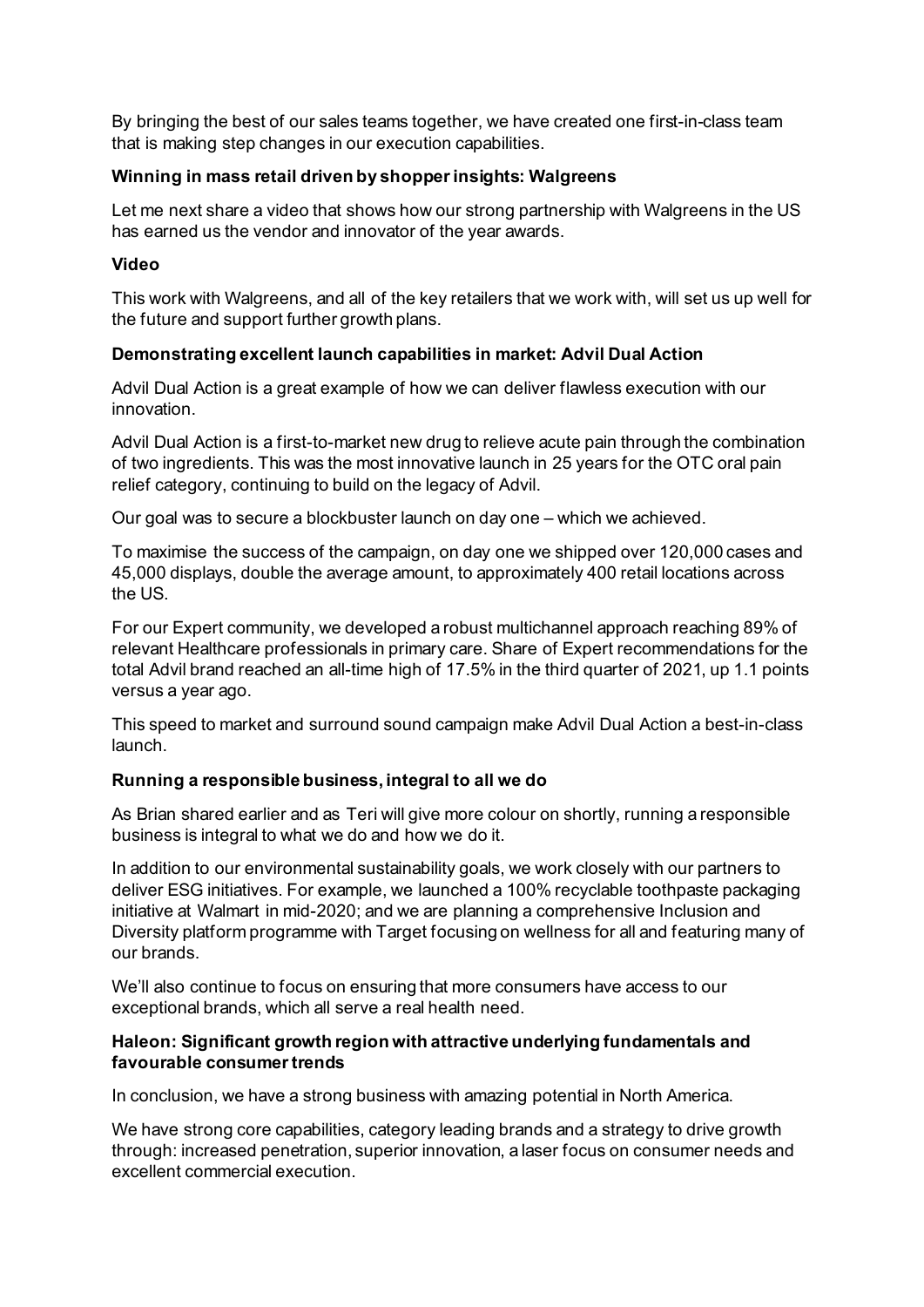We have the right people and leadership team to win in this very large and important market. Thank you for your time. I'll now hand over to Keith.

# **Keith Choy – Head of Asia Pacific**

# **Haleon: Delivering attractive growth in Asia Pacific, and winning with digital in China**

Thank you Lisa. I am Keith Choy, Regional Head of Asia Pacific and I joined GSK from Pfizer's consumer health business in 2019, with 28 years commercial experience in consumer-packaged goods and healthcare industries at Wyeth and Gillette. I am very excited to share with you today our plans to continue to deliver attractive growth in Asia Pacific and in particular to elaborate on the significant digital opportunity in China.

# **Haleon: Asia Pacific, highly attractive growth opportunity**

Today, I will take you through why Asia Pacific offers an attractive growth opportunity for Haleon. I will share how our business is strongly positioned to win, given our focused portfolio of exceptional leading brands, in a region where we are market leader, with a track record of outperformance.

Applying our group strategy Brian shared earlier we are well positioned to outperform. Specifically in the region, we are accelerating growth in oral health and VMS, leveraging leadership in pain relief and with our local brands combined with innovation to drive household penetration.

Channel expansion will allow us to capture new and emerging growth opportunities, through ecommerce and data, particularly in China. Finally, we are confident that our continued focus on delivering strong execution and commercial excellence will sustain market outperformance.

# **Asia Pacific: a diverse region with significant growth**

Asia Pacific is a highly attractive region with the world's largest population and provides significant headroom for future growth. This is a key reason why, through the Pfizer transaction, we built up a strong market position, and with positive market fundamentals, we will continue to build on this to sustain growth.

# **Asia Pacific business overview**

Our region operates across five business units serving 22 markets with 40% of sales from well-established markets such as Japan, and Australia and high exposure at 60% of sales to rapidly growing emerging markets including China, India and South East Asia. This sets us up well to sustain future attractive growth.

Our markets delivered £2.1 billion of sales in 2021, 22 per cent of Haleon revenue.

We have a strong regional network supply ecosystem, with about 80% of our business supplied within our region.

# **A leader in a c.£56bn high growth market: APAC**

We are well positioned in the £56 billion Asia Pacific market and the leader in Pain relief, VMS & key brands. Our portfolio of category leading brands, comprising the combination of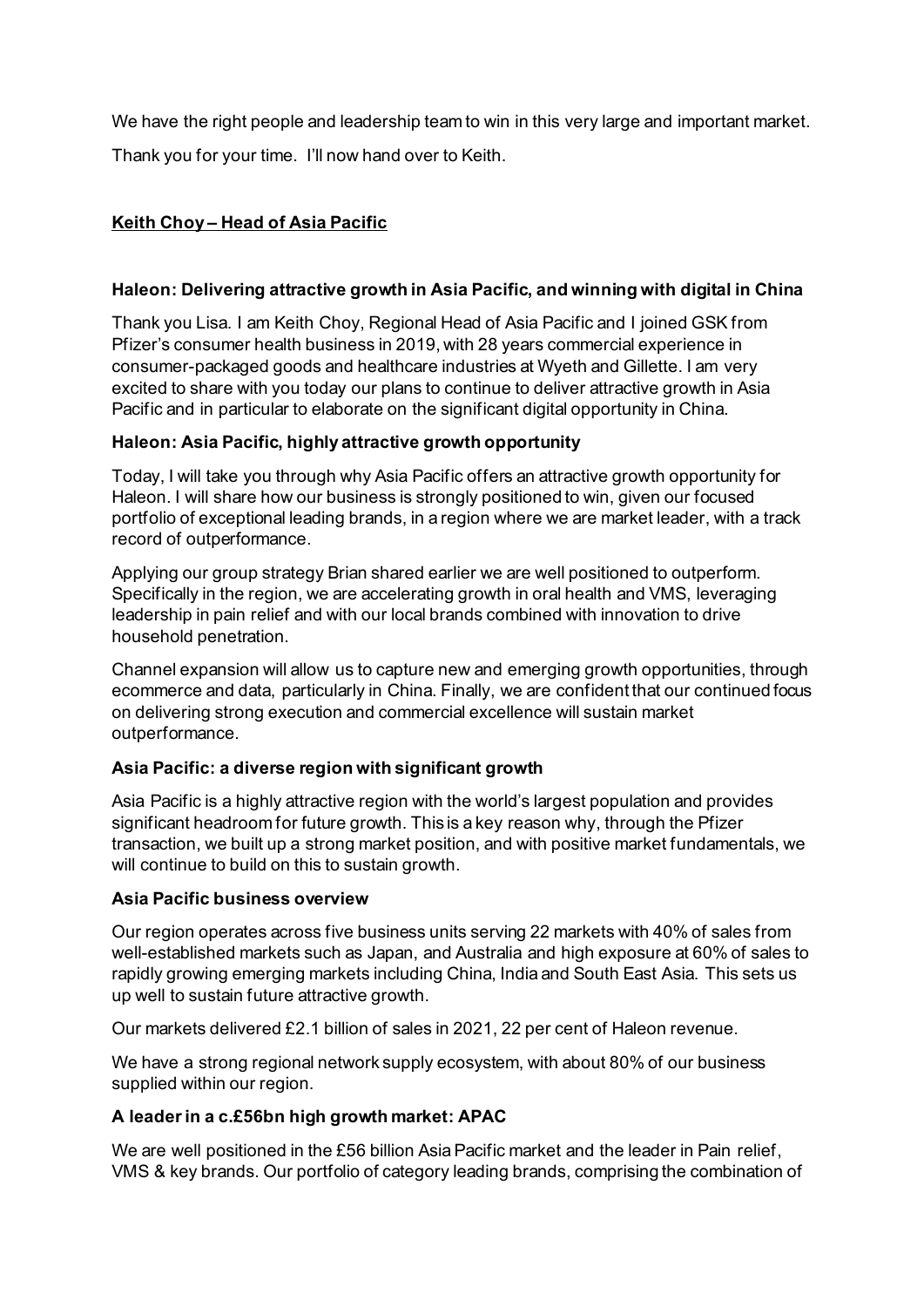international power brands as well as local brands, are well positioned across geographies with significant headroom for growth. Notably in the last 5 years we have gained share in the region each year.

# **Well placed for growth; particularly in key markets of China and India**

Strong positions in our key growth markets of China and India are a great demonstration of why we are well placed for the future. Both markets have grown double digits annually on average over the past 3 years with attractive fundamentals for future growth.

Both markets are also supported by broad local capabilities and expertise, such as our dedicated R&D Centre of Excellence in Suzhou, enabling us to respond with agility to rapidly evolving consumer needs.

In both markets, our combination of global power brands, and local brands with excellent market positions and a high distribution reach through our diversified route to market model, ensure that we are well placed for future growth.

# **APAC 8.2% CAGR with margin expansion**

We have delivered accelerating sales growth, with a CAGR of 8.2% from 2019. In 2021, more than three quarters was driven by volume, reinforcing confidence in ongoing growth. Importantly, this growth has been driven across the portfolio, benefiting from targeted A&P with strategic brands focus. The adverse impact of COVID on cold and flu was more than offset by VMS growth.

Finally, as you can see, the 2021 margin is healthy and the expansion over the past 3 years reflects cost control, right sizing the structure and supply chain rationalisation.

This financial performance sets us up well for continued success.

# **Strategy to outperform in Asia Pacific**

You've already heard about our exceptional brands and competitive capabilities, and I'd like to share now how the strategy is applied in practice to drive regional outperformance.

I will share how we apply the group strategy in the market, and the deliberate choices for our region. Let me start with an example of driving household penetration, to accelerate growth of Oral Health in India.

# **Accelerate growth in Oral Health: Sensodyne India**

We have consistently delivered growth in India with Sensodyne through targeted investment to drive penetration. We have doubled penetration and doubled market share, through targeted spend on locally relevant consumer education on sensitivity, effective expert & shopper engagement and needs-based innovation.

With a high level of urbanization in India and a strong oral health portfolio from which we can leverage other brands, we are well placed for continued significant growth in the future.

# **Continued share leadership in Pain Relief: Panadol Australia**

Turning to Australia and another power brand with Panadol, we have continued to drive market share growth in Pain Relief, solidifying our leadership position in pain. In particular, leveraging our trusted and leading brand credentials, and by driving relevance and awareness with consumers, pharmacists and doctors.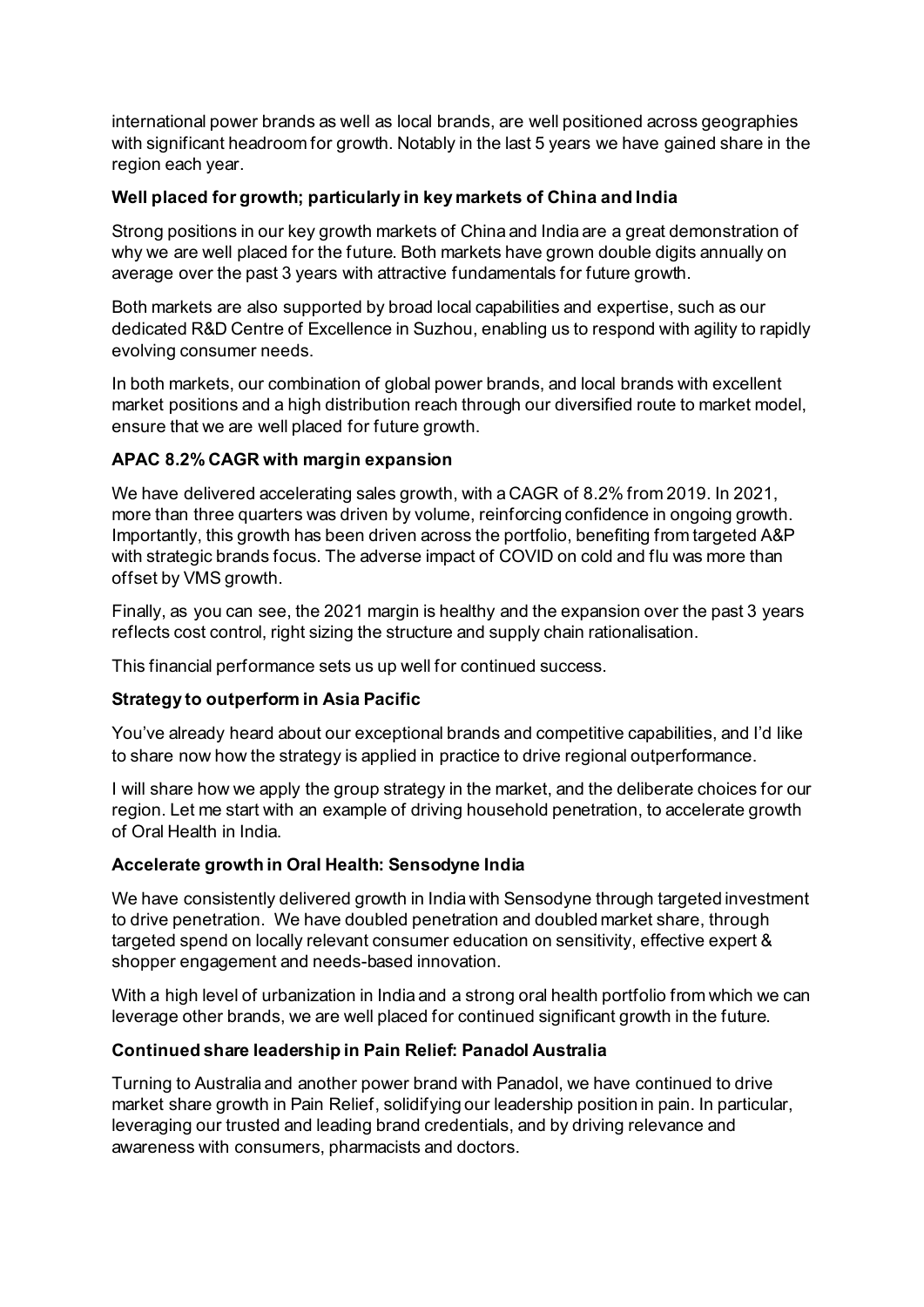A good example of recent strength as a trusted leader in Pain Relief was when Panadol Australia took the lead in post-COVID vaccination care. Launching a campaign and activating a best in class sampling program, we reached around 80% of General Practitioners and over 90% of pharmacists in the market. Truly leveraging the competitive strength in advocacy by Healthcare professionals, and building strong relationships for future brand and portfolio initiatives.

At the same time, we drove consumer engagement with the Panadol Care campaign, using culturally relevant communication, which achieved an uplift in brand association of 20% and a 16% increase in purchase intent, and strengthening brand equity for the longer term for this longstanding, leading and trusted brand.

# **Extend leadership of local brands: Caltrate China, Total Mobility Solution**

We are also delivering increased household penetration through intensifying the leadership of our local strategic brands. For the key China market, where calcium deficiency is high at 97%, we are positioned to grow our leading local brand Caltrate, by extending the brand to a "Total Mobility Solution" for the Chinese consumer. By doing this we will solidify our leadership in Calcium while expanding into joint health, given the high penetration headroom.

Furthermore, we have recruited new consumers for Caltrate emotionally, through our award winning campaign, featuring the inner strength and dignity of the Chinese woman, with the local insight "Guqi", which contributed to strong brand growth, as well as e-commerce growth triple that of the market.

Leveraging our trusted science innovations, such as the best-selling gender specific calcium supplement, Caltrate designed for Men and Women, we are addressing our human understanding of the consumer's need for mass personalisation.

# **Extend leadership of local brands: Eno India, Rural Markets**

Moving back to India, Eno is another great example of extending local brand leadership, and the brand continues to outperform, particularly in the antacid category. Eno is the number one antacid brand in its category in India with nearly 50% market share, however, it is used to treat only 5 out of 10 of total acidity occasions, so still significant headroom for further growth.

Through targeted investment, we are expanding brand penetration reach in rural areas, through culturally relevant & targeted communication. Current volume share in these markets is 37%, up 280 basis points versus 2019, with the brand also backed by our trusted science credentials – "Eno gets to work in 6 seconds".

# **Category-driving innovation: Centrum**

Finally, innovation leveraging our human understanding and trusted science competitive advantage is also driving penetration. With increasing consumer demand of proactive health self-care, Centrum innovation such as specialized formulas for 50+ men & women, are addressing personalization and premiumisation.

The brand is also entering new adjacencies and expanding into key Wellness growth areas associated with mind, immunity and digestive health.

All of this in practice, leading to high incremental sales growth for Centrum and given category fundamentals and consumers' healthcare increasing demand, more headroom for growth.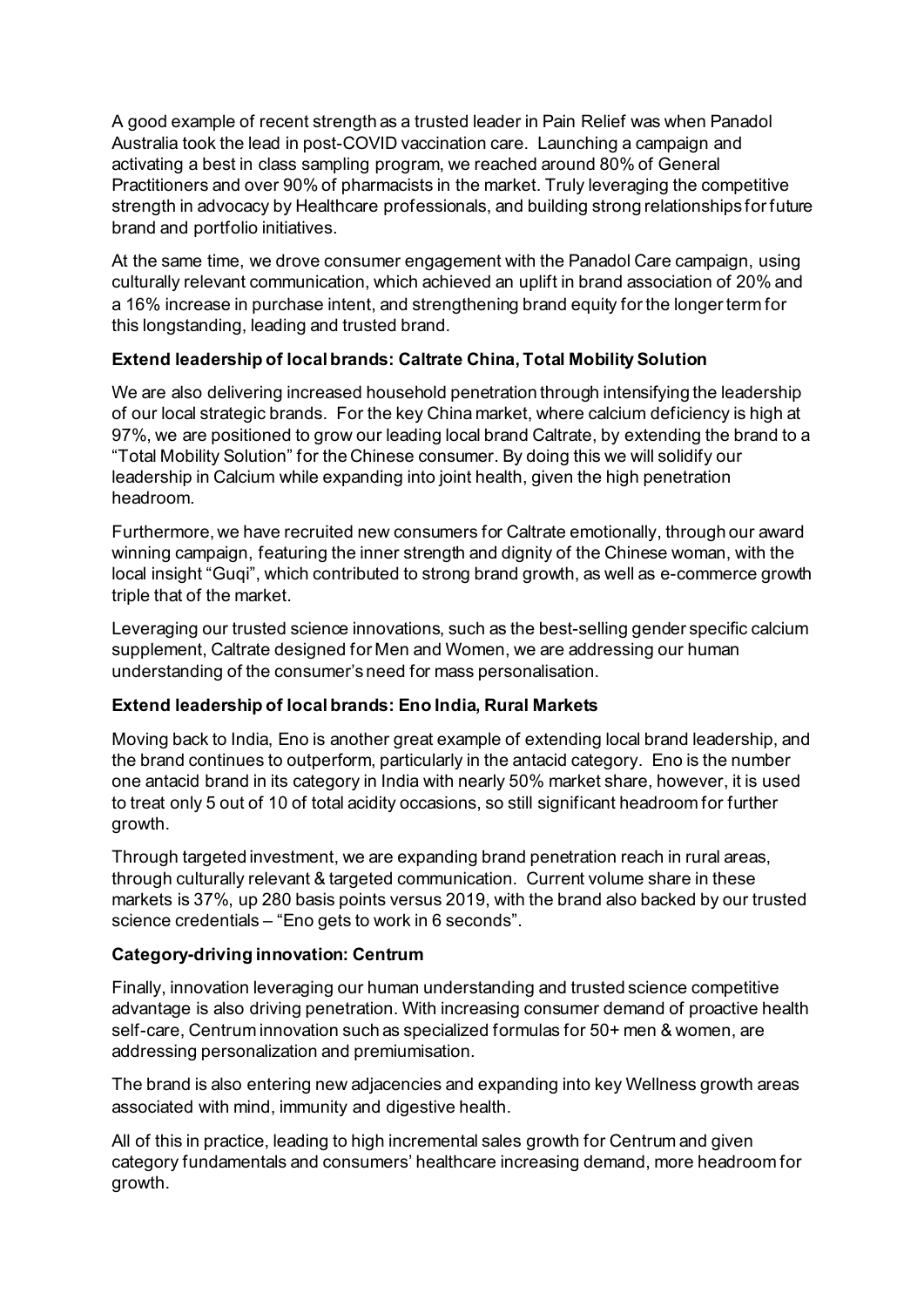# **Channel expansion through e-commerce and data-driven consumer connectivity in China**

We also see significant opportunity via channel expansion through e-commerce and data driven increased consumer connectivity. In China our focus is Digital, Digital, and Digital.

E-commerce in China is booming, and e-commerce now contributes 20% of China net sales and is still growing rapidly, with our growth around 41% year-on-year, double the market rate.

To capitalise on these digital trends, we have developed strategic collaborations with key eretailers. For example, with Alibaba, our Digital Captaincy status in VMS category enables access to more data in this category, better informing consumer-insights driven marketing campaigns and commercial activities.

We are proactive about emerging channels, adapting with agility. In China for example we quickly captured growth opportunity in the emerging online-to-offline (O2O) services market, established a dedicated O2O team to collaborate and act quickly in the market. O2O services platforms enable a seamless digital purchase experience for consumers that they can find product information and order medicines through the platforms, and have this delivered typically within 30 minutes. We developed a leading O2O market position in a number of our OTC and VMS categories, forming strategic collaborations with leading O2O platforms, such as Meituan and Eleme as part of the Alibaba group.

Alongside strong positions on established e-commerce platforms such as Taobao, we are also actively expanding into social commerce on popular social engagement platforms, such as Douyin. We recently set up stores for several of our brands on Douyin's platform, so consumers can immediately purchase products on this platform and engage with the brand, through content and livestreaming.

Our digital output has two key end users, the consumers and the Healthcare professionals recommending our products. Using data and analytics as well as proprietary engagement platforms, we effectively and efficiently reach and convert end users through optimised content.

# **Delivering integrated digital campaigns in China**

Let me add more colour on our digital capabilities with a few examples in the market. Supporting consumers in healthcare management through innovative digital campaigns such as the Sensodyne Tiktok challenge, reaching over 88 million people; the Centrum/Taobao partnership, driving 44% of new user growth, and our collaboration with the leading social sports platform KEEP, supported the 13% consumption growth of Voltaren. Here's a video showing how we bring it all together.

## **Video**

# **Commercial execution in the market to drive outperformance**

Now let's turn to commercial excellence, which is another key driver for growth.

Our focus is Winning with customers, physically, digitally and an increasingly Omnichannel world. We achieve this by maximising net revenue management, by providing excellent customer management, by executing perfectly in store, and by maximising shopper reach, with our go to market strategies.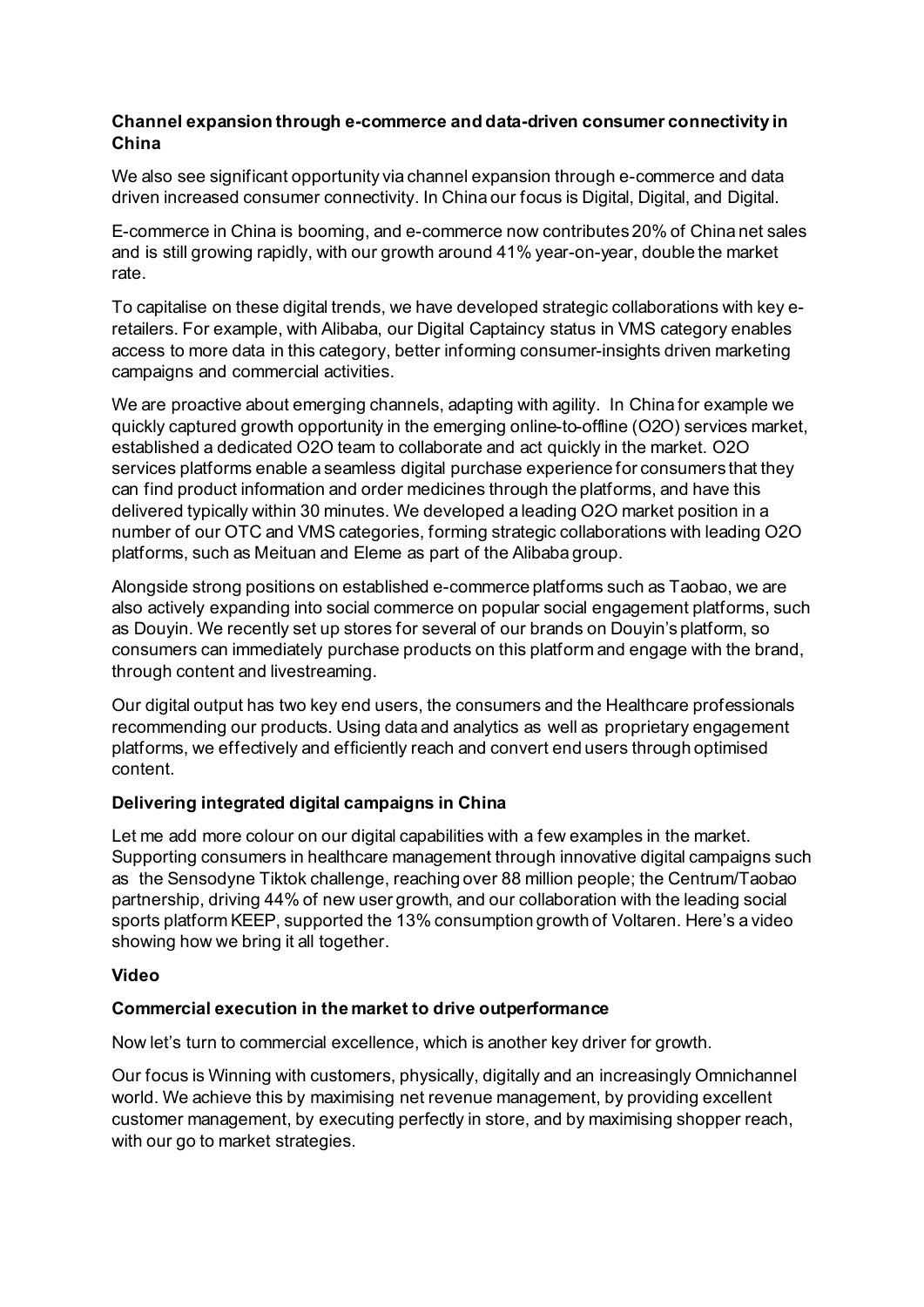Starting with Net Revenue management, this remains a priority, through pricing, mix, promotional and trade spend management. In 2021, net revenue management levers contributed a couple of percent to the region's growth, with the largest component of this last year pricing taken to offset the recent material cost increases and consistent with peer action across the markets.

With Customer Management we partner to improve the shopping experience – benefitting us, the retailer and the shopper. In SEA and Taiwan, we grew share in 90% of the business with key accounts through improved shopper understanding and improved effectiveness. Our continued investment in AI tools and advanced technologies, such as our Shopper Science Lab and eye tracking, inform our commercial practices to improve the experience of retailers and consumers.

Retail execution is paramount. Our Orange store is an initiative where we define what success looks like on shelf and then measure our execution against that, looking at key metrics such as Share of Shelf, Key Assortment and Placement of Shelf compliance. In Japan as an example, this significantly improved our planogram compliance to 94% on Oral Care, enabled by image recognition technology.

Finally, our Go to Market strategy ensures we reach as many shoppers as we can in the most efficient and effective way, by covering the right stores at the right time, and adapting as routes to market evolve, like O2O channel in China.

All of these initiatives are building strong capabilities both now and for the future.

# **Running a responsible business, integral to all we do**

We are committed to running a responsible business, across all areas of our business. As you can see on the slide, this covers a range of important environmental matters and some examples are shown here. We have strong ambitions to do more, as Teri will talk about later.

## **Haleon: Asia Pacific, highly attractive growth opportunity**

In summary, Asia Pacific is a highly attractive region with high opportunity for future growth. We are confident that our portfolio of exceptional power and local strategic brands, combined with our market leadership, positions us to outperform. We have a clear strategy in the region to drive penetration, capture growth from new and emerging opportunities through excellent execution from our talented team.

With that I will hand over to Filippo. Thank you.

# **Filippo Lanzi – Head of EMEA and LatAm**

# **Haleon: Delivering attractive growth in EMEA & LATAM and leveraging leadership in Pharmacy**

Thank you Keith. I'm Filippo Lanzi and I am the head of EMEA and LATAM. I'm originally from Italy but I have lived and worked in many countries around the world in both the FMCG and Consumer Healthcare industries, working at Novartis, J&J and Nestle. I joined the company in 2015 and, since then, have worked in multiple roles both in Europe and Asia.

I am excited to set out today how we intend to build on our leadership position in EMEA and LATAM and execute on the compelling opportunities for growth.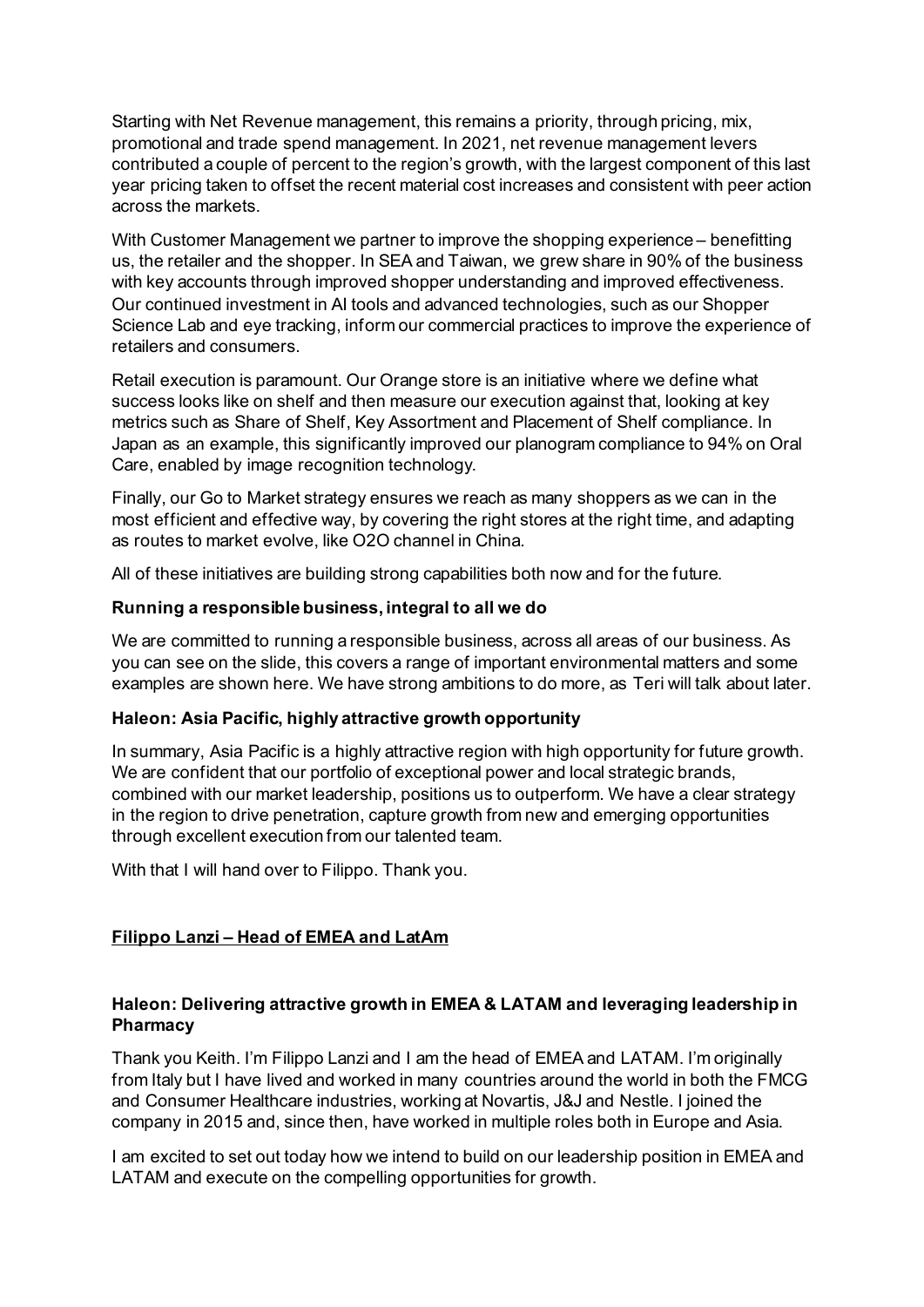# **Haleon: Leader in EMEA & LATAM, a region with compelling opportunities for growth**

This region offers an attractive and balanced growth profile of both developed and emerging markets, where we are positioned to outperform, based on our strategy of driving household penetration, unlocking new and emerging opportunities and strong commercial execution.

In particular, our leading position in Pharmacy is a competitive advantage, helping us to drive excellent execution in the market.

# **EMEA & LATAM: Scale, diversity and opportunity**

EMEA LATAM, is about scale, diversity and opportunity.

The Region is home to 44% of the world's population, and presents Haleon with significant growth opportunities across this diverse range of markets.

## **EMEA & LATAM business overview**

We serve about 150 markets and we represent 41% of the business's revenue, around £3.9 billion.

44% of sales come from emerging markets like Middle East and Africa and Latin America and 56% from developed markets, such as the UK and Germany.

Our sales are well balanced across our categories, with Oral health being the largest, representing 34% of sales, followed by Pain relief, representing 28% of sales.

We have a fully integrated business with 13 factories and we are organised into 7 business units. 3 of these are in developed markets and 4 in Emerging market, and I will lean into the example of maximizing the potential of Emerging Markets later.

Given the time constraints today, much of the presentation for Emerging Markets will be focused on the Middle East and Africa, with more limited detail on LatAm.

## **A leader in a c.£56bn growing market: EMEA & LATAM**

We are well positioned in the £56 billion addressable market for EMEA LATAM and the leader in Pain relief and Respiratory health, with strong positions in oral health and VMS.

Importantly, we have category leading brands in Sensodyne, Polident, Centrum, Voltaren and Otrivin. We are well positioned to build on this industry leading portfolio and generate future growth.

## **EMEA & LATAM 3.9% 2-yer CAGR with consistent margin expansion**

Over the past 2 years, we have generated a sales CAGR of 3.9% at constant exchange rates, despite a net COVID drag of around one percentage point.

We have leveraged meaningful net revenue initiatives across our markets to manage net prices and improve mix.

Since 2019, we have driven nearly 600 basis points of margin expansion across the region, reaching 24.8% Adjusted Operating margin in 2021. We have delivered these benefits to the margin through Pfizer synergy delivery, supply chain rationalisation and disciplined resource allocation.

We have now a solid base and the margin structure to sustain our top line growth.

## **Strategy to outperform in EMEA & LATAM**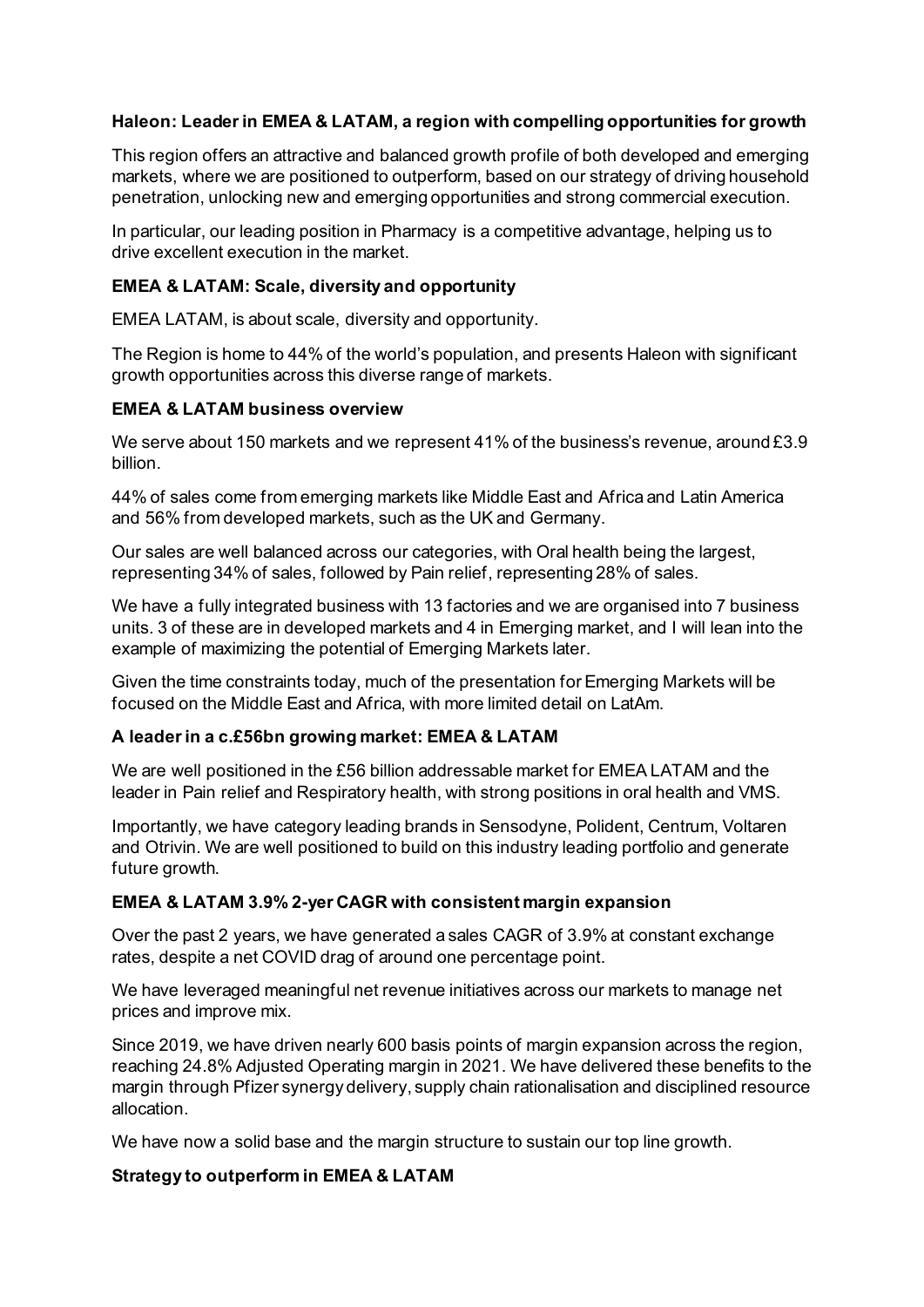Our strategy to outperform is structured around 3 main priorities.

Firstly, we will continue to expand Therapeutic Oral Health and increase relevance of OTC brands to drive household penetration.

Secondly, we will leverage New and emerging opportunities by unlocking VMS growth and maximising the full potential of Emerging Markets.

And third, we will deliver excellent commercial execution, leveraging our leadership in pharmacy and expanding rapidly in e-commerce.

All of this underpinned by our winning culture and by operating as a responsible business.

## **Leading in Therapeutic Oral Health, driving category growth in EMEA & LATAM**

The first example of how we drive successful household penetration is with our leading position in therapeutic oral health.

Toothpaste accounts for around half of the oral Healthcare category and the £5.1 billion toothpaste market is 70% mainstream and 30% therapeutic, with the latter growing around 6 times faster.

We are well positioned, having 2 of the top 5 toothpaste brands in our portfolio, but beyond this, a key competitive advantage is to have 81% of our portfolio in the fast-growing therapeutic segment, with Sensodyne being the leading brand with 60% market share of this segment, and driving about three quarters of its growth.

### **Expanding the Therapeutic Oral Health segment with Sensodyne**

Sensodyne has delivered a 9% sales CAGR over the last 11 years, with further significant headroom to grow, as nearly 1 in 3 suffers from tooth sensitivity, but only 1 in 3 people in this group treat with a sensitivity toothpaste.

Over time, we have developed a proven approach to drive growth and penetration, with our insights into consumer needs being at the centre of the strategy.

Building awareness of the condition of sensitive teeth is a key component of this and we engage with both consumers and Dentists, leveraging our expert network and brand innovation capabilities to offer specialist solutions to satisfy different need states.

This powerful model has driven our share as high as 30% in some markets and we see significant scope for share gains across the region.

#### **Increasing relevance of our Pain Relief brands**

A second key example of driving household penetration is in Pain Relief.

The Pain Relief category is large and growing. This is no surprise as pain affects almost everybody, with more than 90% of adults experiencing pain in a given year and more than 70% suffering from Muscle & Joint pain.

Beyond the incidence, at the need-state level frequency of sufferance is also very high for certain consumers, with one in three for instance suffering back pain every week, and one in five suffering weekly headaches.

Here, we are well positioned with our leading power brands, Voltaren and Panadol, to help address the significant unmet needs of consumers, delivering a top line of more than £1 billion.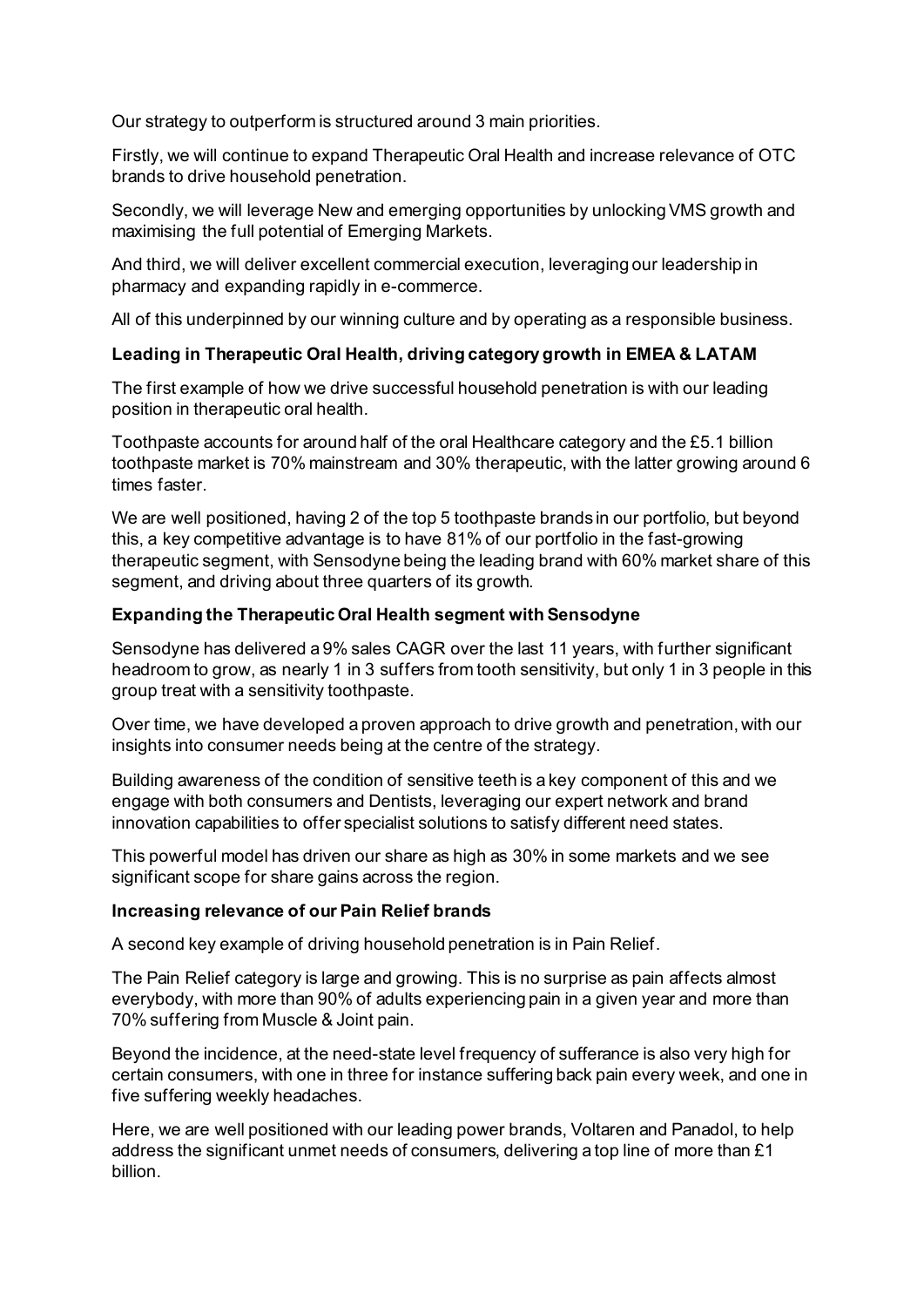Voltaren is the number one brand in the total OTC market in EMEA LATAM Region and leads the topical pain relief category with a 30% share, while Panadol is the number two brand in the systemic pain relief category.

# **Driving growth across demographics and need states with Voltaren**

Looking at Voltaren in more detail, it has been growing at around 5 per cent CAGR over the past 6 years, and still, similarly to Sensodyne, we see significant potential to drive growth.

Our approach is to target demographic and need states to drive uptake and penetration.

Currently, Voltaren is used in 1 out of 5 occasions of back, neck and muscle pain, and by only 1 out of 5 consumers aged between 45 to 70.

Driving penetration and growth starts by building our distinctiveness, through solution consideration, supported by scientific innovation, expert advocacy and strong point of sale activation to help shoppers navigate the category.

Focusing on our R&D capabilities, we seek to deliver specialist and safe products for the different manifestations of pain.

Here for example, you can see a specific easy opening solution for osteo-arthritis sufferers, and with the additional advantages of a unique formulation that delivers benefit at the point of pain for a certain duration of time.

You also see here VoltaNatura, a recent launch which taps into the 'Naturals' consumer trend.

# **Strong position in VMS with global and local brands**

Moving onto the second pillar of our strategy, here I will cover our new and emerging opportunities, beginning with VMS. In this large and growing category we have a big opportunity thanks to the recent Pfizer integration.

While we are number three overall our global brand Centrum is already the number one VMS brand in the region, and we also have very strong local strategic brands with leadership positions in key markets.

# **Unlocking VMS growth by leveraging scale and innovation**

Our strategy is to unlock VMS growth by leveraging scale and innovation across markets.

Since we integrated the Pfizer portfolio, we have been growing Centrum at an 18% sales CAGR, ahead of the market.

One key growth opportunity is based on leveraging the scale of our footprint, both in terms of the number of countries we can activate the brand in, but also the distribution reach we can give to this franchise.

The other growth lever is based on extending the brand across different need states and formats. For example, we are entering the immunity segment and geo-expansion of our gummies format.

# **Maximise the full potential of our Emerging Markets presence**

Let me now move to the geographic dimension of the second pillar of the strategy, which is about capitalising on the potential in Emerging Markets, where we have further room to grow our business.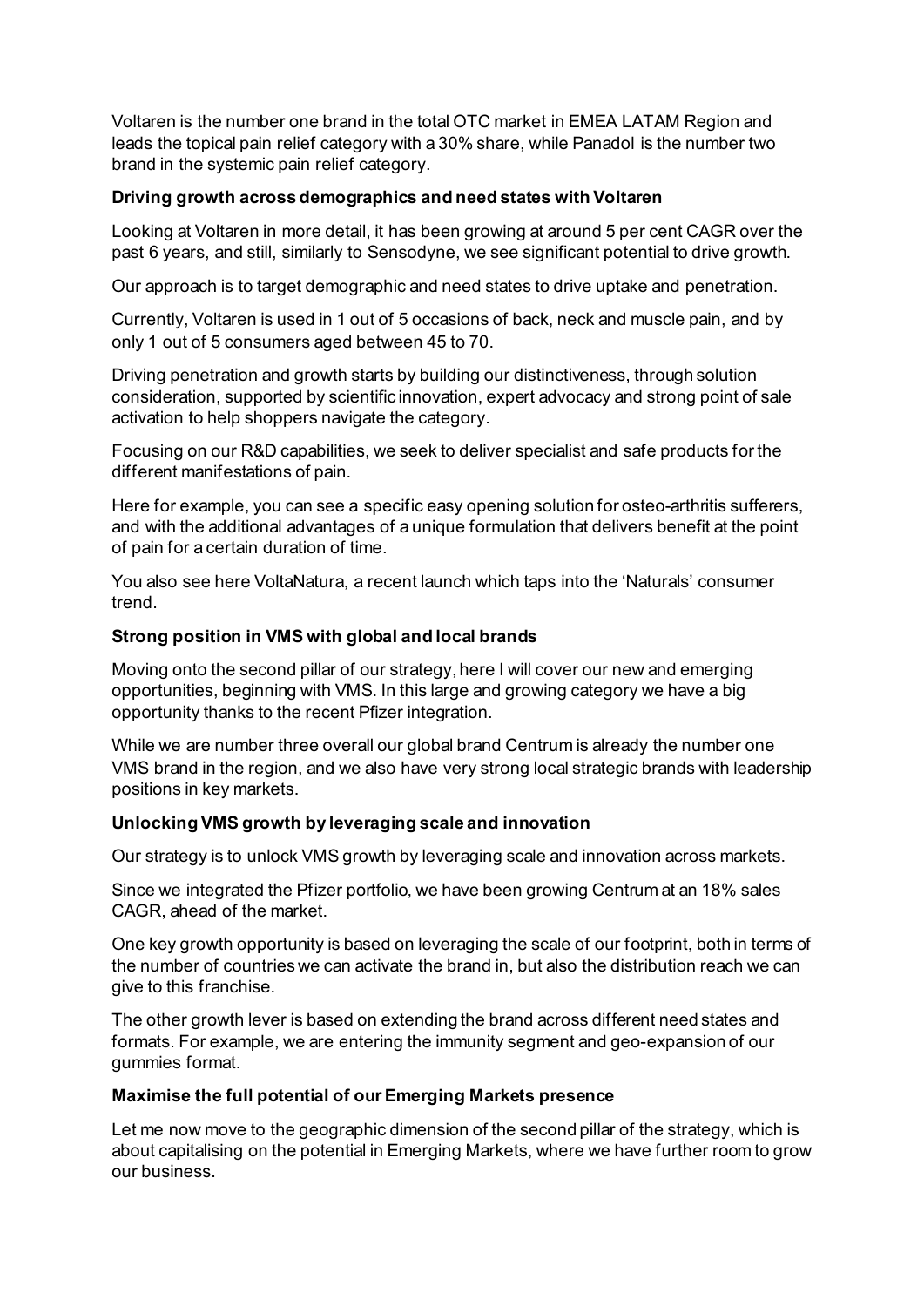4 out of the 7 region's Business Units are focused on Emerging markets, and we have set up extensive supply networks.

From a portfolio point of view, we strongly positioned to win.

Firstly, 70% of our sales come from the power brands, where we have proven models and scale advantage; and secondly, we also have local strategic brands with leading positions. For example, GrandPa, a Pain Relief brand, in South Africa is the number one OTC brand, and Eno is the number one antacid brand in Brazil.

## **MEA: Capitalising on leadership and potential**

Now let's take a closer look at one of these four Business Units, which is Middle East and Africa, which has been consistently delivering double digit growth over the past two years, with sales of around £700 million in 2021.

We have more than 80% weighted distribution coverage in MEA and we are operating across different channels, growing twice the market.

### **Leading positions and proven capabilities to leverage MEA portfolio**

Diving deeper into MEA, we already have leading positions in the categories we operate in.

We are number one in Pain Relief and Respiratory Health, and number two in Oral Health and VMS.

To give you a sense of the growth opportunity we still have 50% of our net sales driven by two brands: Panadol and Sensodyne.

Reflecting our strong market positions, we are well placed to both leverage our portfolio and execute strategic initiatives to generate further growth through expanding our brand offering, which is driving growth of Centrum, and through supply chain and go-to-market strategies.

#### **Strong route-to-market and commercial excellence across all channels**

Now let's move to the third strategic priority in EMEA LATAM to drive sustainable growth which is about excelling in commercial and digital execution across all channels.

This is a topic which is close to my heart, and excelling in this requires relentless focus on being brilliant at the basics on one side, but also constantly looking for ways to evolve how we do things on the other.

We hold the number one position in Pharmacy which accounts for 60% of sales in the region and which I'll cover separately.

The mass market is very important and accounts for 35% of sales and here we have very strong reach, with a more than 80% weighted distribution.

Now, e-commerce is a relatively smaller proportion of the region's sales, but is growing at around 30% per year, and its contribution to the overall sales mix in the region varies from 1% to 14%, given the variety of regulatory environments and digital maturity across the countries.

We are number one in digital OTC in Russia and in the UK we have more than 25 per cent market share, growing ahead of the UK market.

In line with our strategy to win in e-commerce, we have been investing in capabilities across all 7 business units, and we have been supplementing this by our Digital Accelerator Hub,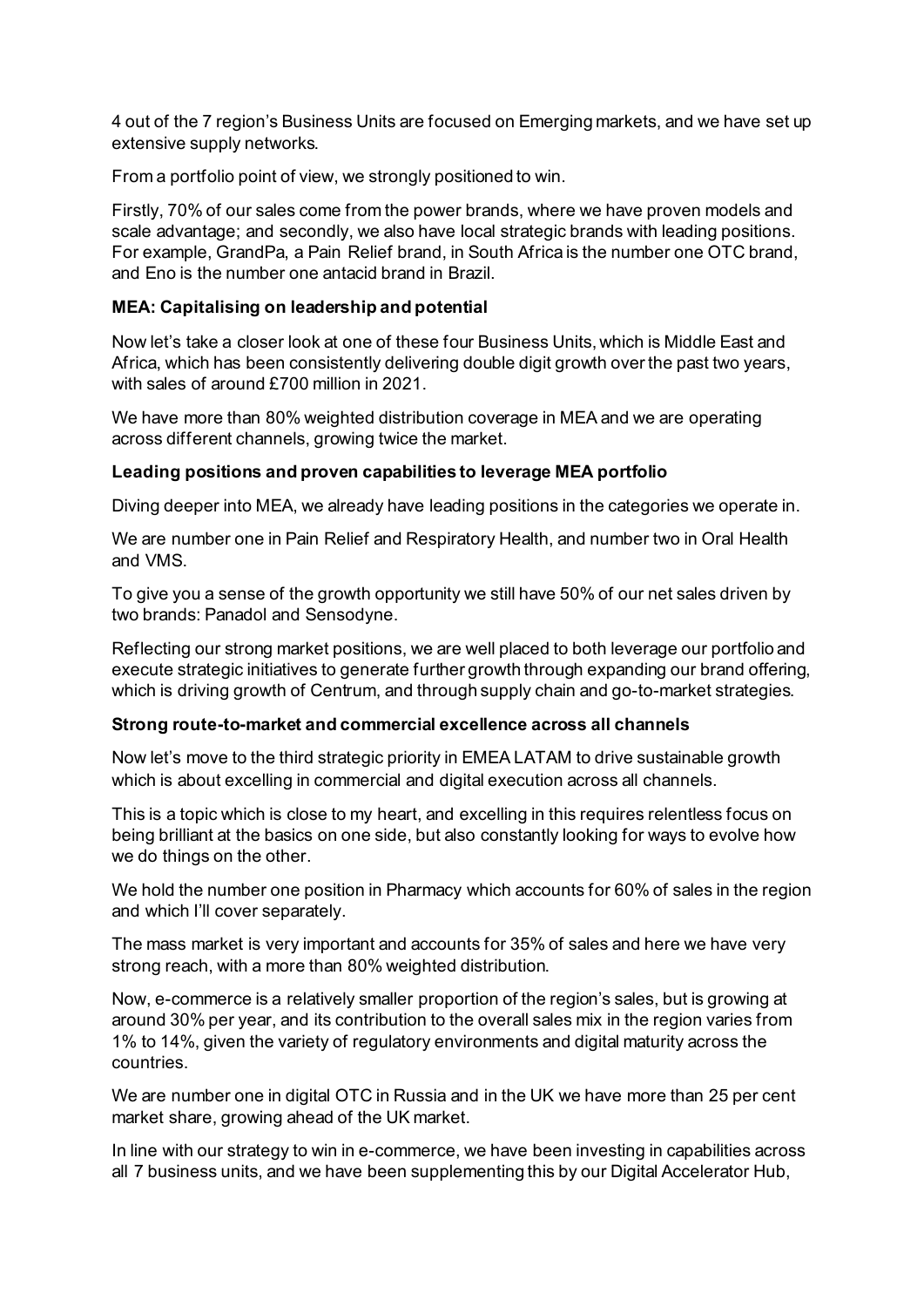which leverages know-how from third parties and accelerates the scaling of learning from different use cases.

Before talking through Pharmacy in more detail, let me share a short video to show you some of our shopper capabilities, which we apply across channels.

## **Video**

## **Leading in Pharmacy through continuous focus on commercial excellence**

Expanding on our performance in Pharmacy, we are around one and a half times the size of our nearest rival in OTC in this channel.

We have a number of important competitive strengths here. These include a dedicated sales force at scale, with digitally enabled account management and in-store execution capabilities.

This is key to manage and generate demand by maximizing the point of sale potential and by improving shoppers' experience.

Additionally, a core element of our integrated pharmacy strategy is distinctive expert engagement.

Here, the purpose is to help Healthcare professionals to best serve their own customers, through deep understanding of the distinctive science behind our products and their effectiveness in meeting specific patient needs.

Healthcare professionals are engaged face to face through our dedicated field forces, but also leveraging digital solutions like our proprietary Health Partner portal and webinars.

## **Running a responsible business, integral to all we do**

As in the other regions, we know that running a responsible business is integral to all we do.

Here you can see a number of our important initiatives to reduce carbon and CO2 emissions as well as water consumption in our sites across the region.

In addition, we are innovating to create more sustainable products based on renewable materials, such as the first carbon neutral toothbrush in Germany.

You are going to hear a lot more about Haleon's ESG initiatives from my colleague Teri.

## **Haleon: Leader in EMEA & LATAM, a region with compelling opportunities for growth**

In summary, Haleon is the leader in the EMEA LATAM region, with an attractive and balanced growth profile across the diverse markets in which we operate.

We have clear competitive strengths and we are well positioned to execute on the strategy I have outlined today.

Personally, I am excited and confident about our prospects as we drive our business forward from the strong base that we have built up over a number of years.

We have the portfolio, the people and the passion to deliver.

With that, we will now pause for a break before Teri. We will see you again in 15 minutes. Thank you.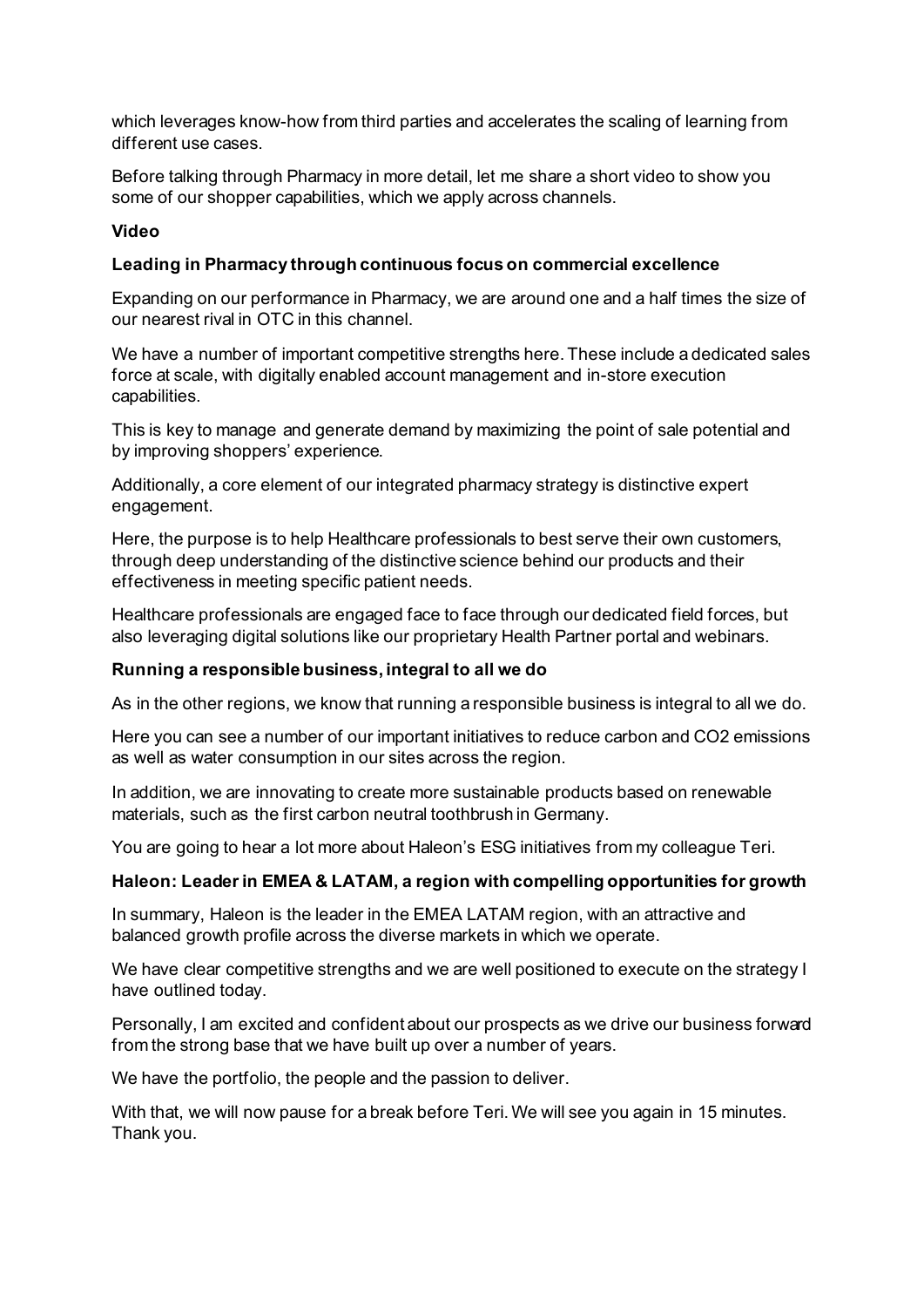# **Teri Lyng – Head of Sustainability**

# **Haleon: Running a responsible business; integral to all we do**

# Welcome back.

Hello, my name is Teri Lyng and I am Head of Sustainability. Prior to this role I was the Head of Quality for GSK Consumer Healthcare. I have over 30 years experience in pharmaceutical and healthcare companies, with over a decade in Consumer Healthcare in companies such as Wyeth, Merck, and Novartis.

As Brian has already discussed, our purpose is to deliver better everyday health with humanity. I am going to take you through our ESG strategy, how it aligns with our purpose, and why being a responsible business is truly integral to all we do.

# **Haleon: Our purpose and brands position us to have positive impact**

The health of the world socially and environmentally directly affects the health of the people.

Therefore, the focus of our ESG strategy is to play a positive role in tackling the environmental issues and social barriers to better everyday health. People can't truly enjoy better everyday health if their living environment is unhealthy, or they are living in a social environment with exclusion or bias.

Our purpose and brands bring distinct and meaningful solutions to everyday health, meaning that we are strongly placed to have a positive impact.

Our science heritage and extensive quality and compliance experience give us an environmentally strong foundation, and we also have a relatively small carbon and plastic footprint.

We are well positioned to make a difference in health inclusivity.

Supporting colleagues and communities' health and wellbeing is a clear focus for us, and this includes ambitious targets for Inclusion, Equity and Diversity.

All while being committed to building strong corporate governance.

# **Our purpose: To deliver better everyday health with humanity**

Brian has already spoken on our purpose, and this puts us in a strong position to have a positive impact in relation to ESG.

# **Our brands position us to have positive impact**

The impact our brands have on the environment and in society matters. Consumers are expecting brands to take action on issues they care about, and we have a powerful portfolio of exceptional brands that deliver better everyday health.

# **Structurally advantaged environmental footprint**

As Brian shared earlier, when compared to our HPC global peers, we have a structurally advantaged position, and our environmental footprint is lower on key carbon metrics for both footprint and intensity. And, we have a far lower plastic packaging footprint as well.

This means that we can have a dual focus: continue to mitigate any environmental impact of our operations, and focus on positive impacts and opportunities. Our portfolio is made of precisely dosed, small sized, premium products, bought and used over an extended period of time.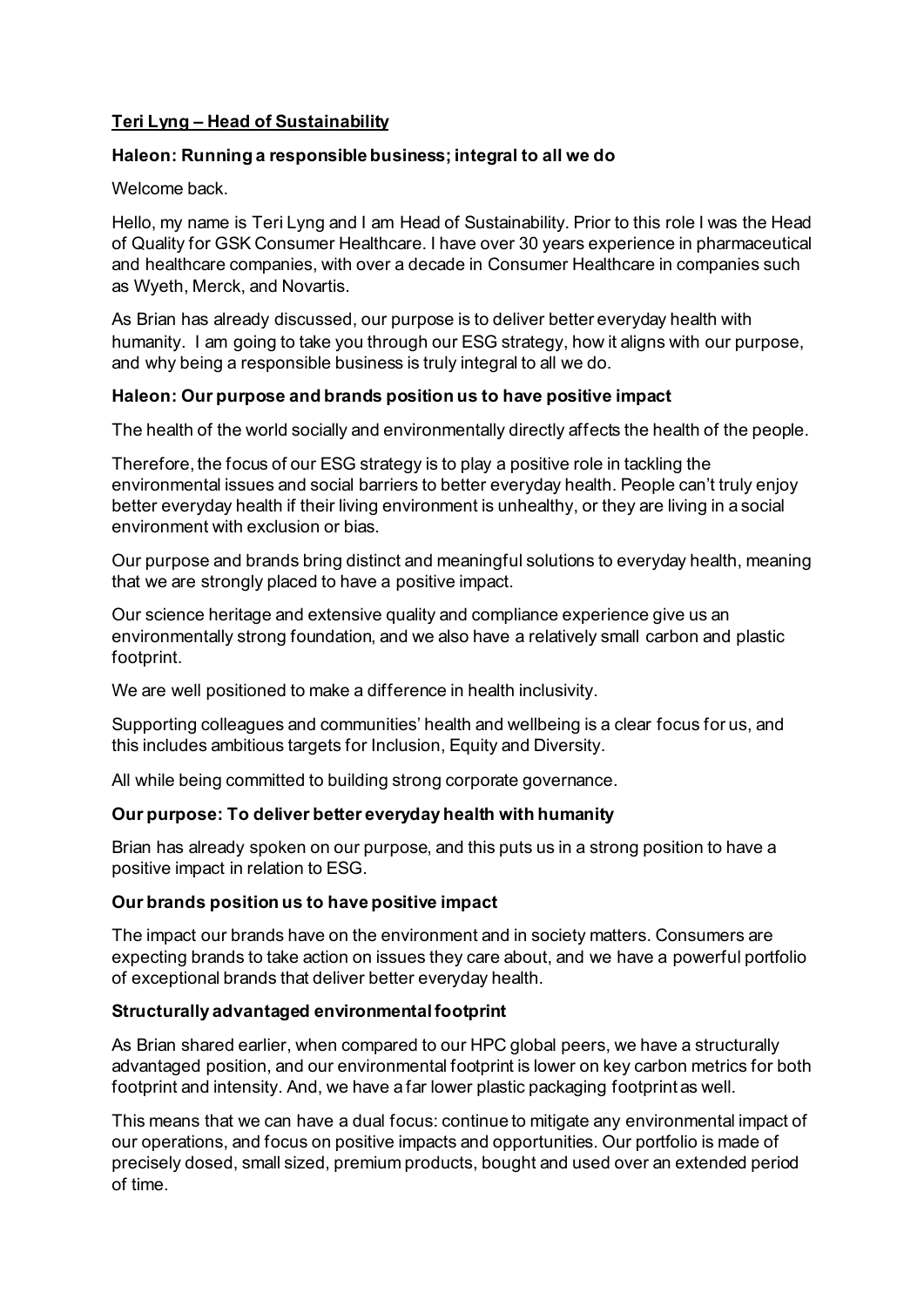We are less exposed to agricultural ingredients, so our products have a relatively low resource intensity compared with peers. As a result, we have potentially lower financial exposure to carbon taxation, plastic regulations or taxation, and energy costs.

# **Tackling environmental issues impacting everyday health**

Given our experience in a highly regulated industry and our strong trust foundations, we have been taking action to protect the environment for many years. This slide illustrates some examples of progress being made across our five priority areas.

Firstly, we have reduced carbon use by installing solar power at 12 out of our 24 manufacturing sites and in 2022 we will reach 100% renewable electricity across our operations.

Secondly, we have improved the sustainability of our packaging. In 2021, we launched 40 million recycle-ready toothpaste tubes in Europe, this was part of our ambition to make over a billion toothpaste tubes recyclable by 2025. We have increased circularity of our packaging and our key Oral Health brands in Europe are now in recycled board cartons, with around 80% cartons having recycled fibre content. We are also committed to reducing the virgin petroleum-based plastic used in our packaging.

Thirdly, we are focused on trusted Ingredients, sustainably sourced. Currently, 80% of glycerine, our most material palm oil derivative, is RSPO certified. We have also introduced a Trust Index across all our ingredients.

Our final two priority areas concern operational waste and water usage at our sites. All our sites are now Zero to Waste Landfill and are improving waste circularity.

In Oak Hill New York, toothpaste waste is being recycled into cement mix, and in Suzhou China, product waste is being recycled into lime ash to make building bricks.

At our manufacturing sites in water-stressed basins, we have reduced our water usage by 29% since 2016, including our site in Cape Town, where we reduced municipal water use by over 50%, and expect to achieve water neutrality by the end of this year.

## **Our Environmental Commitments**

While our environmental footprint is modest compared to peers, we are taking meaningful steps to mitigate our operating environmental impact.

On carbon we are firmly committed to continuing to reduce our footprint. We aim to reduce our net Scope 1 & 2 carbon by 100%, and our Scope 3 carbon from source to sale by 42% by 2030. Both of these are aligned with the 1.5 degree pathway set out by the Science Based Targets initiative. As a standalone company we will set a longer-term, 2040 Carbon Net Zero goal, informed by the latest SBTi guidance.

Secondly, on packaging we will reduce virgin petroleum-based plastic by one third by 2030, with a 10% reduction by 2025. We will also develop solutions for all product packaging to be recyclable or reusable by 2030. As we cannot achieve these targets alone, we will work with partners to globally, and locally, collect, sort, and recycle Consumer Healthcare packaging at scale by 2030.

And thirdly, to ensure we use trusted ingredients that are sustainably sourced, all of our agricultural, forest, and marine derived materials will be sustainably sourced and deforestation free by 2030, ensuring ingredients in our products consistently have a strong trust profile.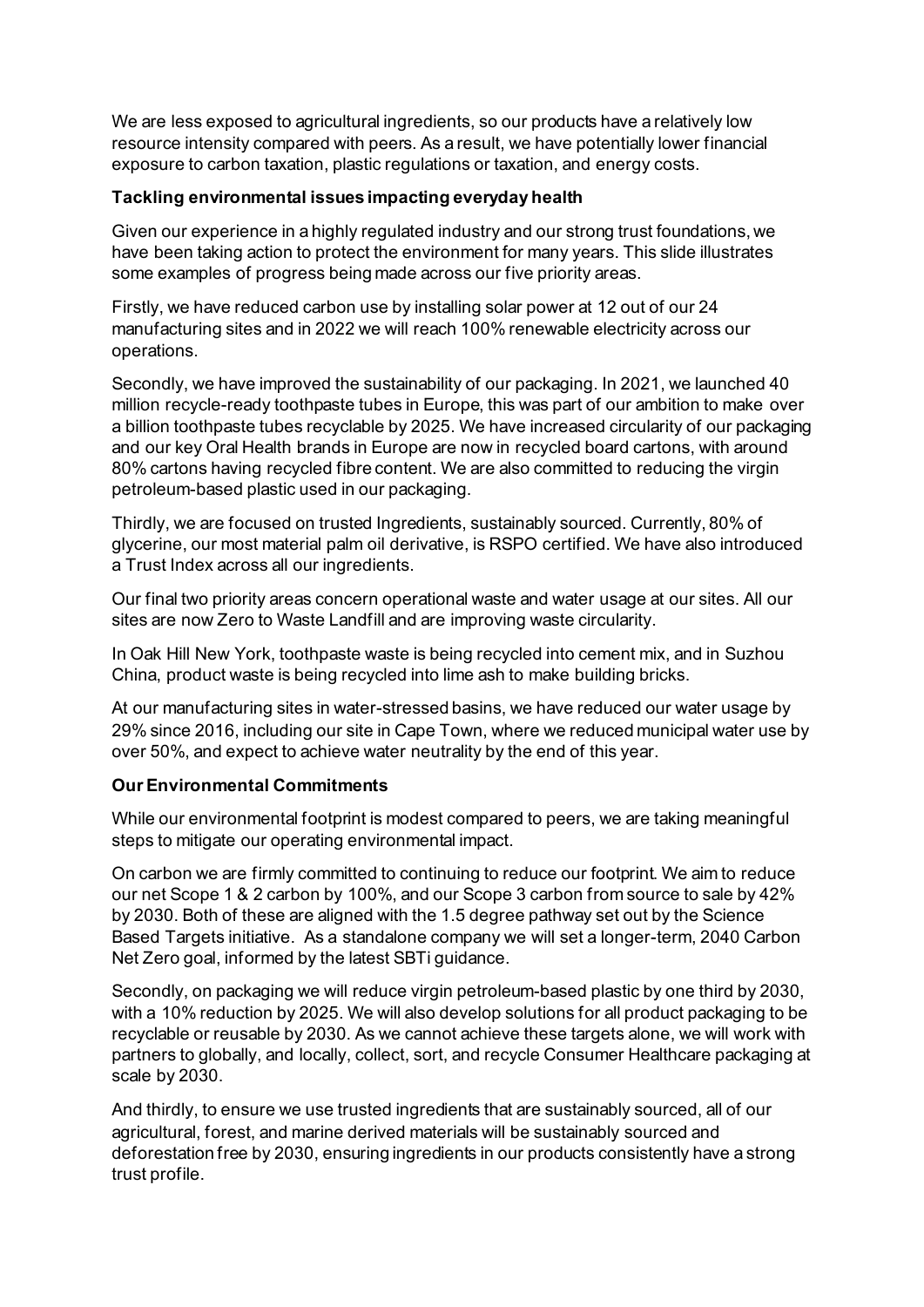# **Embedding environmental sustainability across our business**

I'd like to share a few examples of our sustainability initiatives in our markets.

For German consumers, plastic waste is a key concern, and the share of eco-active shoppers is continuously growing, particularly among the younger demographic. At Dr. Best, we introduced a bamboo toothbrush and plastic free packaging addressing this, and capitalising on Dr. Best's reputation of scientific expertise and product performance.

Our VoltaNatura innovation incorporated trusted natural ingredients, to appeal to consumers looking for alternative pain therapies, broadening our consumer reach.

As part of the Pulpex consortium with Diageo, Unilever, and PepsiCo we are exploring a first-of-its-kind pulp packaging solution. The scalable paper bottle is 100% PET-free, made from sustainably sourced pulp, meets food safety standards, and will be recyclable in standard paper waste streams.

Turning to our supply chain and retail partners. We are proud to be participating in Action for Sustainability Derivatives, an industry-led collaboration aimed at achieving responsible production and sourcing of palm oil derivatives.

Our sustainability commitments are also driving strong engagement with our retail partners.

# **Tackling inclusivity barriers standing in the way of everyday health**

Everyday health is directly impacted by social exclusion. For example, people with disabilities are more than twice as likely to report finding healthcare provider skills inadequate, and nearly three times more likely to report being denied care.

People experiencing discrimination are 2 to 3 times less trusting of healthcare workers and systems, they delay seeking healthcare, and are less likely to follow medical recommendations.

Educating and empowering people to take more active self care, can relieve some of the burden on over stretched healthcare systems, by equipping people to manage self-treatable conditions themselves, and encouraging more preventive care.

In our recent study, 8 out of 10 people agreed managing their health is their own responsibility, but only 2 out of 10 felt very confident in doing so. When people are more engaged in self care, they spend more on healthcare products and services, with a US IRI study in January 2022 showing that those most proactive consumers spend 12.5% more than the average on GSK Consumer Healthcare products.

## **Our health inclusivity commitments**

As a world leading consumer healthcare company, we want to help overcome the social barriers that continue to put better everyday health out of reach for too many of the world's citizens.

We aim to empower millions of people a year, to be more included in opportunities for better everyday health – we plan to reach 50 million people a year by 2025.

We will do this: through thought leadership, to better understand the drivers of health inclusivity, and inform actions on our own; and in partnerships, on programmes and policy to improve health inclusivity.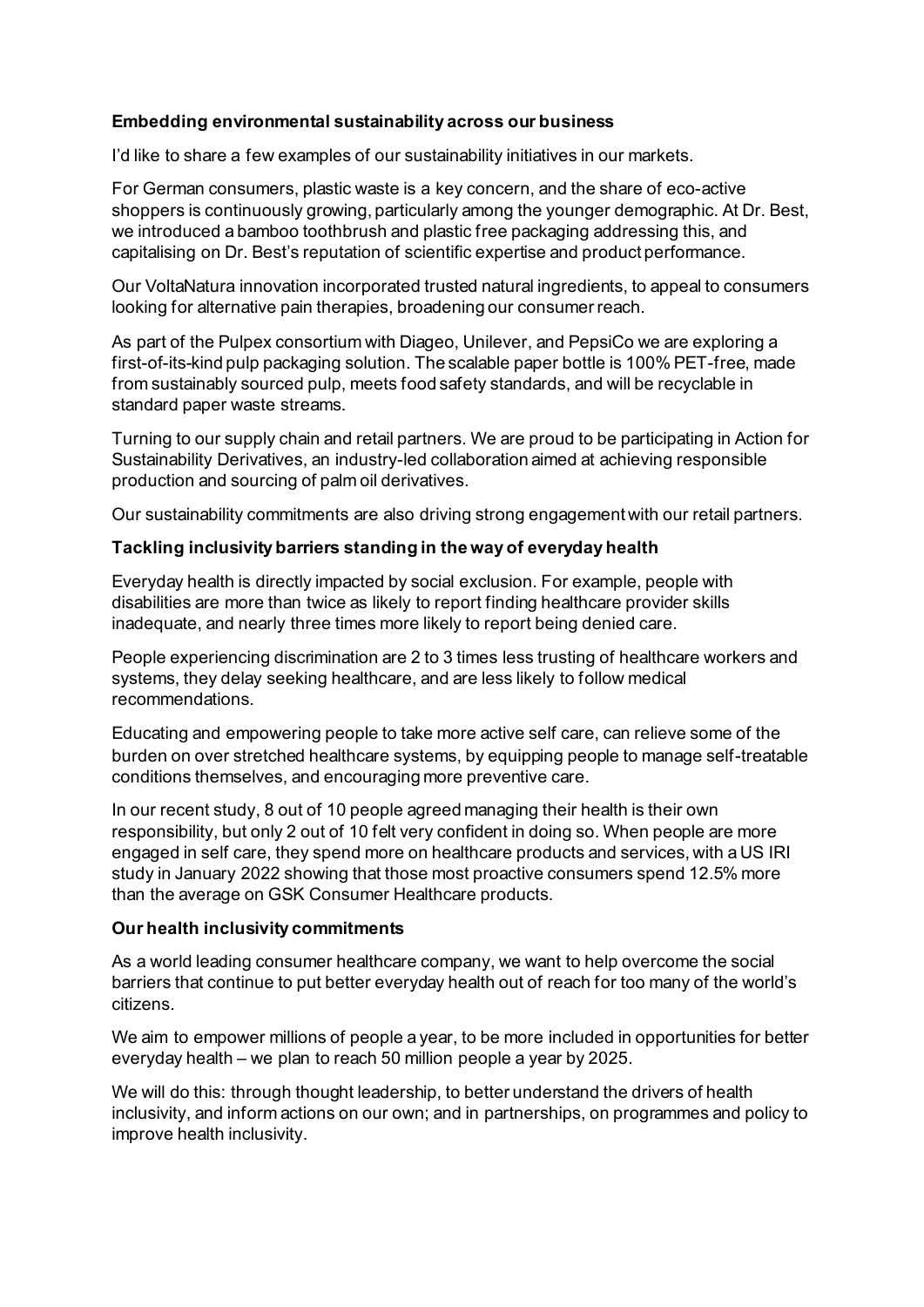We will do this: through educating and empowering self care, delivering health literacy and educational programmes directly to individuals; and to Healthcare professionals, to help people understand how to look after their everyday health, and feel confident in doing so.

And, we will do this through: our brands, providing inclusive products, services, and resources that help more people to access the care and support they need; and purpose into action programmes which tackle specific barriers to better everyday health.

# **Shaping policies, attitudes and beliefs: Inclusivity Health Index with The Economist Group**

As part of thought leadership work on inclusivity, we are partnering with the Economist Intelligence Unit and leading academics at University College London, to create the Health Inclusivity Index, which will launch July 2022.

It is intended to facilitate meaningful dialogue with key stakeholder groups, who share an interest in improving health inclusivity, particularly policymakers, healthcare providers, external experts, and investors, as well as the media, consumers and customers.

It will be supported by an interactive hub, through which users will be able to engage with the findings and analysis. The results will provide insights to inform our own actions and to help identify opportunities for partnerships and wider coalitions of action in the medium to longer term to measurably improve health inclusivity.

# **Educating and empowering people to take better self care**

To educate and empower people to take better self care, we are providing trusted, expert information to consumers and Healthcare professionals. With consumers, our products and brand experiences make it easier to take active control of health, to adopt better health behaviours, and importantly sustain them.

We work with dentists, doctors, and pharmacists, to support consumers with everyday health needs, providing tools and insights for trusted advice, raising condition awareness, and increasing knowledge for patients.

We also work with our retailers. With Tesco, and the Aquafresh Shine Bright programme, we educated children in schools, and in store, on improved oral health habits, driving a 20% sales uplift, ahead of the children's oral health category.

We continue to champion the importance of self care and as a leading member of the Global Self-Care Federation we supported the development of the Self-Care Readiness Index in collaboration with the WHO.

## **Leveraging our brands: To have a positive impact on everyday health: Otrivin**

Let's talk about leveraging our brands to have a positive impact on everyday health and Otrivin. Its purpose goes beyond fulfilling a seasonal need to unblock one's nose. We want to make sure that we are educating people, to understand the health impacts of impure air and air pollution, and talk about clean breathing - this goes beyond the seasonal need to unblock your nose, and in tandem creates a business opportunity.

We have created programmes to raise awareness that air pollution affects almost everyone, such as the Air bubble that was seen at COP26. We have developed expert programmes, to help pharmacists give easy-to-adopt advice, which includes regular use of Otrivin Breathe Clean, amplified by our partnership with Walgreens Boots Alliance.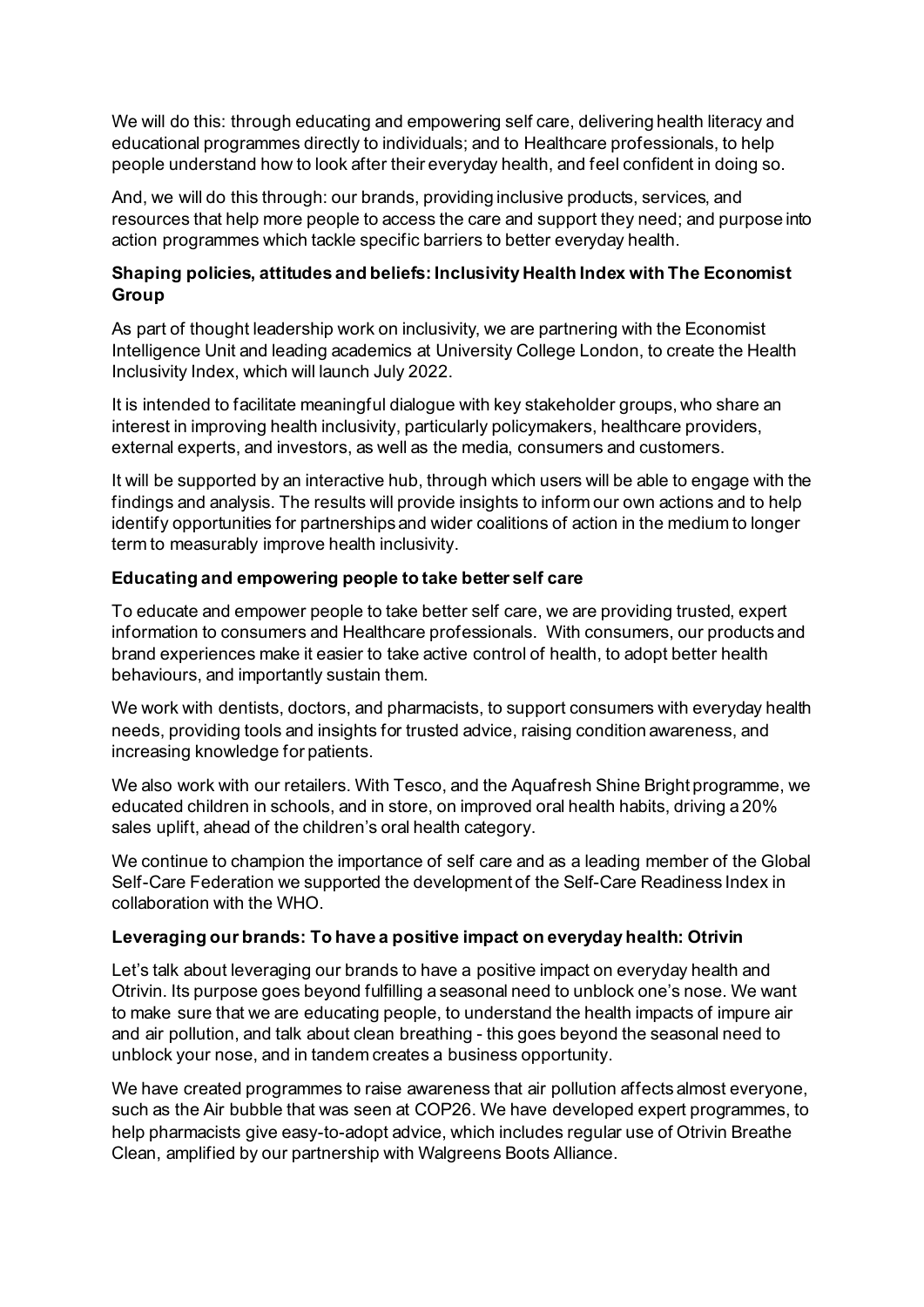We are planning category creation pilots, with retailers in key markets, to drive trial and repeat, tailored to local needs, such as traffic pollution in the UK, or dust in India.

In the UK, the Otrivin Actions to Breathe Cleaner (ABC) school programme, started in Nov 2021, educating on pollution, and working to mitigate this across 27 schools participating, and over 1,000 children. A global rollout is planned for 2022.

# **Leveraging brands to have a positive impact: Fighting for a flu safe world**

Moving on to Theraflu. Its clear purpose is fighting for a flu safe world. But what if you don't have the resources to recover. We want to make sure that we are educating people to understand what it means to live in a flu-safe world. It's impossible to have a flu-safe world if people continue to work while sick.

We have partnered with the Good+ Foundation to create the "Rest & Recover" fund – a \$150,000 fund, to provide 1,000 one-time Rest Pay micro-grants, to support people battling the financial and logistical challenges of taking a day to rest and recover, when faced with unexpected mild illness.

We have launched an awareness campaign, to amplify the 'recovery' message, whilst driving awareness of the Theraflu mission. This has resulted in a 17% increase in Theraflu brand favourability since the campaign launch, and a 7% increase in likelihood for consumers to recommend Theraflu.

# **Committed to positively contributing to society**

We are committed to contributing positively to society, through our strategic social impact partnerships and the work we do to support our colleagues and the communities we source from.

Examples include our partnerships with Smile Train and Forum for the Future. As part of our partnership, Forum for the Future, and other partners including Walgreens Boots Alliance, published a special report at the 2021 Climate Week NYC on the inherent link between planetary health and human health.

The report includes a call to action for businesses, with detailed steps they can take to reduce their own impacts on climate change.

Within our supply chain, we are committed to responsible sourcing and supply chain transparency. Our suppliers must comply with all laws and regulations, as well as adopt our anti-bribery and corruption, and human rights principles.

We have joined Manufacture 2030, a platform to drive consistency and transparency of supplier sustainability reporting.

Collaborations such as Energize, increase access to renewable energy for suppliers in the pharmaceutical sector.

We are a member of multiple supplier diversity advocacy organisations, such as WEConnect, leveraging insights and resources to inform the design, effectiveness and performance of our supplier diversity programmes.

Focusing on our people, we are building on GSK's current I&D goals, of at least 45% female representation in senior roles by 2025, and at least 30% and 18% ethnically diverse leaders in our VP and above roles by 2025, in the US and UK respectively.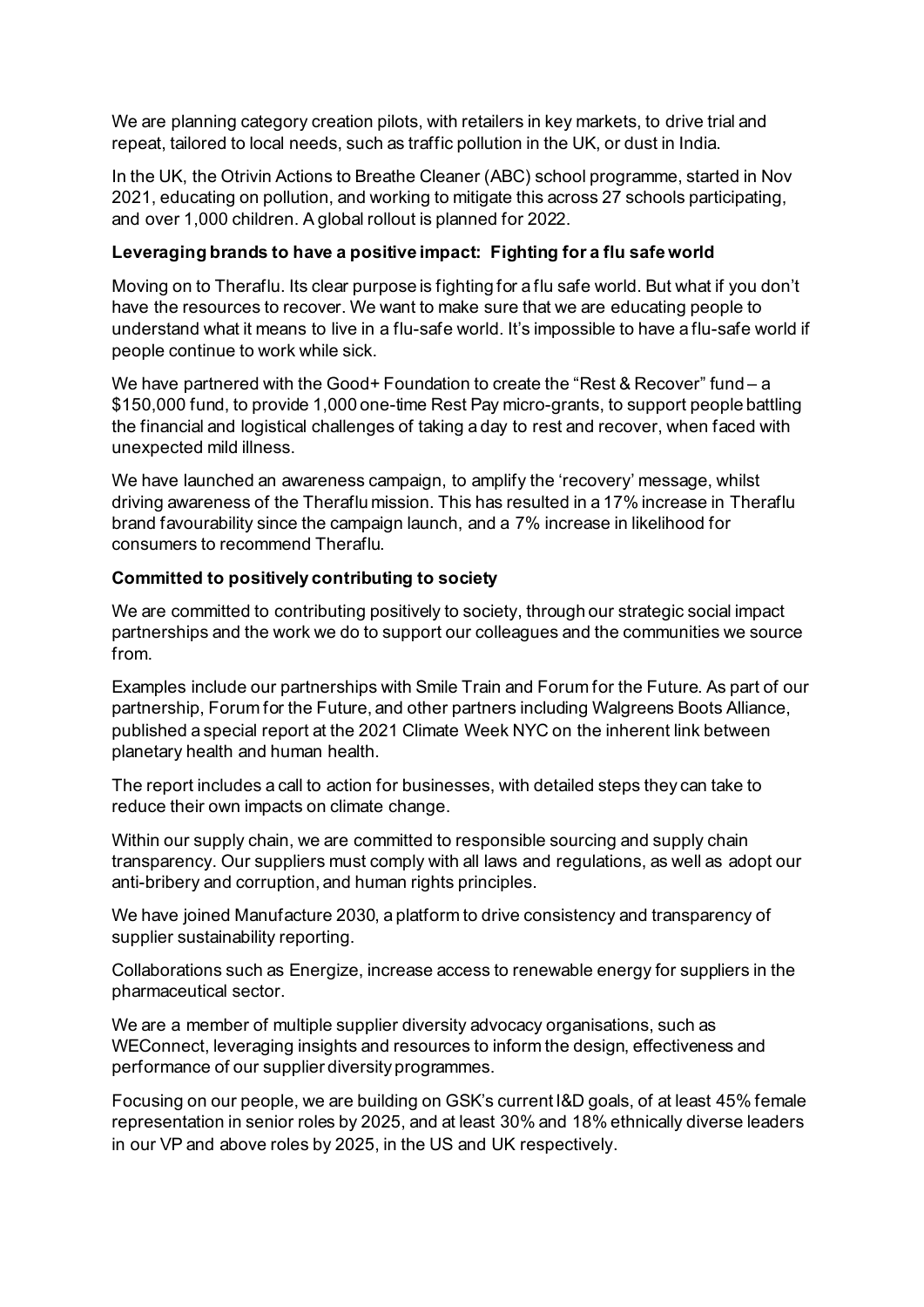Leveraging these strong foundations to create a truly differentiated and best in class Inclusion, Equity and Diversity approach in Haleon. We expect to provide an update on these targets in due course.

We are committed to equitable and fair pay across the business, and as a UK business, we will measure and report our progress transparently on Gender Pay Gap.

# **Committed to building strong corporate governance**

We are also building strong corporate governance, to monitor and control, as outlined by Brian earlier. With the announcement of Sir Dave Lewis, as Chairman Designate, and further board and committee appointments underway, you can expect to see transparent reporting and disclosure from us in the future, as well as adherence to a robust code of conduct, and risk management.

Our Business Performance and Responsible Business Scorecards are part of regular performance monitoring, at the group level, and for our 14 business units. As Brian also shared earlier, doing the right thing is fully embedded in our culture.

# **Haleon: Our purpose and brands position us to have positive impact**

We have ambitious environmental and social goals, intrinsically linked to our purpose, to deliver better everyday health with humanity.

This purpose is embedded in our operational practices and processes, at all levels, and we have a strong and structurally advantaged environmental foundation to make a difference.

We are strongly placed to have a positive impact, given our purpose and brands, and have a compelling opportunity to make a difference in health inclusivity.

We are setting ambitious targets for Inclusion, Equity and Diversity, all while being committed to building strong corporate governance.

With that I would now like to hand over to Tobias.

# **Tobias Hestler – CFO Designate of Haleon**

# **Haleon: Committed to delivering attractive and sustainable growth, maximising shareholder value**

Thank you Teri.

I am sure that by now you have been able to get a sense of the group's strengths, and why we are excited about the future.

I'm Tobias Hestler, CFO Designate of Haleon and I have over 20 years' experience as a finance professional and CFO, in both healthcare and consumer industries. I joined GSK from Novartis and have been working closely with Brian for a number of years to shape our business.

I am going to take you through our financials and share how the significant change agenda that we have driven over the last few years supports our confidence, in both medium-term outlook and continued market outperformance.

## **Haleon: strongly positioned for growth**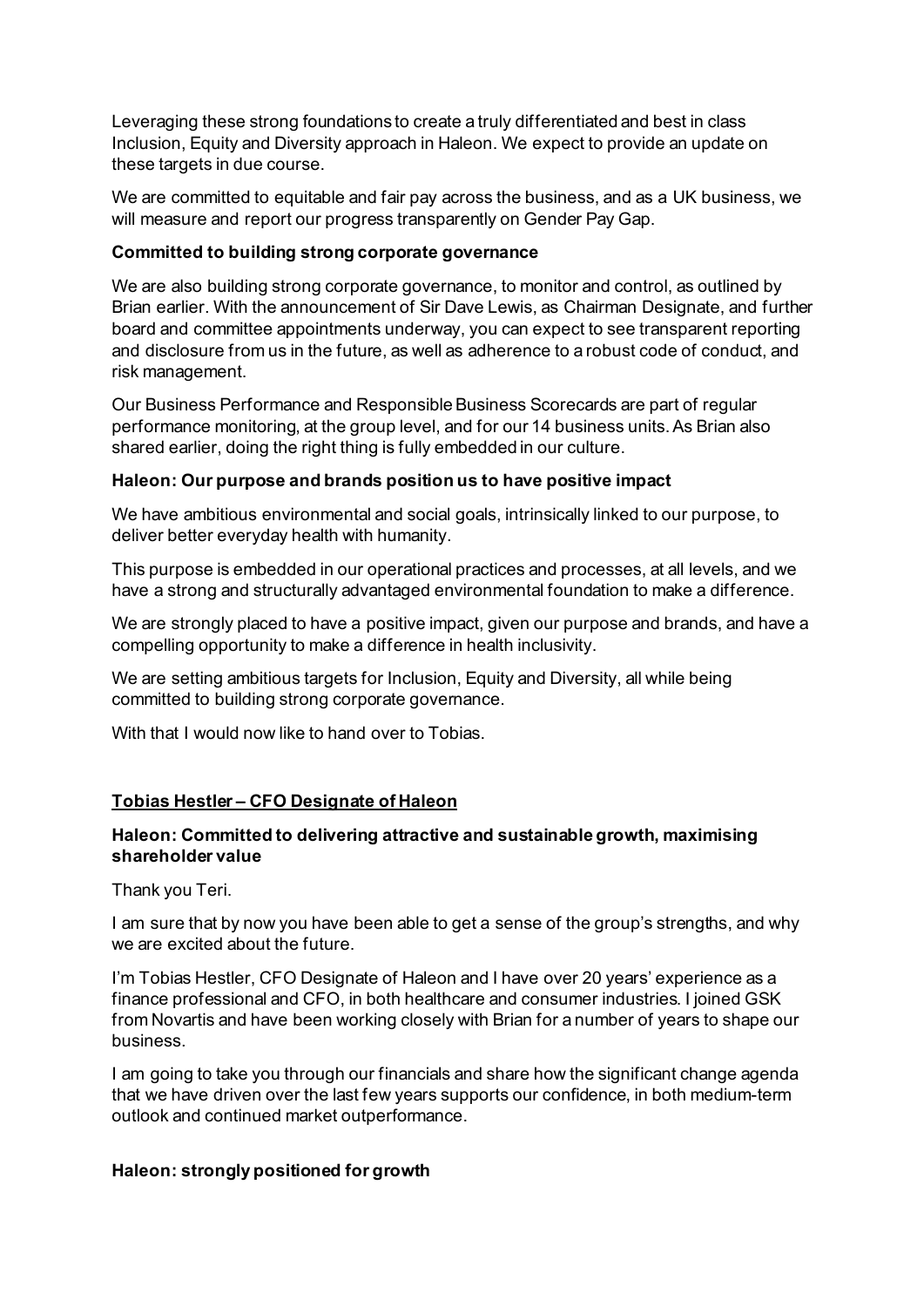Over the past few years, we have built a company strongly positioned for growth.

We have reshaped our portfolio through an extensive rationalisation programme and completed the Pfizer integration to plan.

We optimised our operating model, strengthening our go to market capabilities and delivered significant efficiencies in a sustainable way, whilst at the same time continuing to invest in our business and brands for the future.

The results of our strategy and execution to date can be seen in our strong financial results.

In the medium term, we expect to deliver organic annual sales growth of 4 to 6%, and sustainable moderate operating margin expansion at constant currency. I'll go into these in more detail shortly.

All references to forward-looking statements throughout this presentation are provided at CER.

Finally, you have already seen our priorities for disciplined capital allocation, which will support delivering strong shareholder returns in the coming years.

## **Portfolio reshaped, well positioned for growth**

Our portfolio has been significantly reshaped since 2015, through a deliberate strategy to build a consumer healthcare company, solely focused on the attractive and relevant consumer healthcare sector.

Through our two joint ventures and a targeted divestment program, we have significantly increased scale, while also increasing the share of our business in higher growth categories, markets and channels.

For example, we have focused on Power Brands which have higher growth rates than the overall group, which are now just under 60% of our revenues compared with 44% in 2015, and which will be a key driver of growth in years to come.

We have built a leadership position in VMS, now 16% of our revenues, which has a higher growth rate than the other categories.

We have strengthened our position in key geographies. We are now the market leader in the US and significantly strengthened our position in China. These 2 markets now account for over 40% of our revenue, providing a strong route to market platform in key markets for future growth.

Finally, our e-commerce business is now 8% of revenue and has doubled over the last 2 years.

Delivery of this strategy has fundamentally reshaped our portfolio over this time, and has positioned us well to continue to deliver above-market growth.

## **Optimised operating model, lean cost base and capabilities improved**

Beyond the reshaping of our portfolio.

We have made significant improvements to our footprint and operating model.

We have delivered a sustainable increase in our margin to support reinvestment for growth.

And we have continued to invest in brands, capabilities and tools.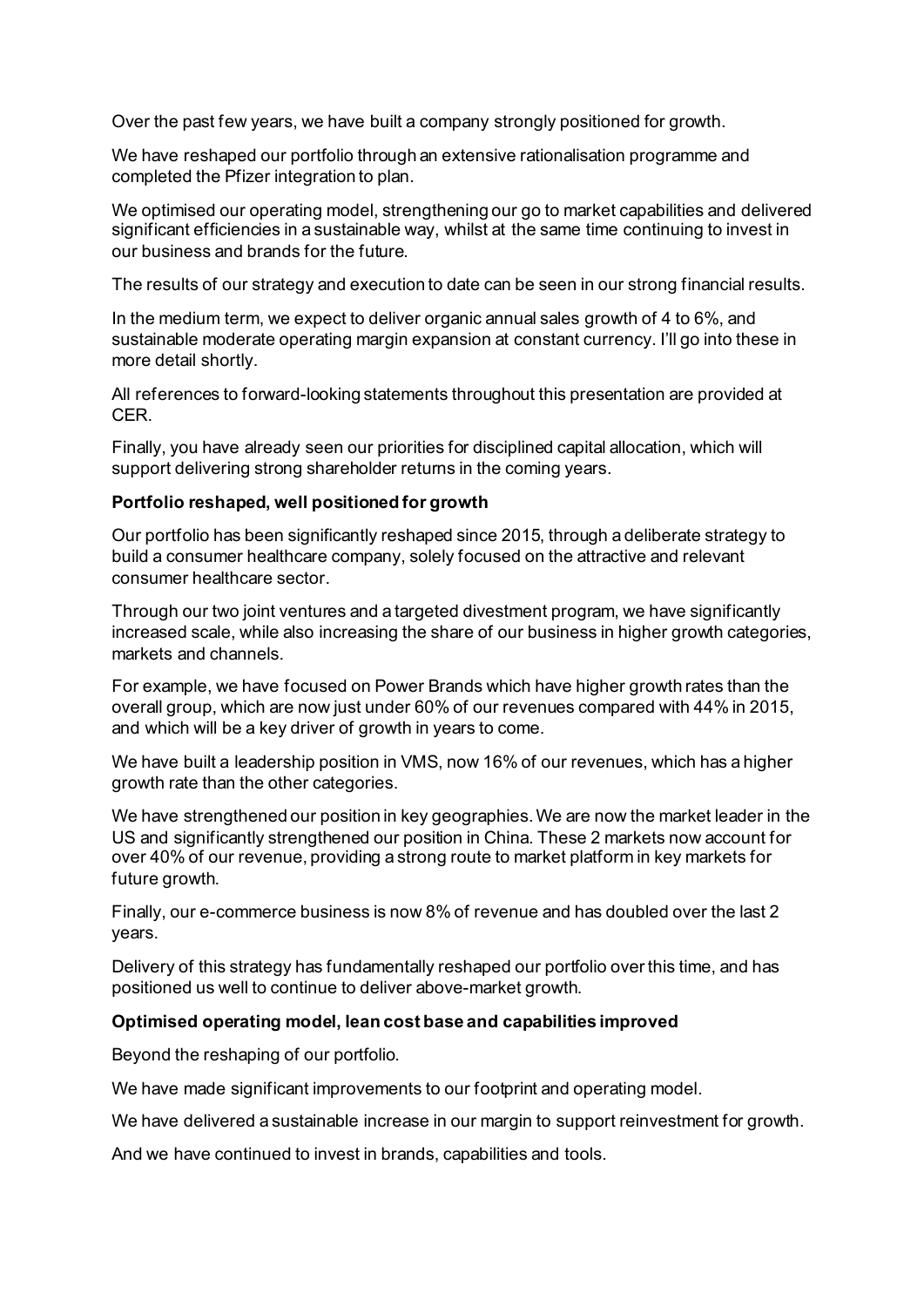Let me take you through some of this to give you a sense on what we have achieved.

Firstly, we have optimized our footprint, reducing the number of manufacturing, distribution and R&D sites, to right size our business and provide room for future growth.

Secondly, we have significantly improved the efficiency and effectiveness of our A&P spend: we doubled digital media spend over the last 2 years and as you have heard today, this is now more targeted on driving growth and return on investment.

And as a result, in the US and China, most of our A&P spend is now digital with more to come in other markets.

We also rebalanced our spend behind our Power Brands to drive future growth from our biggest opportunities, and increased consumer-facing A&P with a strong return on investment from data driven media spend.

Finally, we transformed our operating model and upscaled our capabilities to support stronger execution.

We empowered our local markets to innovate, increasing our agility to adapt to changing consumer healthcare needs.

We invested in data and tools to drive improved data-led decision-making and stronger returns on our investments.

And we have built specialised tools that enable better execution, for example our Shopper Science Labs which you heard about earlier today from Lisa and Filippo.

These changes enabled us to deliver a 325 basis points improvement in margin, despite increasing A&P investment and adverse currency pressure.

## **Delivering momentum while investing for growth**

Our strategy since 2019 has delivered strong financial results with good momentum for the future.

Before I take you through the numbers, a few comments on the basis on which these figures are prepared.

Starting with the asset perimeter. Our 2019 actuals only include 5 months of contribution from the legacy Pfizer results. As a reminder we closed this transaction on 1 August 2019.

The financials also reflect the current Haleon perimeter.

And finally, sales growth is provided on a like-for-like basis, showing the underlying historical performance assuming 12 months of the portfolio in the prior year.

I will focus on the results over the last 2 years, as this reflects the go-forward business. I will take you through the key line items in more detail shortly, but let me draw out the highlights.

We delivered a sales CAGR of 4.4% over the last two years despite a net negative effect from COVID, with a healthy balance of price and volume.

Turning to profitability, we have a leading gross margin, relative to our peers, at 63%, demonstrating the strength of our brands, our optimized manufacturing footprint, and constant focus on price and efficiencies to offset inflation. Importantly, this margin is sustainable.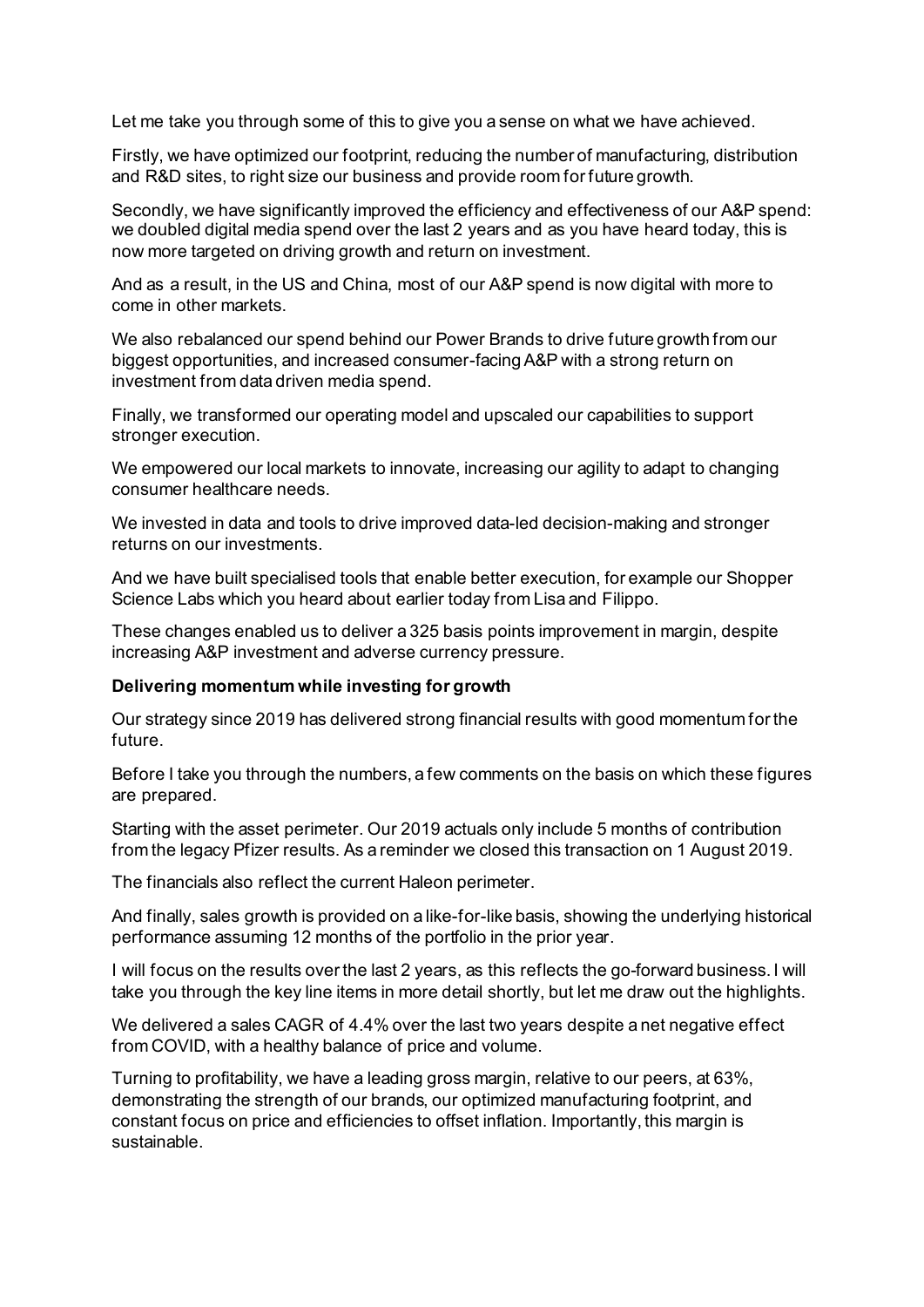We delivered an adjusted operating margin of 22.8% in 2021, which was up 325 basis points. This was achieved whilst investing in our brands and offsetting adverse currency impacts.

Let me spend a moment sharing how this margin compares to the 2022 outlook which GSK set out when it announced the Pfizer deal, which was a mid-to-high 20s margin for the business as a segment of GSK by the end of 2022.

As I mentioned, we ended 2021 with a 22.8% margin.

Firstly, the margin ambitions from 2018 were provided at CER using 2017 foreign exchange rates. The impact of adjusting for this using 2021 currency rates would be a margin that was approximately 1% higher.

Second, the financials presented today reflect the Haleon perimeter and this base is how we will report going forward. If these financials were instead presented on the basis of our business being a segment of GSK this would result in a 50 basis point increase to our 2021 margin.

Third, we disposed of more brands than originally planned. This was the right thing to do, resulting in a more focused portfolio, but resulted in an incremental reduction in margin of approximately 70 basis points.

Finally, as you know, we almost fully delivered on the original Pfizer £500 million synergies in 2021 and we will realise around a further £120 million of synergies, taking the total to around £600 million.

Adjusting for these items, we have delivered against the margin targets set out in 2018, whilst reinvesting 25% of the transaction synergies as planned, to drive growth.

Moving on to cashflow, we delivered approximately £1.5 billion of underlying free cash flow in both 2020 and 2021.

We delivered strong momentum during this period, despite the impact of the pandemic, the focus on integration of the Pfizer assets which is now complete, and our focus on separation activities which will be completed later this year.

All of this gives us confidence in our ability to both grow our top line, and deliver further margin expansion over the medium term.

## **Sustainable model driving investment for growth and attractive returns**

As Brian shared with you earlier, we are focused on delivering sustainable outperformance and attractive shareholder returns. Our approach is reflected in this model.

This model's foundation is our scale and strong brand position which supports attractive gross margins. Alongside operational leverage and efficiency programmes this enables us to invest in our brands in a sustainable and disciplined way for growth. This underpins our confidence to consistently deliver 4 to 6% organic annual sales growth, ahead of the market in the medium term.

Balancing this investment to support growth we will deliver sustainable moderate margin expansion.

Coupled with strong cash flows and high cash conversion, this creates the capacity to support our disciplined capital allocation priorities, which will prioritise reinvestment in the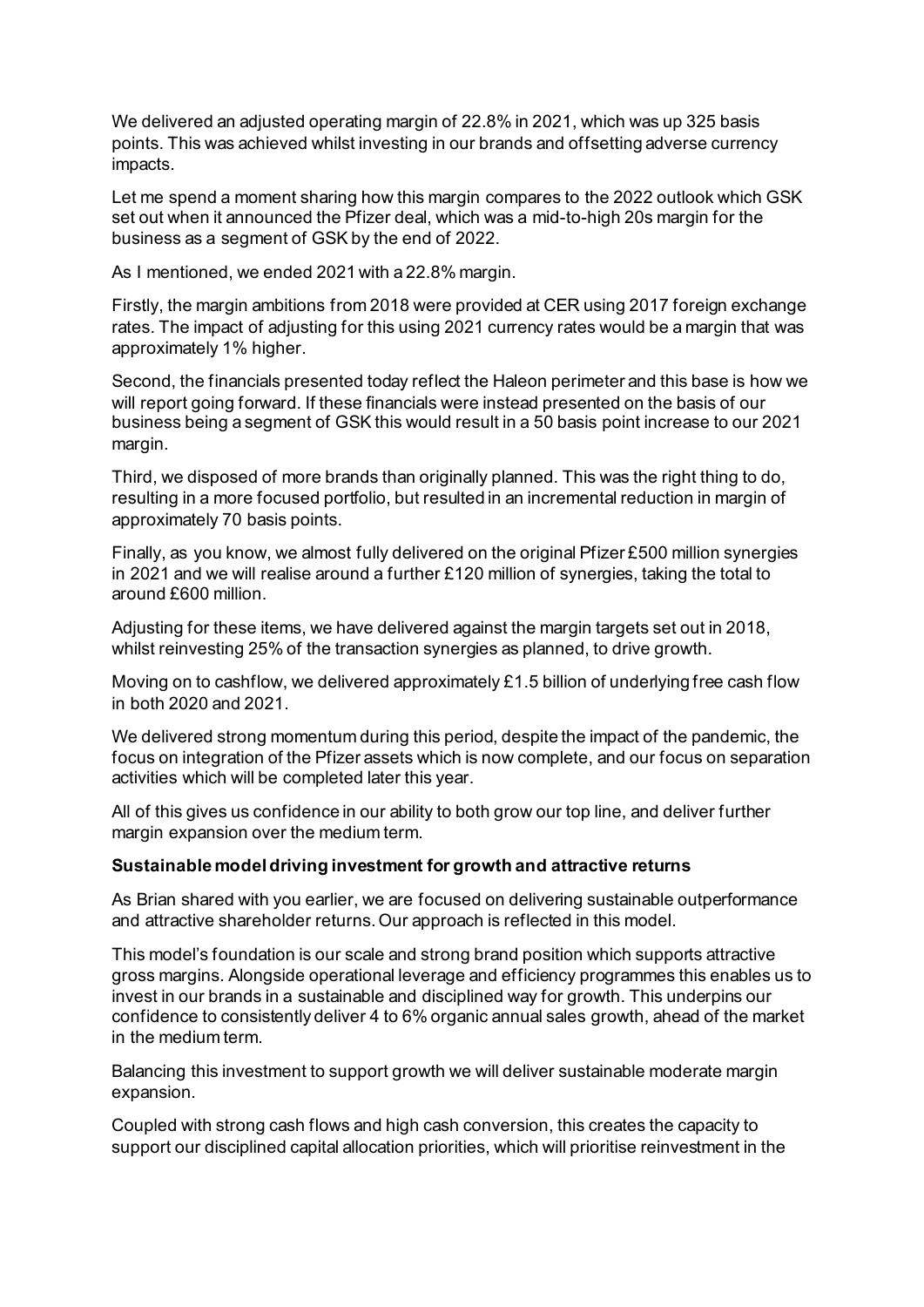business, dividends, and deleveraging in the near-term, all underpinned by a commitment to maintaining a strong investment grade balance sheet from the outset.

I will now take you through each element of this framework underpinning the delivery of attractive growth and returns.

# **Focused plan to deliver 4-6% organic annual sales growth**

We delivered a 4.4% sales CAGR over the past 2 years, which represents a solid base for future growth.

As we look forward, we expect 4 to 6% organic annual sales growth in the medium term, which we are confident in delivering based on a number of reasons: a large and growing part of our business is in higher growth categories and geographies, which increases our growth profile.

We have clear strategic building blocks to drive further growth, as Brian highlighted earlier, by increasing household penetration, and capitalising on new and emerging growth opportunities across channels, geographies and portfolio expansion. As a reminder, we see attractive Rx-to-OTC switch opportunities, but do not need to rely on these to deliver on our sales growth target.

Importantly, all of this is underpinned by A&P and R&D investment which will grow ahead of sales growth.

And finally, this is supported by the strong execution across all of our markets that Keith, Filippo and Lisa took you through earlier.

## **Top line – outperforming the market growing by 4.4% CAGR**

The annualised organic sales growth of 4.4% between 2019 to 2021, shows that we outperformed the market two-fold, despite the negative impact from the pandemic, and our focus on integration and separation activities.

This performance was supported by our reshaped portfolio with greater focus on higher growth brands, categories and regions.

We saw a step change in digital revenues, reflecting our new approach.

We increased our A&P ahead of the rate of sales growth by approximately 6% per annum, in a disciplined and targeted manner, to drive growth.

We also delivered a healthy balance of both price and volume growth through the period, a trend we have delivered over time, and one that we will look to maintain going forward.

## **Outperformance in high growth categories drives momentum**

Over the last 2 years we delivered very strong performance across the majority of our categories.

Our Oral Health and VMS categories, which combined account for 44% of our sales, outperformed the market and we expect these categories combined to deliver mid to highsingle digit organic growth, and to make up around 50% of our sales by 2025.

In Pain Relief, which is 23% of our sales, we outperformed the market, whilst our Respiratory category performed in line with the market.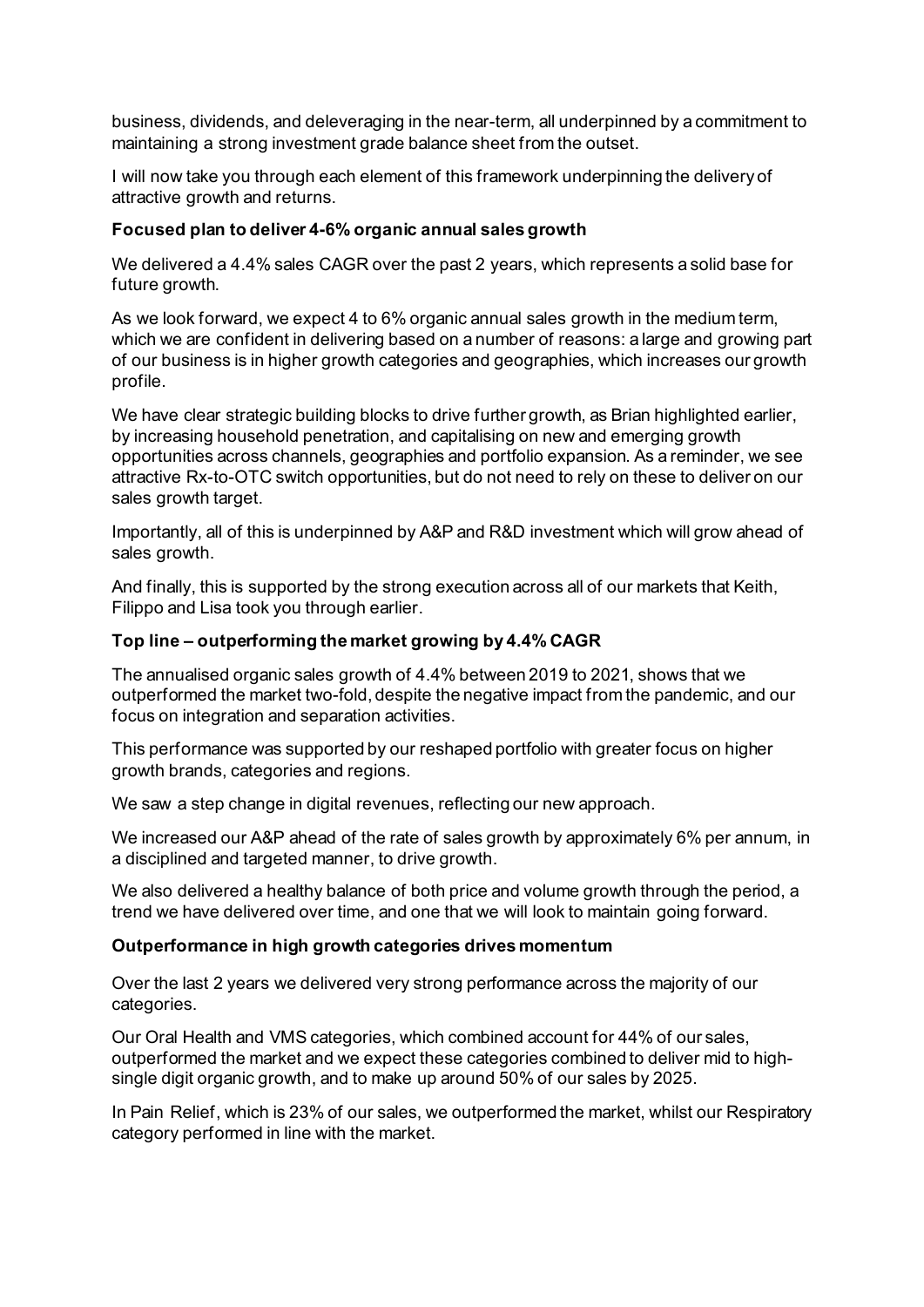Our Digestive Health and Other category grew by nearly 2%, with good performance in Digestive Health, which represents about half of the category, but there was some drag from the remaining brands, a few of which were adversely impacted by reduced impulse purchases given COVID over the last two years.

I've mentioned that our sales growth in the 2-year period to 2021 was subject to a net negative impact from the pandemic. The material impacts were in 2 key categories:

In VMS, the pandemic produced about 60 basis points tailwind for group-level growth. This was mostly in 2020 but VMS showed continued strong performance in 2021 and we expect to continue to grow off this higher base.

In contrast, our Respiratory category declined, primarily due to a historically weak cold and flu season in Q4-20 and Q1-21. We estimate this created about a 110 basis point headwind for group-level growth over the period. As you saw in our recent Q4 results, we are now seeing a strong recovery in this category as the market returns to growth.

On a combined basis, we therefore believe that our 4.4% sales growth was subject to a net negative COVID impact of around 50 basis points.

That 4.4% sales growth was ahead of the market, which grew around 2%.

## **Regional performance in high growth geographies drives momentum**

Turning now to regional performance.

You've already heard from Filippo, Keith and Lisa on the regions. We have attractive growth opportunities across all three, so I won't repeat that here.

We will report results on these three geographical segments, consistent with how we manage and run our business.

APAC is, and will continue to be, key for the group and now accounts for 22% of our global sales, and we expect that share to grow in the future.

As you think about our historical performance, I did want to highlight the negative COVID impact experienced in North America and EMEA & LATAM, mainly due to the larger share of the Respiratory category in these regions, although as reported in our Q4 results, we have seen a rebound in the Respiratory business.

In EMEA & LATAM we expect good growth in Emerging Markets, combined with lower but stable growth in Europe, leveraging the leading share and already mature markets with already strong margins. In North America, we expect improved momentum and growth as the region recovers from the challenges in 2021 from the drag from cold and flu, as well as supply challenges.

As Filippo and Keith set out earlier, we have good growth opportunities both from penetration and increased portfolio expansion in our Emerging Markets, and not only do we have strong positions in these markets, but also robust plans in place to fully capture future growth.

In aggregate Emerging Markets account now for 32% of Haleon revenue – again, proof of our increased exposure to higher growth markets, which will be supportive of our growth targets going forward. We expect these markets to continue to grow high-single digits.

## **Growth opportunities across all categories**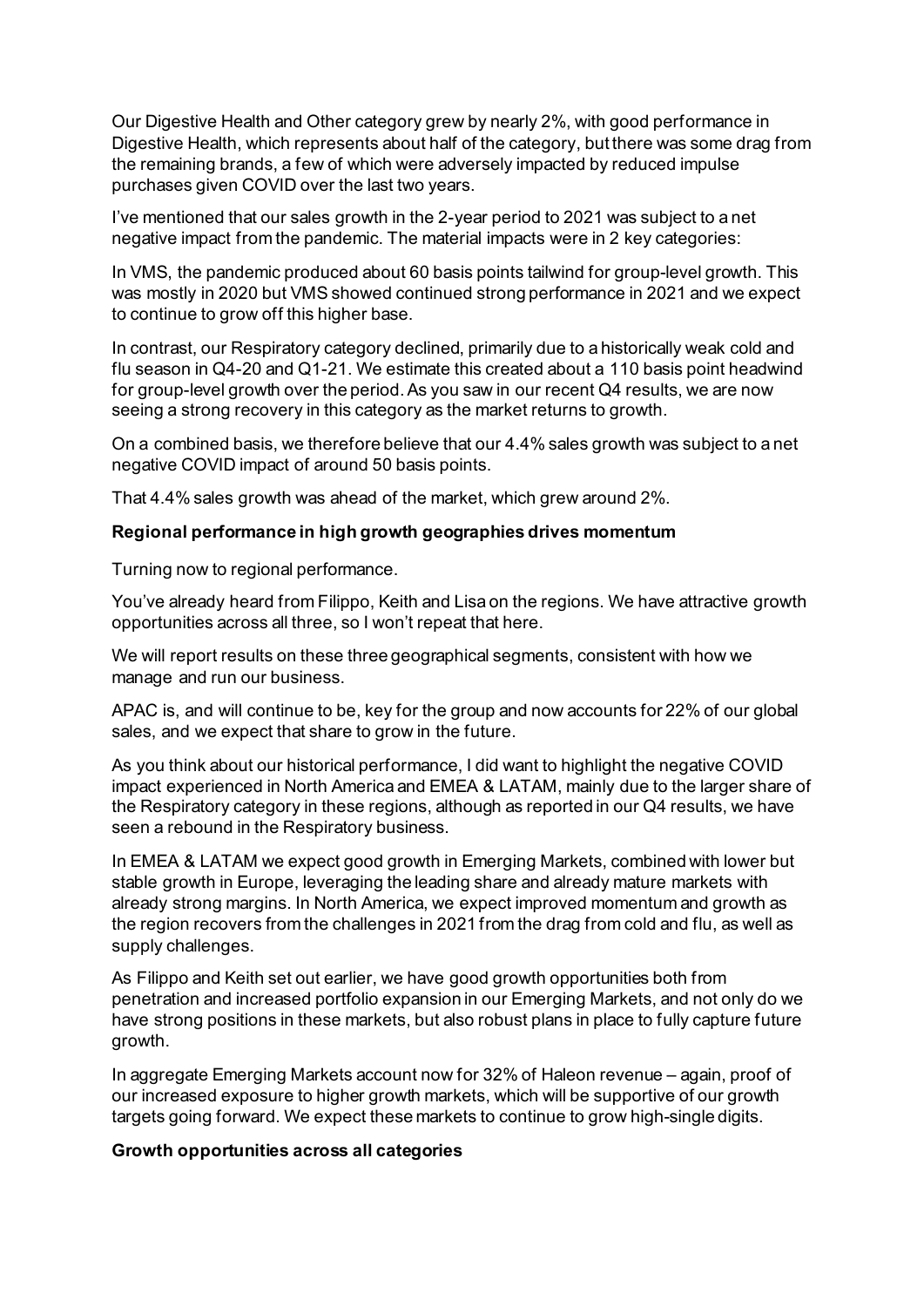Looking ahead at a category-level, we have clearly defined priorities and plans to capitalise on the growth opportunities we see throughout our portfolio, which are anchored in the strategy Brian took you through.

I won't talk through all of the points on this page, but let me highlight a few examples for you.

In Oral Health, you have seen across all of our regions how we are driving increased penetration and delivering on an unmet consumer health need, with headroom across all of our regions for future growth, particularly in high growth markets like India.

In VMS, Filippo has highlighted the strategy for further geographic roll out and focus on Centrum and local strategic VMS brands across EMEA & LATAM.

And in OTC, we see opportunities for growth right across our categories. This includes leveraging our strong innovation capabilities, including 2 Rx-to-OTC switches in the pipeline.

# **Growing exposure to high growth digital channel**

And finally, on channel expansion, Brian has already laid out our strong performance and significant opportunities for e-commerce penetration.

Digital sales now account for 8% of our revenue globally and even higher at 12% in the US and 20% in China.

Our e-commerce sales have doubled in just 2 years from £0.4 billion in 2019 to £0.8 billion in 2021.

We are growing ahead of the industry thanks to investment to date and are focused on delivering out-performance relative to the market in this key growth channel.

## **High level drivers of delivering medium term sales outlook**

Stepping back there are 4 key growth drivers which underpin our medium-term sales outlook, all supporting our expectations in the medium term.

First, from a category perspective: Oral Health and VMS combined should reach about 50% of the business by 2025 and we expect these categories combined to deliver organic sales growth in the mid to high-single digits.

Second, from a geographic perspective, given the continued outperformance expected in Emerging Markets, we expect these markets to continue to grow high-single digits, and as a result, to be in the high-30s as a percentage of group sales by 2025.

As Brian highlighted, from a channel perspective we expect e-commerce sales to continue to grow strongly, and as a result be mid-teens as a percentage of group sales by 2025.

And from a portfolio expansion perspective, assuming successful trials and approval, we expect the 2 Rx-to-OTC switches to add an incremental 1% revenue in-year growth each, when launched from 2025.

In summary all of this sets us up well for future sustained growth.

## **Sustainable model driving investment for growth and attractive returns**

With that let's move on to the second part of our model: how we convert sales growth into sustainable moderate margin expansion.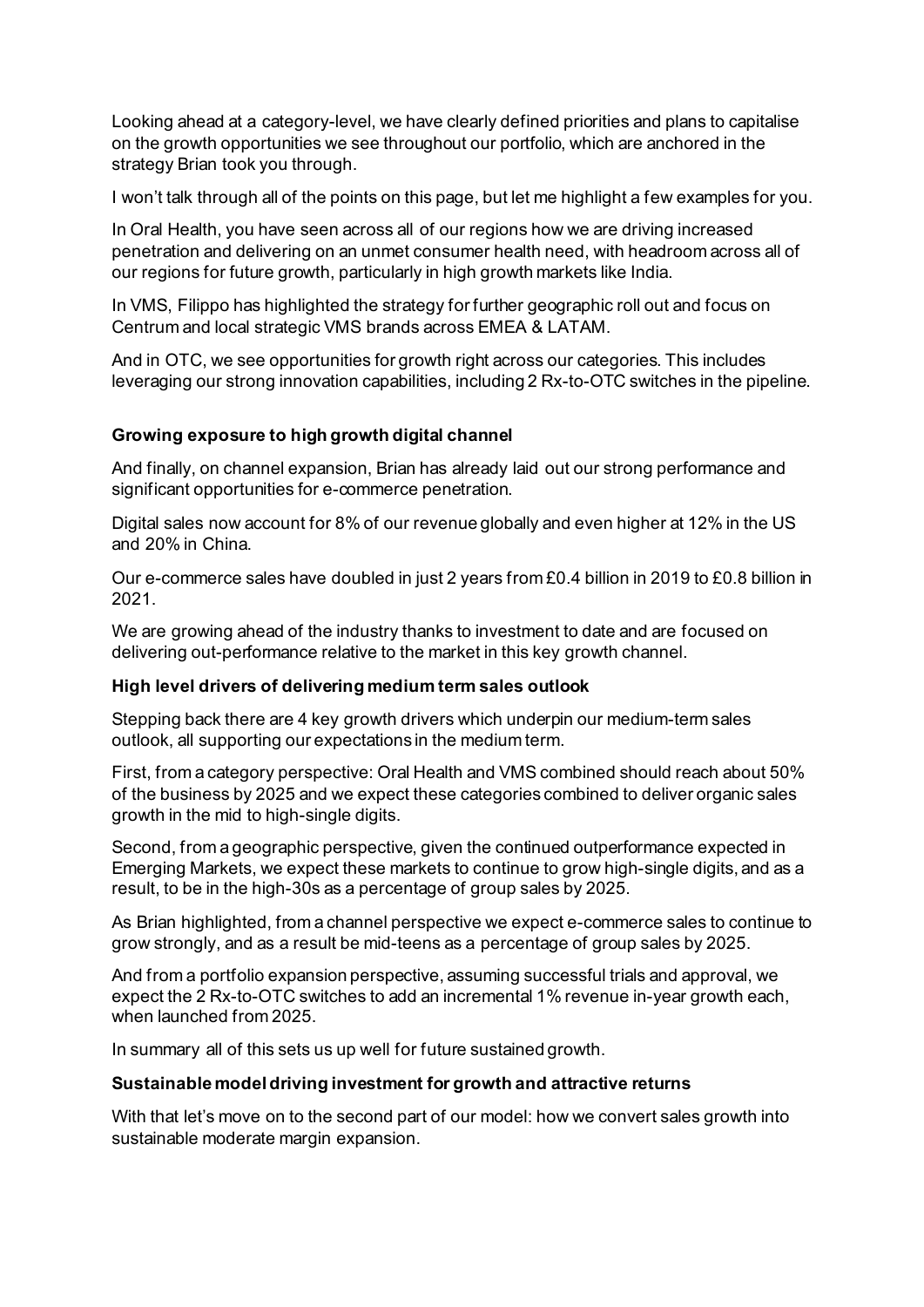# **Track record of delivering adjusted operating margin expansion while investing for growth**

As I explained earlier, we have a strong track record of delivering operating margin improvement. Between 2019 and 2021 we expanded our adjusted operating margin by 325 basis points after around 1 percentage point adverse currency impact.

Strong operating leverage increased our margin by around 2 percentage points, driven by a healthy balance of price and volume, product mix improvement and cost efficiencies.

At the same time, we re-invested over £200 million into A&P, with A&P growing at approximately 6% and ahead of our sales growth.

We then had a couple of further impacts from our transformation.

Synergies of around £500 million contributed five percentage points to the margin.

And the divestment programme to exit growth dilutive brands, which is now completed, reduced margins by around 2 points.

This took us to a 2021 healthy and strong adjusted operating margin of 22.8%.

## **Focused investment for top-line growth through margin efficiency**

Our investment in growth is enabled by an attractive margin profile.

We have an industry leading gross margin of 63%, compared to a peer average of around 51%.

More broadly, we have a lean cost base which is reflected in our 2021 adjusted operating margin of 22.8%.

We then optimise these over time with 3 further levers:

First, net price and mix optimisation, including strategic initiatives such as increased higher margin Power Brand penetration in key markets like India, or increased focus on trade investment spend to improve our net revenue management.

Second, continued manufacturing, supply chain and procurement efficiencies. Here, further improvements in our supply chain are allowing us to optimize our third-party manufacturing network and achieve procurement savings.

Third, continued cost discipline, across processes, systems and standalone costs throughout the business.

This framework will allow Haleon to create capacity to reinvest in A&P in a very focused way, at a rate faster than sales growth, whilst still delivering moderate margin expansion.

I am confident that we have the right discipline and focus and the right tools and analytics, to support us in our A&P allocation and investment processes, to deliver both strong future sales growth and strong returns on this incremental investment spend.

# **Operating model driving modest annual margin expansion in the medium term, in 2022 increased synergies largely offsetting standalone costs**

We expect moderate margin growth in the medium term. We are very confident that there is no need to change the pace of investment in our brands, which has served us well over the last few years.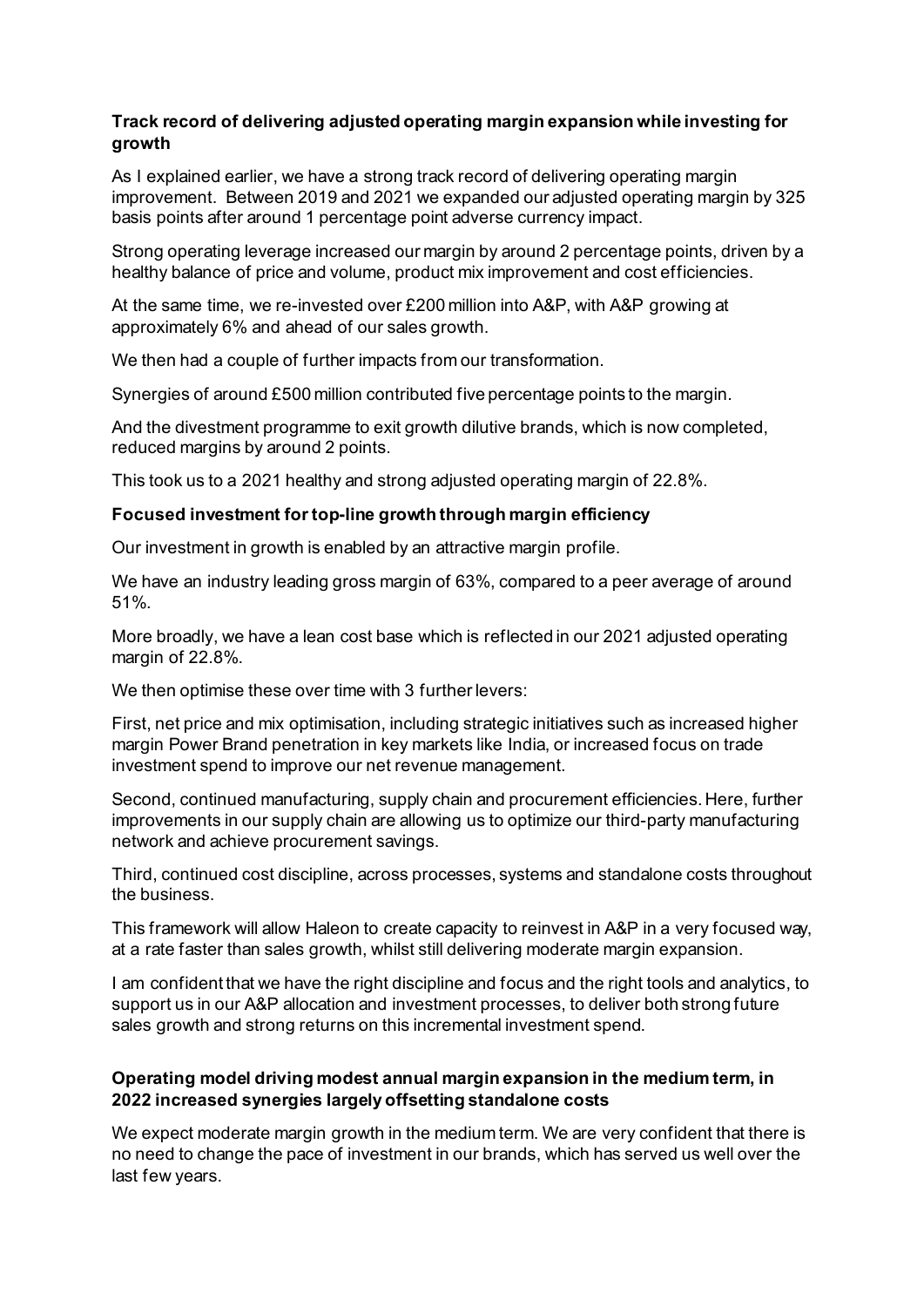The news today relates to the costs of running CH as a standalone public company. These will be around £175 to £200 million per annum. Importantly, we have been working hard to mitigate these and today we are also announcing increased Pfizer synergies, taking the total to around £600 million.

The other dynamics in our 2022 margin are business as usual.

Let me give you the key factors for the 2022 margin, which will form the base from which we will continue to deliver moderate margin expansion over the medium term.

I am not going to give you 2022 margin guidance, given the regulatory challenges in doing so, as part of the upcoming demerger prospectus.

On the drivers of margin growth:

Firstly, we expect to see favourable volume mix benefits in 2022, reflecting continued strong growth and outperformance from our Power Brands;

Secondly, we expect pricing to be more of a benefit in 2022, reflecting the annualisation of pricing taken in 2021 and further net price improvements that are under way;

Thirdly, we will continue to achieve further supply chain efficiencies.

The final piece will then come from the additional Pfizer synergies which will add around £120 million in the year.

The offsets to these are:

First, as you have heard, we will continue to invest in our brands. In fact, we expect to continue to maintain our approach of investing ahead of sales on a targeted basis, as seen in recent years;

Secondly, as with all companies we are seeing inflationary pressure and some supply chain impacts. But, reflecting the nature of our products and packaging, these pressures are very manageable across our P&L. As a reminder commodities and commodity-related costs account for less than 10% of our sales base;

Finally, we have the standalone public company costs which annually are £175 to £200 million, which are in large part offset by the increased Pfizer synergies, and you should assume this full amount in 2022.

So, in summary, there is no change to our margin dynamics.

We are largely absorbing the standalone costs through additional synergies.

And are well positioned to manage market wide inflation.

We are confident in our ability to manage margins very well, even in more complex environments, and this sets us up strongly for our medium-term moderate margin expansion target.

## **Sustainable moderate margin expansion in medium term**

We are confident in our ability to deliver sustainable moderate margin expansion in the medium term, whilst continuing to invest in A&P and innovation.

We expect to continue to improve our gross margin, driven by positive mix, COGS efficiencies and pricing benefits.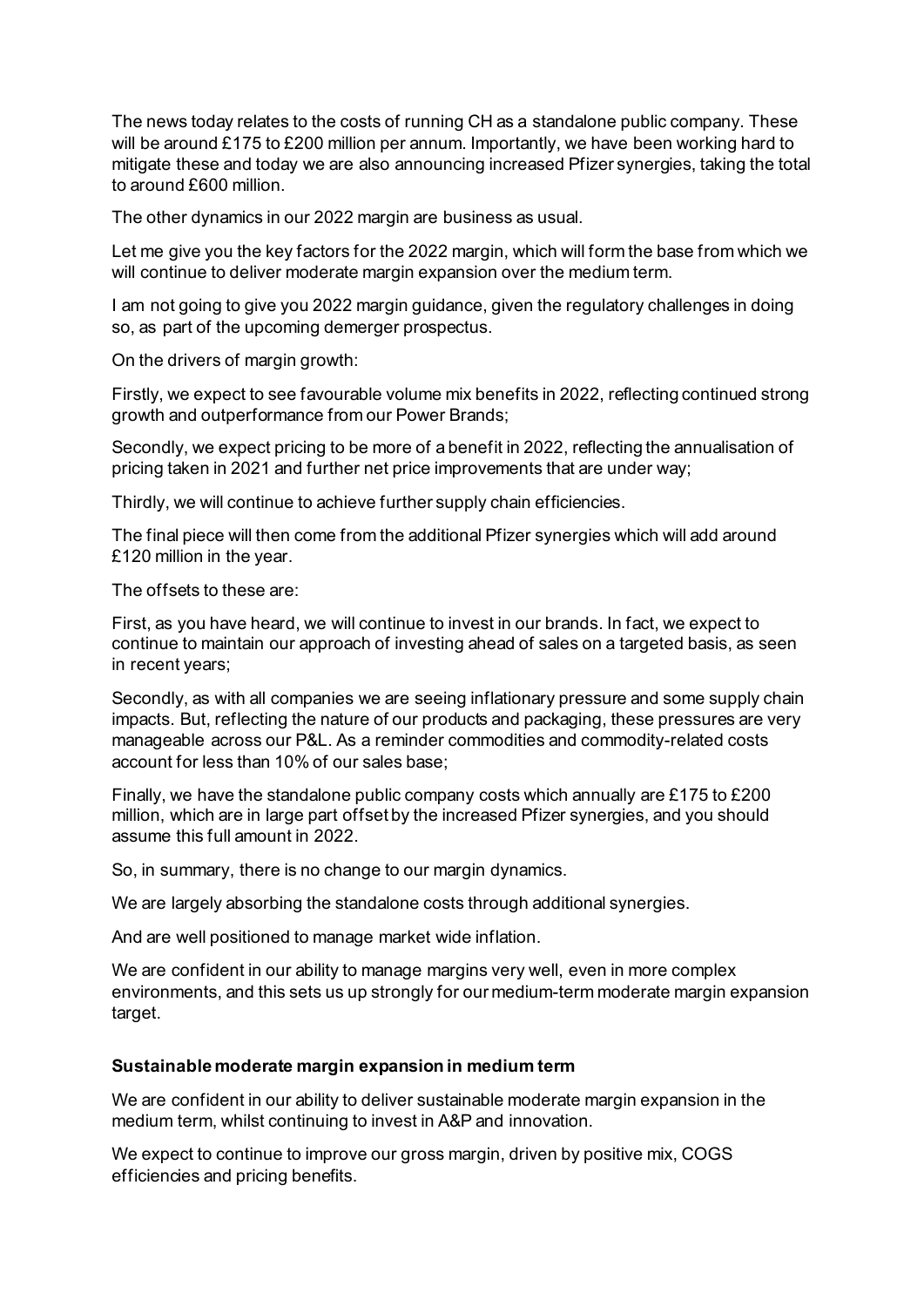On A&P, we will continue to reinvest at a rate ahead of sales growth, whilst optimizing spend and delivering efficiencies.

We will further our innovation capabilities to realise commercial opportunities based on consumer needs, by reinvesting in R&D.

And, we expect a reduction in the Other SG&A ratio, largely driven by economies of scale, and further optimisation of processes, systems and standalone costs over time.

Overall, we have a model that we are confident will deliver: strong and sustainable margins, and moderate margin expansion in the medium term, whilst funding investment in A&P and innovation to drive sales growth.

# **Sustainable model driving investment for growth and attractive returns**

Now let's move to the third part of our model and focus on the high cash conversion of the business.

## **Strong cash flow supportive of capital allocation priorities**

Our cash flow is strong, providing us with flexibility to support our capital allocation priorities as we look forward as an independent company.

We generated approximately £1.5 billion of underlying free cash flow in both 2020 and 2021.

Our reported free cash flow includes net proceeds from divestments, totalling £1.1 billion, largely in 2020. And £1.3 billion of one-time costs related to integration and separation to date. Both of these items are excluded from the underlying free cash flow metric on this page.

Given these programmes have already completed, or in the case of separation will be largely completed by the end of 2022, the underlying cash flow is a better measure of our performance.

We have delivered this strong cash flow through strong working capital management, and capital allocation discipline. One priority is capex at around 3% of sales.

## **Strong capital base with stable capex**

We are investing on an ongoing basis to support our manufacturing and R&D footprint, while building the capacity to sustain our future growth ambitions. In particular, we have been investing in automation, digitalisation and e-commerce capabilities to drive greater efficiency.

We expect to sustain a stable level of capex at around 3% of sales going forward, with no significant upcoming projects anticipated to alter this level of spend.

Finally, given we operate in a highly regulated environment, we will continue to ensure that we adhere to strict quality control requirements and regulations.

## **Strong cash flow supporting capital allocation priorities**

Looking ahead, we expect strong cash generation, underpinned by our attractive sales growth, strong and moderately expanding margins, and high cash conversion.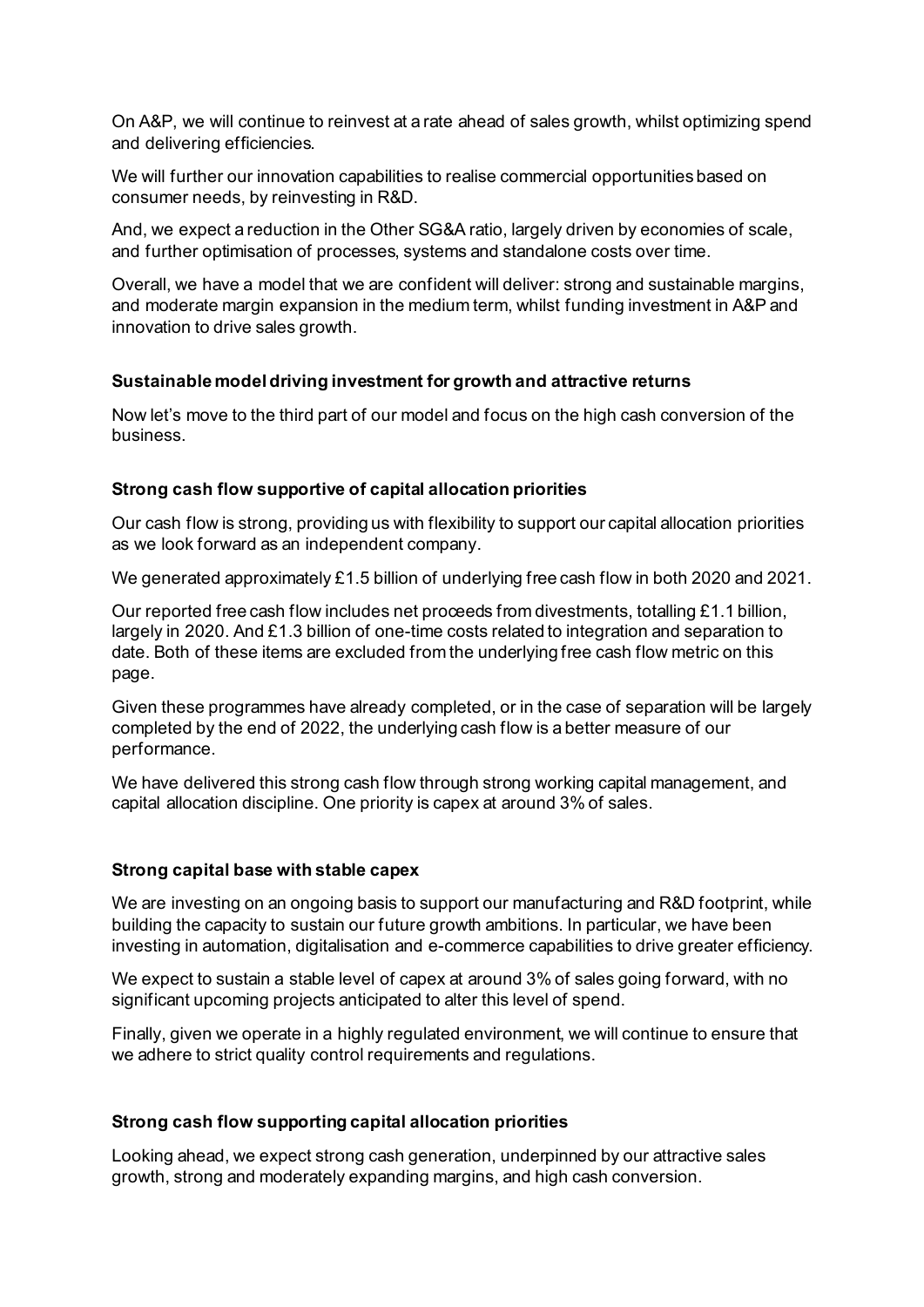We expect our cash tax expense to be around £0.3 billion in 2022, while interest expense is expected to be approximately £0.2 billion in the near term.

We will continue to focus on working capital management with more opportunities in inventory management, which we expect will result in a flat working capital profile over time.

And given separation will be largely complete by end of 2022 we expect less than £100 million of restructuring spend going forward. We foresee no major restructuring programmes.

Taken together, these factors will deliver strong free cash flow.

# **Sustainable model driving investment for growth and attractive returns**

We will apply a disciplined approach to capital allocation to drive attractive shareholder returns and a strong balance sheet.

# **Growth focused disciplined capital allocation**

We have a very clear set of priorities for capital allocation.

Our number one priority remains investing in the business to drive sustainable growth and attractive returns.

Secondly, the initial dividend is expected to be at the lower end of the 30-50 per cent pay-out range, subject to Haleon board approval.

Thirdly, while we are excited about the organic opportunities and growth prospects for our business, we will also look to undertake M&A where it's commercially compelling and consistent with strategy. Importantly, we do not need M&A to deliver on our growth ambitions.

Given our strong cash generation, we are very confident that we will be able to de-lever our balance sheet, assuming a starting position of up to 4x net debt/EBITDA, to below 3x by the end of 2024.

Last but not least, we will sustain a strong investment grade balance sheet from the outset.

## **Medium term outlook and full year 2022**

Let me now bring this all together in our medium term outlook:

We expect to drive 4 to 6% organic annual sales growth, ahead of the market; we expect to deliver sustainable moderate margin expansion each year; with high cash flow and stable cash conversion, we expect to de-lever to below 3x by the end of 2024; as mentioned earlier, the initial dividend is expected to be at the lower end of the 30-50 per cent range, subject to Haleon Board approval.

In addition, I would like to set out a few additional considerations for full year 2022: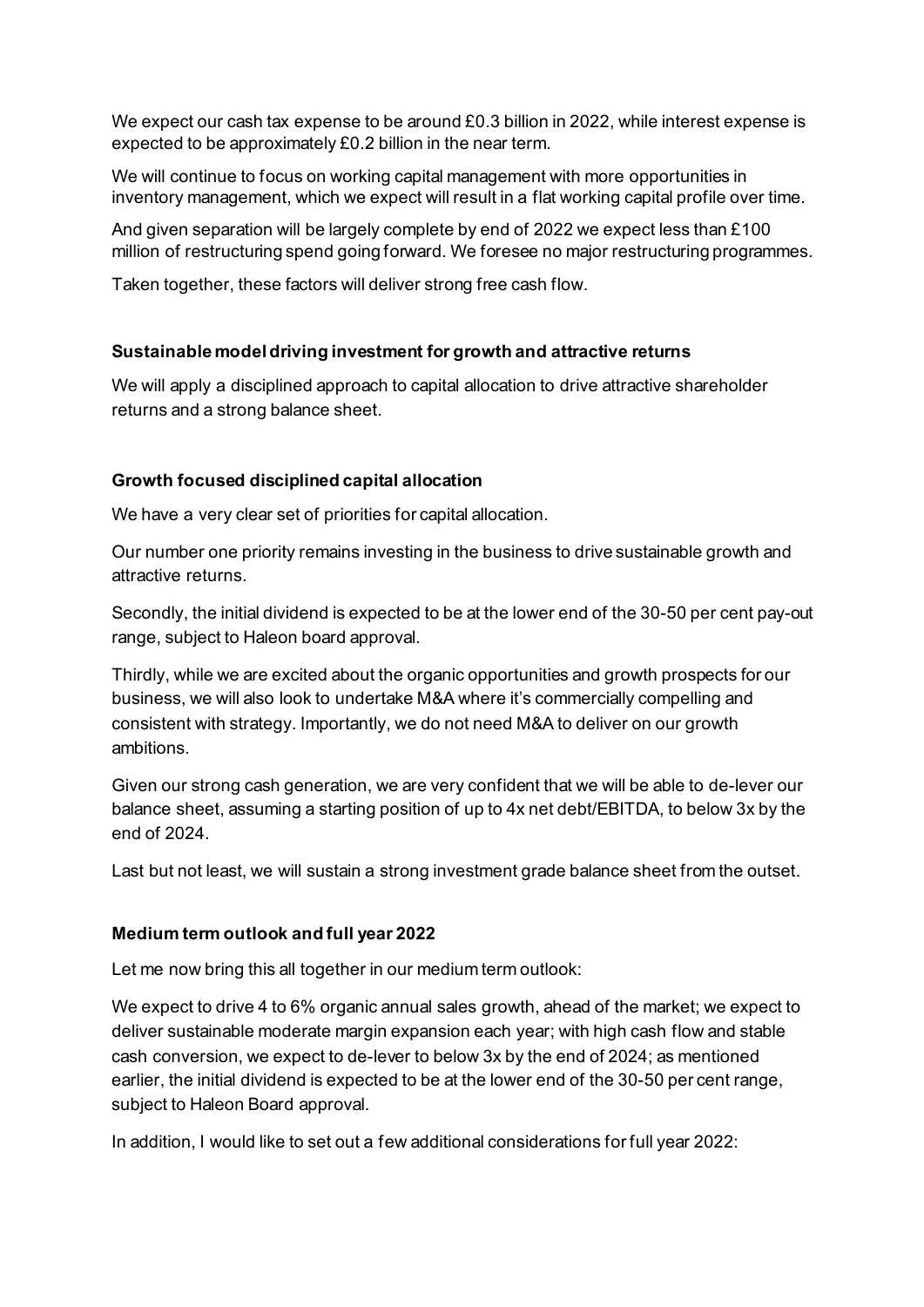Haleon expects to achieve organic sales growth in the range of 4 to 6% for 2022; adjusted operating margin is expected to benefit from continued strong operating leverage and pricing in 2021; inflationary cost pressures and supply chain costs are expected to be wellaccommodated given our gross margin and ongoing supply chain efficiencies; Haleon will continue to drive brand investment ahead of sales growth; finally, incremental synergies from Pfizer will largely offset new annual costs in 2022 associated with running a standalone public limited company.

Interest expense will be around £0.2 billion.

The estimated tax rate on adjusted profit will be in the range of 22 to 23 percent.

And we will provide further direction on 2022 once a standalone company.

# **Haleon: strongly positioned for growth**

In conclusion, we are strongly positioned for growth, with the business transformed over the last 3 years and fully focused and ready to deliver 4 to 6% organic annual sales growth.

We expect to deliver sustainable moderate margin expansion, at the same time as investing in the business.

Our strong cash generation supports capital allocation priorities, including reinvestment and a dividend, whilst also de-leveraging our balance sheet.

The strong performance that we have delivered since 2019, despite the pandemic and integration and separation activities, gives us confidence in our expected delivery in the medium term.

I am proud of what we have achieved to date and I am excited about the financial prospects for Haleon.

I am looking forward to connecting with you more in the future.

With that, I would like to hand back to Brian to wrap up, and we welcome your questions.

# **Brian McNamara – CEO Designate of Haleon**

Thanks, Tobias.

So, you can see why I'm excited about the opportunity we have in front of us.

Haleon's strategy for growth, the strength of our leadership team, and our purpose, underpin my confidence in our ability to capitalise on that opportunity. I'd like to close where we started.

Haleon is a global leader. And we are 100% focused on consumer healthcare.